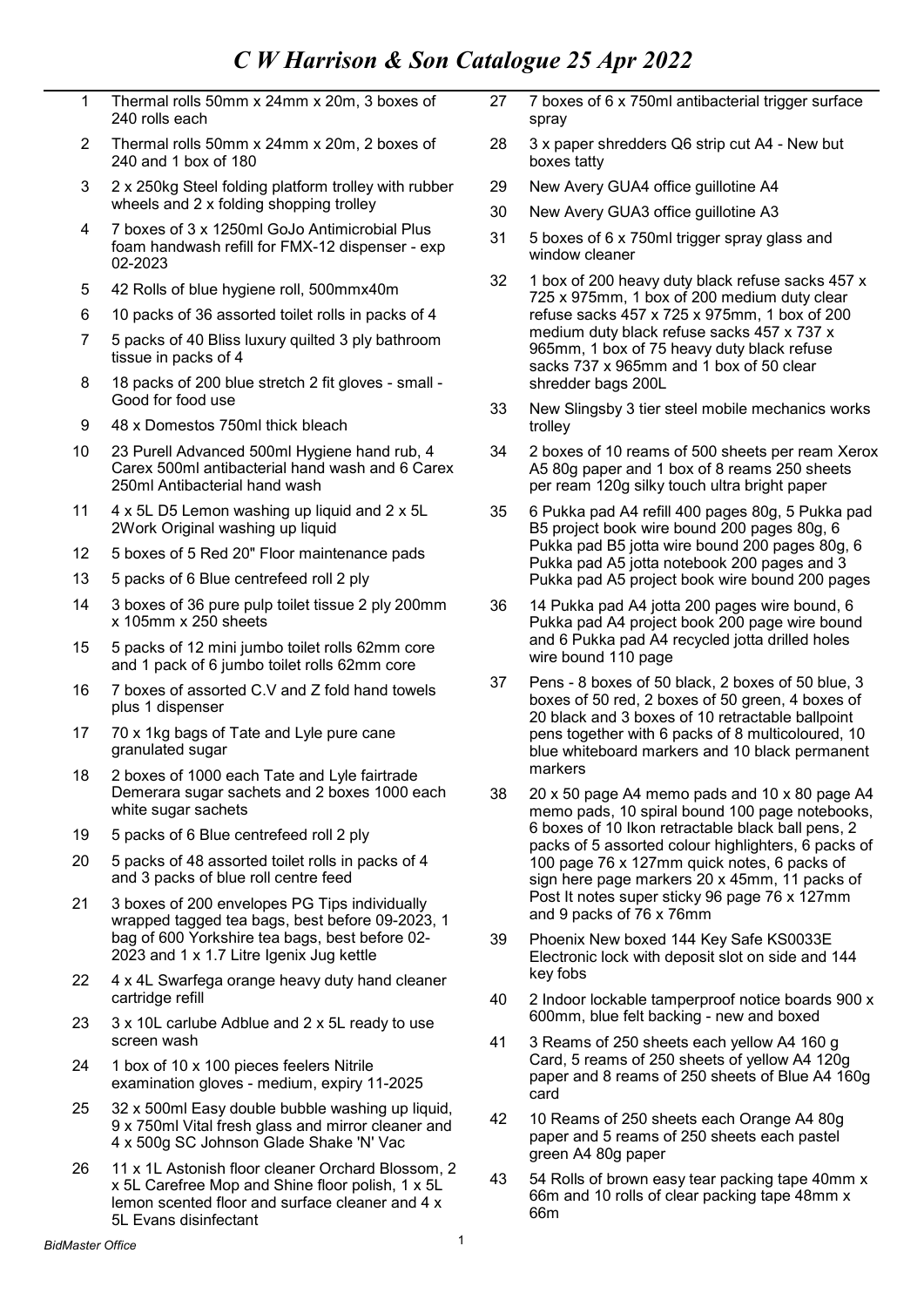- 44 16 Rolls of brown Sellotape parcel tape 48mm x 66m, 10 rolls of clear Sellotape double sided tape 12mm x 33m, 5 rolls of brown Staples ultra strong tape 50mm x 66m, 3 rolls of general purpose masking tape 50mm x 50m and 8 rolls of clear easy tear tape 18mm x 33m
- 45 45 x CX3CRUZE cutter warehouse safety cutting knife shrink wrap slitters
- 46 5 boxes of 10 Pritt permanent glue roller 8.4mm x 10m
- 47 6 x Wizard correction roller 5mm x 8m, 9 x Tipp-Ex exact liner 6m, 7 x Tipp-Ex pocket mouse correction tape 10m, 1 box of 25 x 10g glue sticks and 10 boxes of 100 metal 102mm treasury tags
- 48 11 x Display book 20 pockets, 8 A4 spiral bound notebooks 160 pages, 8 x Silvine memo triplicate books, 10 x Clairfontaine 200 page midi pads, 4 packs of 5 document wallets, 2 boxes of 50 red pens, 1 box of 50 blue, 2 boxes of 50 black ball pens and 1 box of 12 dry wipe markers
- 49 23 packs of 5 assorted colour A4 press stud closure wallets, 7 packs of 100 A4 multi hole punched pockets, 1 pack of 100 A4 cut flush folders and 2 packs of 25 deluxe pockets
- 50 18 packs of 10 large mixed fibre floor cloths 19" x 18"
- 51 15 boxes of retractable black gel pens with rubber grip, 10 packs 3M Post It Notes 100 sheets each 76mm x 76mm, 10 x Parker Quink medium black rollerball refills and 9 packs of 5 Durable Duraclip A4 spring binders
- 52 1 box of 12 x 750ml thick bleach, 3 boxes of 100 Sun all in one Eco dishwasher tablets, 1 x 5L cream hand wash soap, box of 6 Dove 250ml caring hand wash, 1 box of 6 x 300ml replenishing hand cream
- 53 2 x footrests, 2 x Kensington mice, 2 x mesh chair back rests, 2 x laptop stands, 11 x assorted self inking stamps and 3 assorted stamp pad blue, black and violet
- 54 12 x 600ml Chem line aerosol yellow line-marking paint
- 55 16 rolls blue centrefeed roll 150m x 190mm, 3 packs of 12 mini jumbo toilet rolls 2 ply, and 2 packs of 36 toilet rolls 2 ply in packs of 4
- 56 4 boxes of 12 packs 240 sheets each C Fold hand towel white and 2 boxes 15 packs hand towel
- 57 19 packs of 100 x 2 ply 40cm dinner napkins Ice white, 23 packs of 200 water cone cups 4oz and 4 packs of 50 x 23cm paper plates
- 58 35 large 700 x 450mm key ring tags, 8 boxes of 12 green 16mm thimblettes, 3 sponge dampener, 8 boxes of 500 Rapesco staples 24/6mm, 3 packs of 500g assorted rubber bands, 12 of 2 magnetic clips and 9 heavy duty bulldog grip clips
- 59 20 x 750ml multi purpose trigger spray bottles empty
- 60 30 rolls of 48mm x 66m orange parcel tape, 6 rolls of 40mm x 66m yellow parcel tape, 4 rolls of yellow and black hazard tape, 6 rolls of 400mm x 300m extended core shrink wrap film
- 61 JSP Red and White Safety barrier security fence post and base set and 25m red and white plastic chain
- 62 New Numatic 220 V16 Hoover with tools
- 63 17 2Work 1L concentrated toilet cleaner, 6 trigger spray 750ml antibacterial surface sprays, 22 x 500ml Easy double bubble washing up liquid and 4 x 300ml Insette wild berries fragrance air freshener
- 64 96 rolls of yellow 48mm x 66m low noise packaging tape
- 65 30 packs of 10 Staples A4 plastic stud popper document wallets, 10 x blue economy mouse mats 22 x 26cm and 10 packs of 12 see through pencil cases
- \*66 BRAND NEW FALCON 3 LIGHT SATIN SILVER PLATE SPOTLIGHT GU10 35W RRP £110 - 3 light spotlight in satin silver colourway. 125mm high, 26mm wide. Takes 3 x GU10 bulbs. 35W.
- \*67 BRAND NEW FALCON 3 LIGHT SATIN SILVER PLATE SPOTLIGHT GU10 35W RRP £110 - 3 light spotlight in satin silver colourway. 125mm high, 26mm wide. Takes 3 x GU10 bulbs. 35W.
- \*68 BRAND NEW FALCON 3 LIGHT SATIN SILVER PLATE SPOTLIGHT GU10 35W RRP £110 - 3 light spotlight in satin silver colourway. 125mm high, 26mm wide. Takes 3 x GU10 bulbs. 35W.
- \*69 BRAND NEW FALCON 3 LIGHT SATIN SILVER PLATE SPOTLIGHT GU10 35W RRP £110 - 3 light spotlight in satin silver colourway. 125mm high, 26mm wide. Takes 3 x GU10 bulbs. 35W.
- \*70 BRAND NEW FALCON 3 LIGHT SATIN SILVER PLATE SPOTLIGHT GU10 35W RRP £110 - 3 light spotlight in satin silver colourway. 125mm high, 26mm wide. Takes 3 x GU10 bulbs. 35W.
- \*71 BRAND NEW FALCON 3 LIGHT SATIN SILVER PLATE SPOTLIGHT GU10 35W RRP £110 - 3 light spotlight in satin silver colourway. 125mm high, 26mm wide. Takes 3 x GU10 bulbs. 35W.
- \*72 BRAND NEW FALCON 3 LIGHT SATIN SILVER PLATE SPOTLIGHT GU10 35W RRP £110 - 3 light spotlight in satin silver colourway. 125mm high, 26mm wide. Takes 3 x GU10 bulbs. 35W.
- \*73 BRAND NEW FALCON 3 LIGHT SATIN SILVER PLATE SPOTLIGHT GU10 35W RRP £110 - 3 light spotlight in satin silver colourway. 125mm high, 26mm wide. Takes 3 x GU10 bulbs. 35W.
- \*74 BRAND NEW FALCON 3 LIGHT SATIN SILVER PLATE SPOTLIGHT GU10 35W RRP £110 - 3 light spotlight in satin silver colourway. 125mm high, 26mm wide. Takes 3 x GU10 bulbs. 35W.
- \*75 BRAND NEW FALCON 3 LIGHT SATIN SILVER PLATE SPOTLIGHT GU10 35W RRP £110 - 3 light spotlight in satin silver colourway. 125mm high, 26mm wide. Takes 3 x GU10 bulbs. 35W.
- \*76 BRAND NEW FALCON 3 LIGHT SATIN SILVER PLATE SPOTLIGHT GU10 35W RRP £110 - 3 light spotlight in satin silver colourway. 125mm high, 26mm wide. Takes 3 x GU10 bulbs. 35W.
- \*77 BRAND NEW FALCON 3 LIGHT SATIN SILVER PLATE SPOTLIGHT GU10 35W RRP £110 - 3 light spotlight in satin silver colourway. 125mm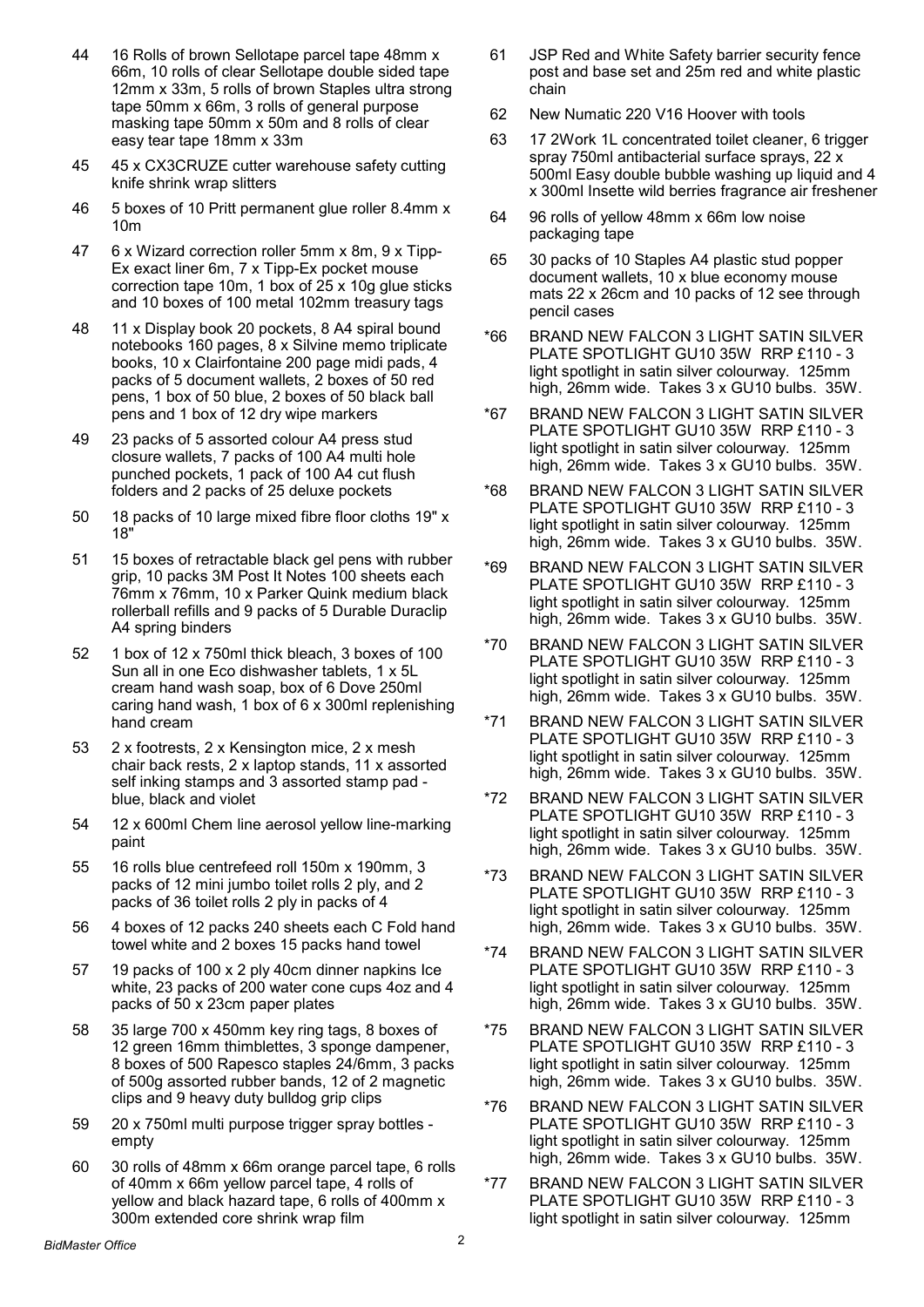high, 26mm wide. Takes 3 x GU10 bulbs. 35W.

- \*78 BRAND NEW FALCON 3 LIGHT SATIN SILVER PLATE SPOTLIGHT GU10 35W RRP £110 - 3 light spotlight in satin silver colourway. 125mm high, 26mm wide. Takes 3 x GU10 bulbs. 35W.
- \*79 BRAND NEW FALCON 3 LIGHT SATIN SILVER PLATE SPOTLIGHT GU10 35W RRP £110 - 3 light spotlight in satin silver colourway. 125mm high, 26mm wide. Takes 3 x GU10 bulbs. 35W.
- \*80 BRAND NEW FALCON 3 LIGHT SATIN SILVER PLATE SPOTLIGHT GU10 35W RRP £110 - 3 light spotlight in satin silver colourway. 125mm high, 26mm wide. Takes 3 x GU10 bulbs. 35W.
- \*81 BRAND NEW FALCON 3 LIGHT SATIN SILVER PLATE SPOTLIGHT GU10 35W RRP £110 - 3 light spotlight in satin silver colourway. 125mm high, 26mm wide. Takes 3 x GU10 bulbs. 35W.
- \*82 BRAND NEW FALCON 3 LIGHT SATIN SILVER PLATE SPOTLIGHT GU10 35W RRP £110 - 3 light spotlight in satin silver colourway. 125mm high, 26mm wide. Takes 3 x GU10 bulbs. 35W.
- \*83 BRAND NEW FALCON 3 LIGHT SATIN SILVER PLATE SPOTLIGHT GU10 35W RRP £110 - 3 light spotlight in satin silver colourway. 125mm high, 26mm wide. Takes 3 x GU10 bulbs. 35W.
- \*84 BRAND NEW GOLD PERFORATED PENDANT WITH WOOD CONE. WIDTH 15CM, HEIGHT 15CM RRP £48 - Ceiling pendant with a satin gold industrial style shade with natural wood feature finish. Height adjustable - 1010mm chain length. E27 candle lamp. 60W. Dimensions: 120mm x 150mm
- \*85 BRAND NEW GOLD PERFORATED PENDANT WITH WOOD CONE. WIDTH 15CM, HEIGHT 15CM RRP £48 - Ceiling pendant with a satin gold industrial style shade with natural wood feature finish. Height adjustable - 1010mm chain length. E27 candle lamp. 60W. Dimensions: 120mm x 150mm
- \*86 BRAND NEW GOLD PERFORATED PENDANT WITH WOOD CONE. WIDTH 15CM, HEIGHT 15CM RRP £48 - Ceiling pendant with a satin gold industrial style shade with natural wood feature finish. Height adjustable - 1010mm chain length. E27 candle lamp. 60W. Dimensions: 120mm x 150mm
- \*87 BRAND NEW GOLD PERFORATED PENDANT WITH WOOD CONE. WIDTH 15CM, HEIGHT 15CM RRP £48 - Ceiling pendant with a satin gold industrial style shade with natural wood feature finish. Height adjustable - 1010mm chain length. E27 candle lamp. 60W. Dimensions: 120mm x 150mm
- \*88 BRAND NEW GOLD PERFORATED PENDANT WITH WOOD CONE. WIDTH 15CM, HEIGHT 15CM RRP £48 - Ceiling pendant with a satin gold industrial style shade with natural wood feature finish. Height adjustable - 1010mm chain length. E27 candle lamp. 60W. Dimensions: 120mm x 150mm
- \*89 BRAND NEW GOLD PERFORATED PENDANT WITH WOOD CONE. WIDTH 15CM, HEIGHT 15CM RRP £48 - Ceiling pendant with a satin

gold industrial style shade with natural wood feature finish. Height adjustable - 1010mm chain length. E27 candle lamp. 60W. Dimensions: 120mm x 150mm

- \*90 BRAND NEW GOLD PERFORATED PENDANT WITH WOOD CONE. WIDTH 15CM, HEIGHT 15CM RRP £48 - Ceiling pendant with a satin gold industrial style shade with natural wood feature finish. Height adjustable - 1010mm chain length. E27 candle lamp. 60W. Dimensions: 120mm x 150mm
- \*91 BRAND NEW GOLD PERFORATED PENDANT WITH WOOD CONE. WIDTH 15CM, HEIGHT 15CM RRP £48 - Ceiling pendant with a satin gold industrial style shade with natural wood feature finish. Height adjustable - 1010mm chain length. E27 candle lamp. 60W. Dimensions: 120mm x 150mm
- \*92 BRAND NEW GOLD PERFORATED PENDANT WITH WOOD CONE. WIDTH 15CM, HEIGHT 15CM RRP £48 - Ceiling pendant with a satin gold industrial style shade with natural wood feature finish. Height adjustable - 1010mm chain length. E27 candle lamp. 60W. Dimensions: 120mm x 150mm
- \*93 BRAND NEW GOLD PERFORATED PENDANT WITH WOOD CONE. WIDTH 15CM, HEIGHT 15CM RRP £48 - Ceiling pendant with a satin gold industrial style shade with natural wood feature finish. Height adjustable - 1010mm chain length. E27 candle lamp. 60W. Dimensions: 120mm x 150mm
- \*94 BRAND NEW GOLD PERFORATED PENDANT WITH WOOD CONE. WIDTH 15CM, HEIGHT 15CM RRP £48 - Ceiling pendant with a satin gold industrial style shade with natural wood feature finish. Height adjustable - 1010mm chain length. E27 candle lamp. 60W. Dimensions: 120mm x 150mm
- \*95 BRAND NEW GOLD PERFORATED PENDANT WITH WOOD CONE. WIDTH 15CM, HEIGHT 15CM RRP £48 - Ceiling pendant with a satin gold industrial style shade with natural wood feature finish. Height adjustable - 1010mm chain length. E27 candle lamp. 60W. Dimensions: 120mm x 150mm
- \*96 BRAND NEW GOLD PERFORATED PENDANT WITH WOOD CONE. WIDTH 15CM, HEIGHT 15CM RRP £48 - Ceiling pendant with a satin gold industrial style shade with natural wood feature finish. Height adjustable - 1010mm chain length. E27 candle lamp. 60W. Dimensions: 120mm x 150mm
- \*97 BRAND NEW GOLD PERFORATED PENDANT WITH WOOD CONE. WIDTH 15CM, HEIGHT 15CM RRP £48 - Ceiling pendant with a satin gold industrial style shade with natural wood feature finish. Height adjustable - 1010mm chain length. E27 candle lamp. 60W. Dimensions: 120mm x 150mm
- \*98 BRAND NEW GOLD PERFORATED PENDANT WITH WOOD CONE. WIDTH 15CM, HEIGHT 15CM RRP £48 - Ceiling pendant with a satin gold industrial style shade with natural wood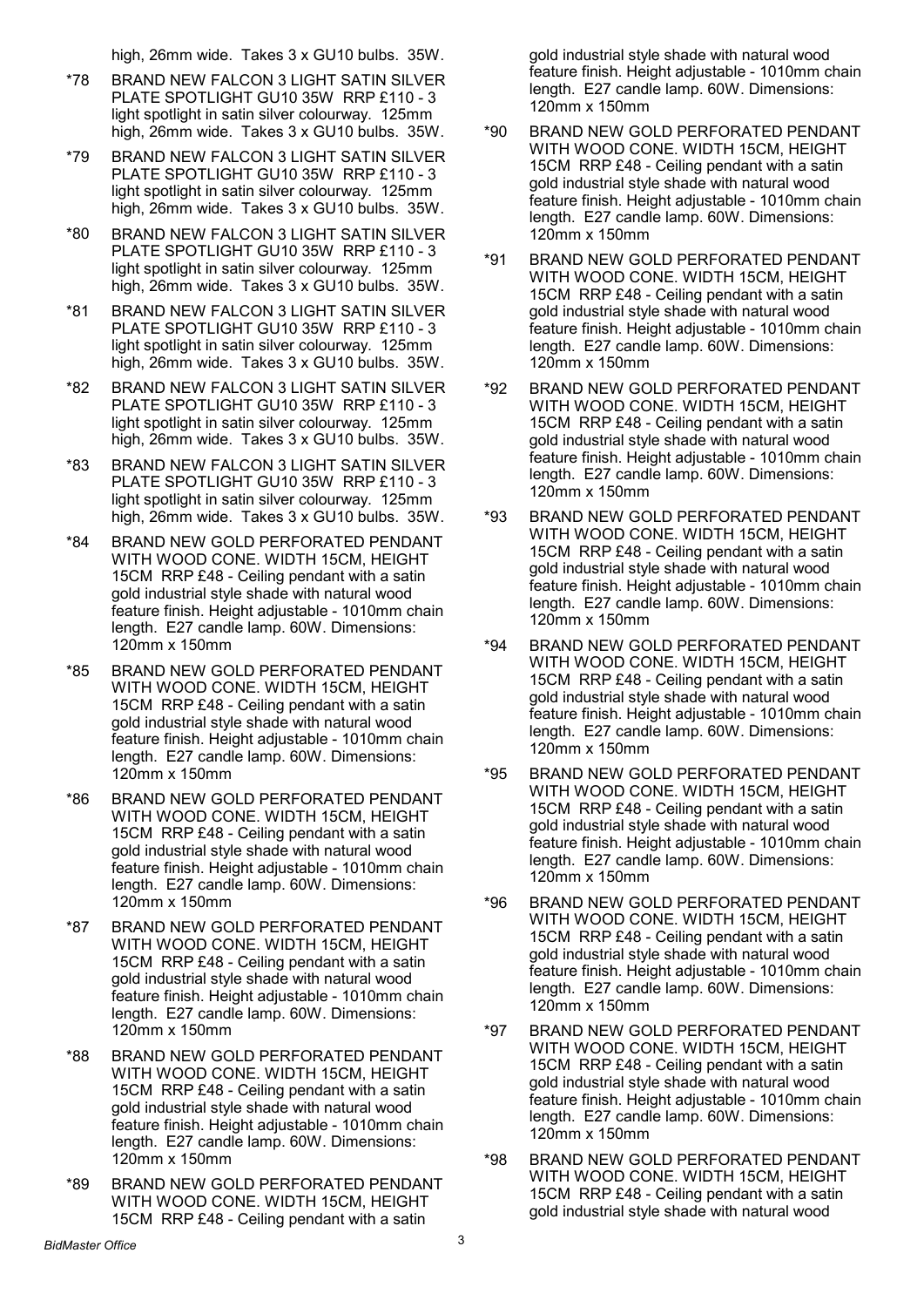feature finish. Height adjustable - 1010mm chain length. E27 candle lamp. 60W. Dimensions: 120mm x 150mm

- \*99 BRAND NEW GOLD PERFORATED PENDANT WITH WOOD CONE. WIDTH 15CM, HEIGHT 15CM RRP £48 - Ceiling pendant with a satin gold industrial style shade with natural wood feature finish. Height adjustable - 1010mm chain length. E27 candle lamp. 60W. Dimensions: 120mm x 150mm
- \*100 BRAND NEW GOLD PERFORATED PENDANT WITH WOOD CONE. WIDTH 15CM, HEIGHT 15CM RRP £48 - Ceiling pendant with a satin gold industrial style shade with natural wood feature finish. Height adjustable - 1010mm chain length. E27 candle lamp. 60W. Dimensions: 120mm x 150mm
- \*101 BRAND NEW GOLD PERFORATED PENDANT WITH WOOD CONE. WIDTH 15CM, HEIGHT 15CM RRP £48 - Ceiling pendant with a satin gold industrial style shade with natural wood feature finish. Height adjustable - 1010mm chain length. E27 candle lamp. 60W. Dimensions: 120mm x 150mm
- \*102 BRAND NEW FLUSH 25CM ROUND CEILING LIGHT WITH CLEAR BEADS ON GLASS, 25CM DIAMETER, 60W RRP £45 - 1 light flush ceiling light with clear beads in glass detail. 250mm wide, 80mm high. Projection 80mm. Takes 1 x E27 GLS bulb. 60W.
- \*103 BRAND NEW FLUSH 25CM ROUND CEILING LIGHT WITH CLEAR BEADS ON GLASS, 25CM DIAMETER, 60W RRP £45 - 1 light flush ceiling light with clear beads in glass detail. 250mm wide, 80mm high. Projection 80mm. Takes 1 x E27 GLS bulb. 60W.
- \*104 BRAND NEW FLUSH 25CM ROUND CEILING LIGHT WITH CLEAR BEADS ON GLASS, 25CM DIAMETER, 60W RRP £45 - 1 light flush ceiling light with clear beads in glass detail. 250mm wide, 80mm high. Projection 80mm. Takes 1 x E27 GLS bulb. 60W.
- \*105 BRAND NEW FLUSH 25CM ROUND CEILING LIGHT WITH CLEAR BEADS ON GLASS, 25CM DIAMETER, 60W RRP £45 - 1 light flush ceiling light with clear beads in glass detail. 250mm wide, 80mm high. Projection 80mm. Takes 1 x E27 GLS bulb. 60W.
- \*106 BRAND NEW FLUSH 25CM ROUND CEILING LIGHT WITH CLEAR BEADS ON GLASS, 25CM DIAMETER, 60W RRP £45 - 1 light flush ceiling light with clear beads in glass detail. 250mm wide, 80mm high. Projection 80mm. Takes 1 x E27 GLS bulb. 60W.
- \*107 BRAND NEW FLUSH 25CM ROUND CEILING LIGHT WITH CLEAR BEADS ON GLASS, 25CM DIAMETER, 60W RRP £45 - 1 light flush ceiling light with clear beads in glass detail. 250mm wide, 80mm high. Projection 80mm. Takes 1 x E27 GLS bulb. 60W.
- \*108 BRAND NEW FLUSH 25CM ROUND CEILING LIGHT WITH CLEAR BEADS ON GLASS, 25CM DIAMETER, 60W RRP £45 - 1 light flush ceiling light with clear beads in glass detail. 250mm

wide, 80mm high. Projection 80mm. Takes 1 x E27 GLS bulb. 60W.

- \*109 BRAND NEW FLUSH 25CM ROUND CEILING LIGHT WITH CLEAR BEADS ON GLASS, 25CM DIAMETER, 60W RRP £45 - 1 light flush ceiling light with clear beads in glass detail. 250mm wide, 80mm high. Projection 80mm. Takes 1 x E27 GLS bulb. 60W.
- \*110 BRAND NEW FLUSH 25CM ROUND CEILING LIGHT WITH CLEAR BEADS ON GLASS, 25CM DIAMETER, 60W RRP £45 - 1 light flush ceiling light with clear beads in glass detail. 250mm wide, 80mm high. Projection 80mm. Takes 1 x E27 GLS bulb. 60W.
- \*111 BRAND NEW FLUSH 25CM ROUND CEILING LIGHT WITH CLEAR BEADS ON GLASS, 25CM DIAMETER, 60W RRP £45 - 1 light flush ceiling light with clear beads in glass detail. 250mm wide, 80mm high. Projection 80mm. Takes 1 x E27 GLS bulb. 60W.
- \*112 BRAND NEW FLUSH 25CM ROUND CEILING LIGHT WITH CLEAR BEADS ON GLASS, 25CM DIAMETER, 60W RRP £45 - 1 light flush ceiling light with clear beads in glass detail. 250mm wide, 80mm high. Projection 80mm. Takes 1 x E27 GLS bulb. 60W.
- \*113 BRAND NEW FLUSH 25CM ROUND CEILING LIGHT WITH CLEAR BEADS ON GLASS, 25CM DIAMETER, 60W RRP £45 - 1 light flush ceiling light with clear beads in glass detail. 250mm wide, 80mm high. Projection 80mm. Takes 1 x E27 GLS bulb. 60W.
- \*114 BRAND NEW FLUSH 25CM ROUND CEILING LIGHT WITH CLEAR BEADS ON GLASS, 25CM DIAMETER, 60W RRP £45 - 1 light flush ceiling light with clear beads in glass detail. 250mm wide, 80mm high. Projection 80mm. Takes 1 x E27 GLS bulb. 60W.
- \*115 BRAND NEW FLUSH 25CM ROUND CEILING LIGHT WITH CLEAR BEADS ON GLASS, 25CM DIAMETER, 60W RRP £45 - 1 light flush ceiling light with clear beads in glass detail. 250mm wide, 80mm high. Projection 80mm. Takes 1 x E27 GLS bulb. 60W.
- \*116 BRAND NEW FLUSH 25CM ROUND CEILING LIGHT WITH CLEAR BEADS ON GLASS, 25CM DIAMETER, 60W RRP £45 - 1 light flush ceiling light with clear beads in glass detail. 250mm wide, 80mm high. Projection 80mm. Takes 1 x E27 GLS bulb. 60W.
- \*117 BRAND NEW FLUSH 25CM ROUND CEILING LIGHT WITH CLEAR BEADS ON GLASS, 25CM DIAMETER, 60W RRP £45 - 1 light flush ceiling light with clear beads in glass detail. 250mm wide, 80mm high. Projection 80mm. Takes 1 x E27 GLS bulb. 60W.
- \*118 BRAND NEW FLUSH 25CM ROUND CEILING LIGHT WITH CLEAR BEADS ON GLASS, 25CM DIAMETER, 60W RRP £45 - 1 light flush ceiling light with clear beads in glass detail. 250mm wide, 80mm high. Projection 80mm. Takes 1 x E27 GLS bulb. 60W.

\*119 BRAND NEW FLUSH 25CM ROUND CEILING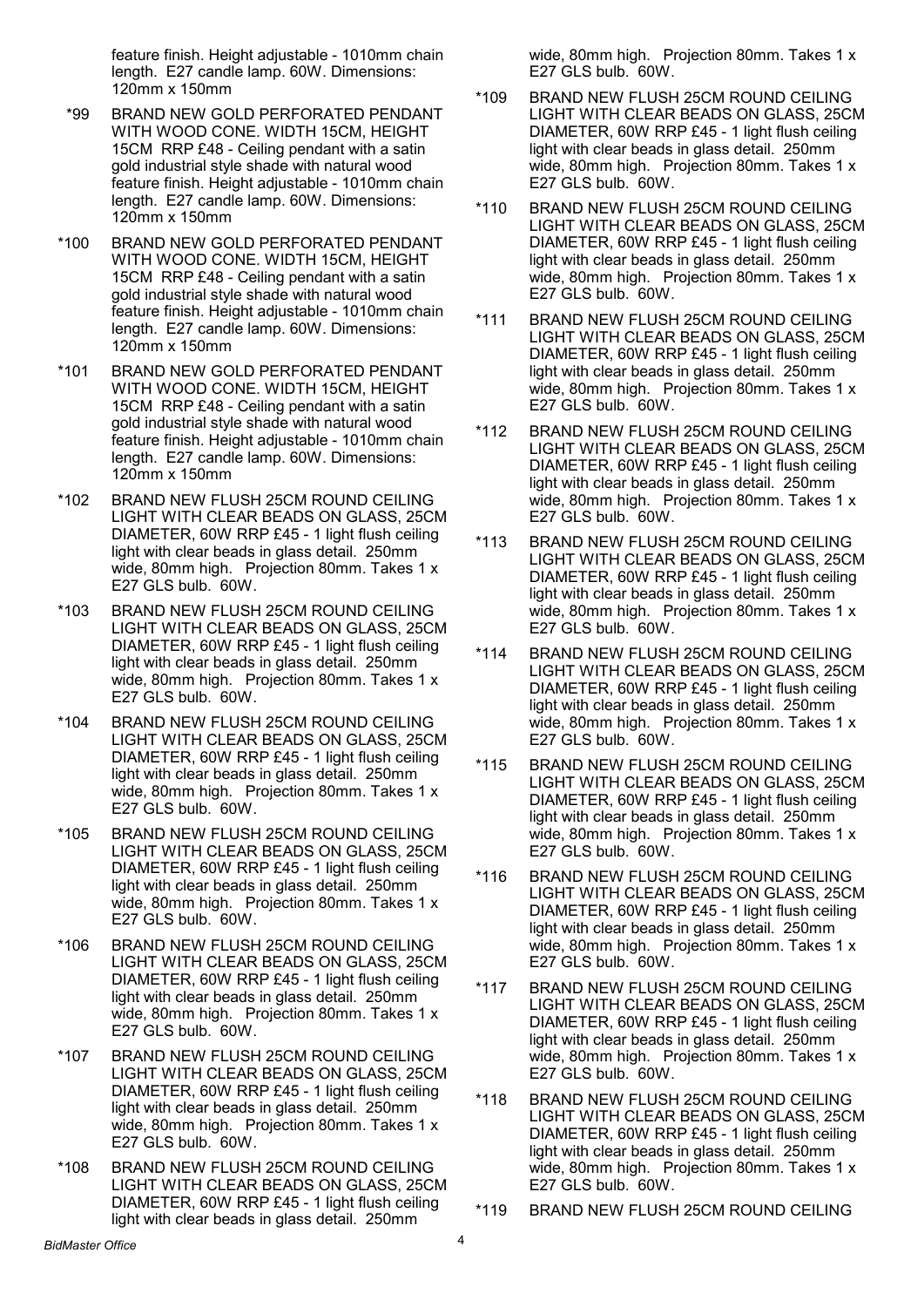LIGHT WITH CLEAR BEADS ON GLASS, 25CM DIAMETER, 60W RRP £45 - 1 light flush ceiling light with clear beads in glass detail. 250mm wide, 80mm high. Projection 80mm. Takes 1 x E27 GLS bulb. 60W.

- \*120 BRAND NEW BLACK METAL FLEXI HEAD FLOOR LAMP COMPLETE WITH FABRIC SHADE, 142CM HIGH. 40W. RRP £60 - 1420mm high black metal floor lamp with flexi head. 220mm wide. Takes 1 x E14 bulb. 40W.
- \*121 BRAND NEW BLACK METAL FLEXI HEAD FLOOR LAMP COMPLETE WITH FABRIC SHADE, 142CM HIGH. 40W. RRP £60 - 1420mm high black metal floor lamp with flexi head. 220mm wide. Takes 1 x E14 bulb. 40W.
- \*122 BRAND NEW BLACK METAL FLEXI HEAD FLOOR LAMP COMPLETE WITH FABRIC SHADE, 142CM HIGH. 40W. RRP £60 - 1420mm high black metal floor lamp with flexi head. 220mm wide. Takes 1 x E14 bulb. 40W.
- \*123 BRAND NEW BLACK METAL FLEXI HEAD FLOOR LAMP COMPLETE WITH FABRIC SHADE, 142CM HIGH. 40W. RRP £60 - 1420mm high black metal floor lamp with flexi head. 220mm wide. Takes 1 x E14 bulb. 40W.
- \*124 BRAND NEW BLACK METAL FLEXI HEAD FLOOR LAMP COMPLETE WITH FABRIC SHADE, 142CM HIGH. 40W. RRP £60 - 1420mm high black metal floor lamp with flexi head. 220mm wide. Takes 1 x E14 bulb. 40W.
- \*125 BRAND NEW BLACK METAL FLEXI HEAD FLOOR LAMP COMPLETE WITH FABRIC SHADE, 142CM HIGH. 40W. RRP £60 - 1420mm high black metal floor lamp with flexi head. 220mm wide. Takes 1 x E14 bulb. 40W.
- \*126 BRAND NEW BLACK METAL FLEXI HEAD FLOOR LAMP COMPLETE WITH FABRIC SHADE, 142CM HIGH. 40W. RRP £60 - 1420mm high black metal floor lamp with flexi head. 220mm wide. Takes 1 x E14 bulb. 40W.
- \*127 BRAND NEW BLACK METAL FLEXI HEAD FLOOR LAMP COMPLETE WITH FABRIC SHADE, 142CM HIGH. 40W. RRP £60 - 1420mm high black metal floor lamp with flexi head. 220mm wide. Takes 1 x E14 bulb. 40W.
- \*128 BRAND NEW BLACK METAL FLEXI HEAD FLOOR LAMP COMPLETE WITH FABRIC SHADE, 142CM HIGH. 40W. RRP £60 - 1420mm high black metal floor lamp with flexi head. 220mm wide. Takes 1 x E14 bulb. 40W.
- \*129 BRAND NEW BLACK METAL FLEXI HEAD FLOOR LAMP COMPLETE WITH FABRIC SHADE, 142CM HIGH. 40W. RRP £60 - 1420mm high black metal floor lamp with flexi head. 220mm wide. Takes 1 x E14 bulb. 40W.
- \*130 BRAND NEW BLACK METAL FLEXI HEAD FLOOR LAMP COMPLETE WITH FABRIC SHADE, 142CM HIGH. 40W. RRP £60 - 1420mm high black metal floor lamp with flexi head. 220mm wide. Takes 1 x E14 bulb. 40W.
- \*131 BRAND NEW BLACK METAL FLEXI HEAD FLOOR LAMP COMPLETE WITH FABRIC SHADE, 142CM HIGH. 40W. RRP £60 -

1420mm high black metal floor lamp with flexi head. 220mm wide. Takes 1 x E14 bulb. 40W.

- \*132 BRAND NEW BLACK METAL FLEXI HEAD FLOOR LAMP COMPLETE WITH FABRIC SHADE, 142CM HIGH. 40W. RRP £60 - 1420mm high black metal floor lamp with flexi head. 220mm wide. Takes 1 x E14 bulb. 40W.
- \*133 BRAND NEW BLACK METAL FLEXI HEAD FLOOR LAMP COMPLETE WITH FABRIC SHADE, 142CM HIGH. 40W. RRP £60 - 1420mm high black metal floor lamp with flexi head. 220mm wide. Takes 1 x E14 bulb. 40W.
- \*134 BRAND NEW BLACK METAL FLEXI HEAD FLOOR LAMP COMPLETE WITH FABRIC SHADE, 142CM HIGH. 40W. RRP £60 - 1420mm high black metal floor lamp with flexi head. 220mm wide. Takes 1 x E14 bulb. 40W.
- \*135 BRAND NEW BLACK METAL FLEXI HEAD FLOOR LAMP COMPLETE WITH FABRIC SHADE, 142CM HIGH. 40W. RRP £60 - 1420mm high black metal floor lamp with flexi head. 220mm wide. Takes 1 x E14 bulb. 40W.
- \*136 BRAND NEW BLACK METAL FLEXI HEAD FLOOR LAMP COMPLETE WITH FABRIC SHADE, 142CM HIGH. 40W. RRP £60 - 1420mm high black metal floor lamp with flexi head. 220mm wide. Takes 1 x E14 bulb. 40W.
- \*137 BRAND NEW BLACK METAL FLEXI HEAD FLOOR LAMP COMPLETE WITH FABRIC SHADE, 142CM HIGH. 40W. RRP £60 - 1420mm high black metal floor lamp with flexi head. 220mm wide. Takes 1 x E14 bulb. 40W.
- \*138 BRAND NEW BLACK METAL FLEXI HEAD FLOOR LAMP COMPLETE WITH FABRIC SHADE, 142CM HIGH. 40W. RRP £60 - 1420mm high black metal floor lamp with flexi head. 220mm wide. Takes 1 x E14 bulb. 40W.
- \*139 BRAND NEW BLACK METAL FLEXI HEAD FLOOR LAMP COMPLETE WITH FABRIC SHADE, 142CM HIGH. 40W. RRP £60 - 1420mm high black metal floor lamp with flexi head. 220mm wide. Takes 1 x E14 bulb. 40W.
- \*140 BRAND NEW BLACK METAL FLEXI HEAD FLOOR LAMP COMPLETE WITH FABRIC SHADE, 142CM HIGH. 40W. RRP £60 - 1420mm high black metal floor lamp with flexi head. 220mm wide. Takes 1 x E14 bulb. 40W.
- \*141 BRAND NEW BLACK METAL FLEXI HEAD FLOOR LAMP COMPLETE WITH FABRIC SHADE, 142CM HIGH. 40W. RRP £60 - 1420mm high black metal floor lamp with flexi head. 220mm wide. Takes 1 x E14 bulb. 40W.
- \*142 BRAND NEW BLACK METAL FLEXI HEAD FLOOR LAMP COMPLETE WITH FABRIC SHADE, 142CM HIGH. 40W. RRP £60 - 1420mm high black metal floor lamp with flexi head. 220mm wide. Takes 1 x E14 bulb. 40W.
- \*143 BRAND NEW BLACK METAL FLEXI HEAD FLOOR LAMP COMPLETE WITH FABRIC SHADE, 142CM HIGH. 40W. RRP £60 - 1420mm high black metal floor lamp with flexi head. 220mm wide. Takes 1 x E14 bulb. 40W.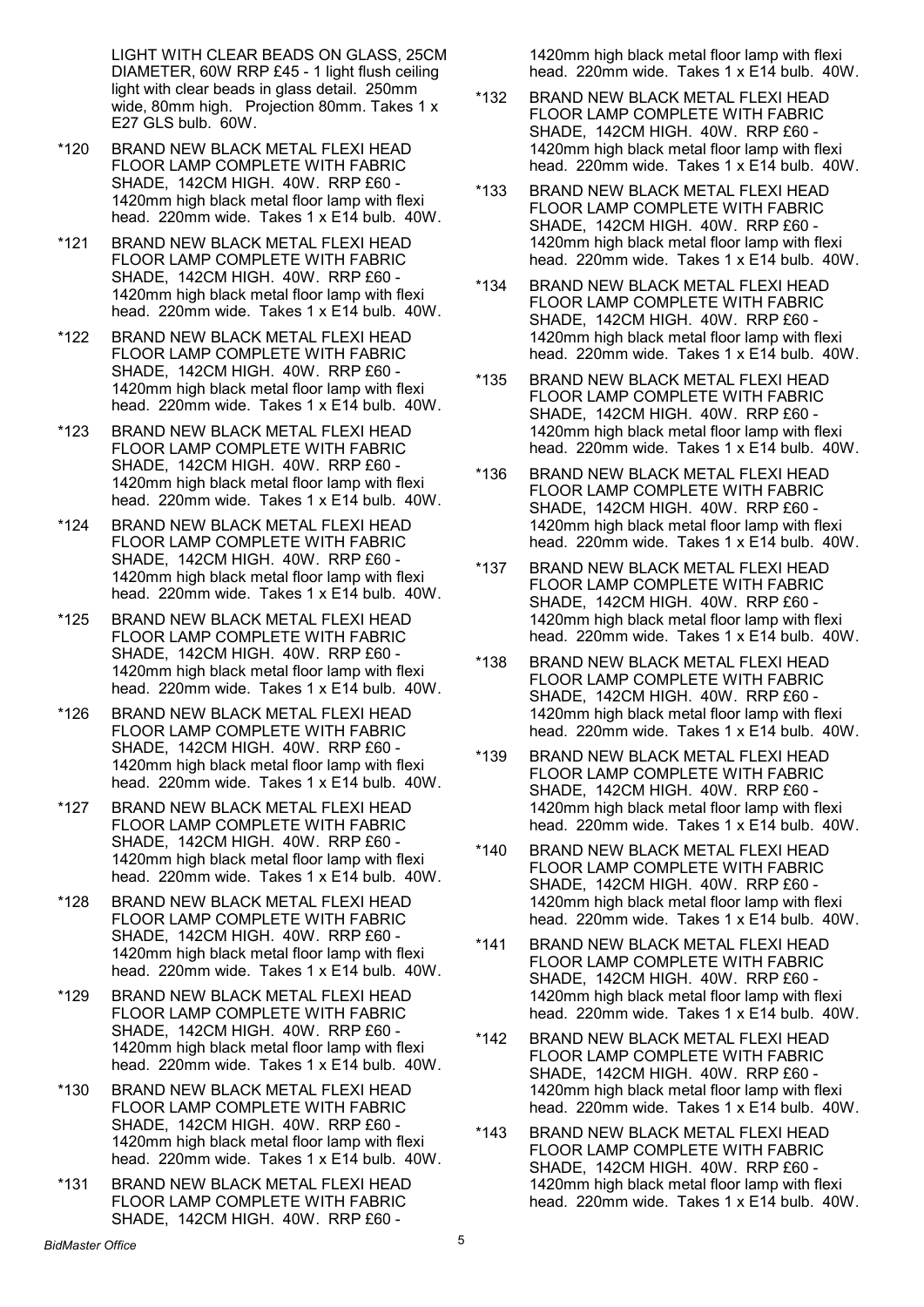- \*144 BRAND NEW LED 2 LIGHT 30 CM DIAMETER WALL LIGHT IN CHROME & FROSTED GLASS, 9W, LUMENS 320 RRP £103 - Rectangular wall light with chrome fitting and frosted 2 glass shades. Integrated LED. 9W. Colour Temperature - 3000K. Lumens - 350. H 45mm x W 300mm
- \*145 BRAND NEW LED 2 LIGHT 30 CM DIAMETER WALL LIGHT IN CHROME & FROSTED GLASS, 9W, LUMENS 320 RRP £103 - Rectangular wall light with chrome fitting and frosted 2 glass shades. Integrated LED. 9W. Colour Temperature - 3000K. Lumens - 350. H 45mm x W 300mm
- \*146 BRAND NEW LED 2 LIGHT 30 CM DIAMETER WALL LIGHT IN CHROME & FROSTED GLASS, 9W, LUMENS 320 RRP £103 - Rectangular wall light with chrome fitting and frosted 2 glass shades. Integrated LED. 9W. Colour Temperature - 3000K. Lumens - 350. H 45mm x W 300mm
- \*147 BRAND NEW LED 2 LIGHT 30 CM DIAMETER WALL LIGHT IN CHROME & FROSTED GLASS, 9W, LUMENS 320 RRP £103 - Rectangular wall light with chrome fitting and frosted 2 glass shades. Integrated LED. 9W. Colour Temperature - 3000K. Lumens - 350. H 45mm x W 300mm
- \*148 BRAND NEW LED 2 LIGHT 30 CM DIAMETER WALL LIGHT IN CHROME & FROSTED GLASS, 9W, LUMENS 320 RRP £103 - Rectangular wall light with chrome fitting and frosted 2 glass shades. Integrated LED. 9W. Colour Temperature - 3000K. Lumens - 350. H 45mm x W 300mm
- \*149 BRAND NEW LED 2 LIGHT 30 CM DIAMETER WALL LIGHT IN CHROME & FROSTED GLASS, 9W, LUMENS 320 RRP £103 - Rectangular wall light with chrome fitting and frosted 2 glass shades. Integrated LED. 9W. Colour Temperature - 3000K. Lumens - 350. H 45mm x W 300mm
- \*150 BRAND NEW LED 2 LIGHT 30 CM DIAMETER WALL LIGHT IN CHROME & FROSTED GLASS, 9W, LUMENS 320 RRP £103 - Rectangular wall light with chrome fitting and frosted 2 glass shades. Integrated LED. 9W. Colour Temperature - 3000K. Lumens - 350. H 45mm x W 300mm
- \*151 BRAND NEW LED 2 LIGHT 30 CM DIAMETER WALL LIGHT IN CHROME & FROSTED GLASS, 9W, LUMENS 320 RRP £103 - Rectangular wall light with chrome fitting and frosted 2 glass shades. Integrated LED. 9W. Colour Temperature - 3000K. Lumens - 350. H 45mm x W 300mm
- \*152 BRAND NEW LED 2 LIGHT 30 CM DIAMETER WALL LIGHT IN CHROME & FROSTED GLASS, 9W, LUMENS 320 RRP £103 - Rectangular wall light with chrome fitting and frosted 2 glass shades. Integrated LED. 9W. Colour Temperature - 3000K. Lumens - 350. H 45mm x W 300mm
- \*153 BRAND NEW LED 2 LIGHT 30 CM DIAMETER WALL LIGHT IN CHROME & FROSTED GLASS, 9W, LUMENS 320 RRP £103 - Rectangular wall light with chrome fitting and frosted 2 glass shades. Integrated LED. 9W. Colour Temperature - 3000K. Lumens - 350. H 45mm x W 300mm
- \*154 BRAND NEW LED 2 LIGHT 30 CM DIAMETER WALL LIGHT IN CHROME & FROSTED GLASS, 9W, LUMENS 320 RRP £103 - Rectangular wall light with chrome fitting and frosted 2 glass

shades. Integrated LED. 9W. Colour Temperature - 3000K. Lumens - 350. H 45mm x W 300mm

- \*155 BRAND NEW LED 2 LIGHT 30 CM DIAMETER WALL LIGHT IN CHROME & FROSTED GLASS, 9W, LUMENS 320 RRP £103 - Rectangular wall light with chrome fitting and frosted 2 glass shades. Integrated LED. 9W. Colour Temperature - 3000K. Lumens - 350. H 45mm x W 300mm
- \*156 BRAND NEW LED 2 LIGHT 30 CM DIAMETER WALL LIGHT IN CHROME & FROSTED GLASS, 9W, LUMENS 320 RRP £103 - Rectangular wall light with chrome fitting and frosted 2 glass shades. Integrated LED. 9W. Colour Temperature - 3000K. Lumens - 350. H 45mm x W 300mm
- \*157 BRAND NEW LED 2 LIGHT 30 CM DIAMETER WALL LIGHT IN CHROME & FROSTED GLASS, 9W, LUMENS 320 RRP £103 - Rectangular wall light with chrome fitting and frosted 2 glass shades. Integrated LED. 9W. Colour Temperature - 3000K. Lumens - 350. H 45mm x W 300mm
- \*158 BRAND NEW LED 2 LIGHT 30 CM DIAMETER WALL LIGHT IN CHROME & FROSTED GLASS, 9W, LUMENS 320 RRP £103 - Rectangular wall light with chrome fitting and frosted 2 glass shades. Integrated LED. 9W. Colour Temperature - 3000K. Lumens - 350. H 45mm x W 300mm
- \*159 BRAND NEW LED 2 LIGHT 30 CM DIAMETER WALL LIGHT IN CHROME & FROSTED GLASS, 9W, LUMENS 320 RRP £103 - Rectangular wall light with chrome fitting and frosted 2 glass shades. Integrated LED. 9W. Colour Temperature - 3000K. Lumens - 350. H 45mm x W 300mm
- \*160 BRAND NEW LED 2 LIGHT 30 CM DIAMETER WALL LIGHT IN CHROME & FROSTED GLASS, 9W, LUMENS 320 RRP £103 - Rectangular wall light with chrome fitting and frosted 2 glass shades. Integrated LED. 9W. Colour Temperature - 3000K. Lumens - 350. H 45mm x W 300mm
- \*161 BRAND NEW LED 2 LIGHT 30 CM DIAMETER WALL LIGHT IN CHROME & FROSTED GLASS, 9W, LUMENS 320 RRP £103 - Rectangular wall light with chrome fitting and frosted 2 glass shades. Integrated LED. 9W. Colour Temperature - 3000K. Lumens - 350. H 45mm x W 300mm
- \*162 BRAND NEW LED 2 LIGHT 30 CM DIAMETER WALL LIGHT IN CHROME & FROSTED GLASS, 9W, LUMENS 320 RRP £103 - Rectangular wall light with chrome fitting and frosted 2 glass shades. Integrated LED. 9W. Colour Temperature - 3000K. Lumens - 350. H 45mm x W 300mm
- \*163 BRAND NEW LED 2 LIGHT 30 CM DIAMETER WALL LIGHT IN CHROME & FROSTED GLASS, 9W, LUMENS 320 RRP £103 - Rectangular wall light with chrome fitting and frosted 2 glass shades. Integrated LED. 9W. Colour Temperature - 3000K. Lumens - 350. H 45mm x W 300mm
- \*164 BRAND NEW LED 2 LIGHT 30 CM DIAMETER WALL LIGHT IN CHROME & FROSTED GLASS, 9W, LUMENS 320 RRP £103 - Rectangular wall light with chrome fitting and frosted 2 glass shades. Integrated LED. 9W. Colour Temperature - 3000K. Lumens - 350. H 45mm x W 300mm
- \*165 BRAND NEW LED 2 LIGHT 30 CM DIAMETER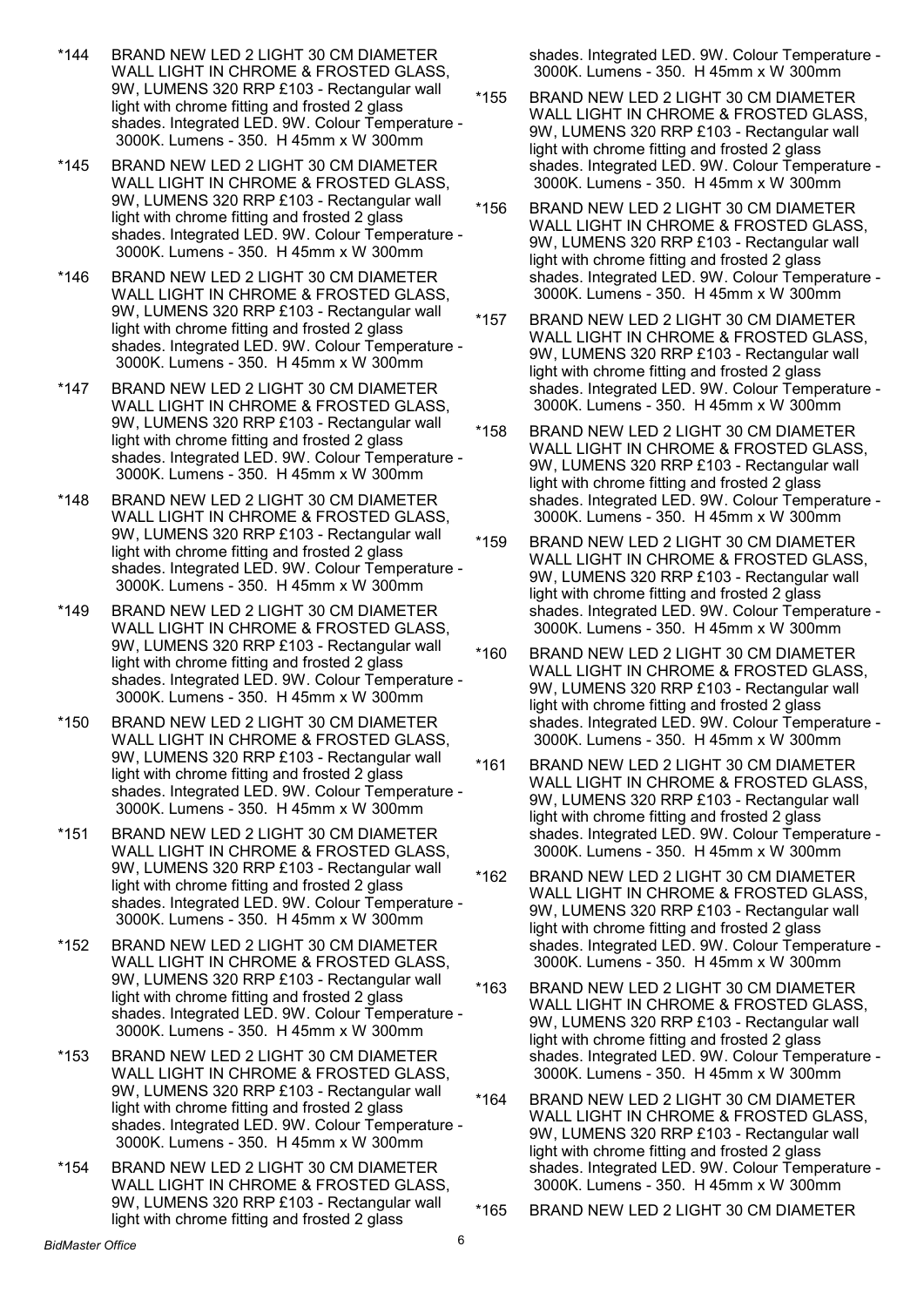WALL LIGHT IN CHROME & FROSTED GLASS, 9W, LUMENS 320 RRP £103 - Rectangular wall light with chrome fitting and frosted 2 glass shades. Integrated LED. 9W. Colour Temperature - 3000K. Lumens - 350. H 45mm x W 300mm

- \*166 BRAND NEW LED 2 LIGHT 30 CM DIAMETER WALL LIGHT IN CHROME & FROSTED GLASS, 9W, LUMENS 320 RRP £103 - Rectangular wall light with chrome fitting and frosted 2 glass shades. Integrated LED. 9W. Colour Temperature - 3000K. Lumens - 350. H 45mm x W 300mm
- \*167 BRAND NEW LED 2 LIGHT 30 CM DIAMETER WALL LIGHT IN CHROME & FROSTED GLASS, 9W, LUMENS 320 RRP £103 - Rectangular wall light with chrome fitting and frosted 2 glass shades. Integrated LED. 9W. Colour Temperature - 3000K. Lumens - 350. H 45mm x W 300mm
- \*168 BRAND NEW LINEA TWIST WALL BRACKET IN ANTIQUE BRASS WITH ACID GLASS. 23CM DIAMETER. 60W RRP £60 - Eye-catching wall bracket in antique brass twist detail with acid glass. 230mm wide, 225mm high. Projection 240mm. Takes 1 x E27 Golf Ball bulb. 60W.
- \*169 BRAND NEW LINEA TWIST WALL BRACKET IN ANTIQUE BRASS WITH ACID GLASS. 23CM DIAMETER. 60W RRP £60 - Eye-catching wall bracket in antique brass twist detail with acid glass. 230mm wide, 225mm high. Projection 240mm. Takes 1 x E27 Golf Ball bulb. 60W.
- \*170 BRAND NEW LINEA TWIST WALL BRACKET IN ANTIQUE BRASS WITH ACID GLASS. 23CM DIAMETER. 60W RRP £60 - Eye-catching wall bracket in antique brass twist detail with acid glass. 230mm wide, 225mm high. Projection 240mm. Takes 1 x E27 Golf Ball bulb. 60W.
- \*171 BRAND NEW LINEA TWIST WALL BRACKET IN ANTIQUE BRASS WITH ACID GLASS. 23CM DIAMETER. 60W RRP £60 - Eye-catching wall bracket in antique brass twist detail with acid glass. 230mm wide, 225mm high. Projection 240mm. Takes 1 x E27 Golf Ball bulb. 60W.
- \*172 BRAND NEW LINEA TWIST WALL BRACKET IN ANTIQUE BRASS WITH ACID GLASS. 23CM DIAMETER. 60W RRP £60 - Eye-catching wall bracket in antique brass twist detail with acid glass. 230mm wide, 225mm high. Projection 240mm. Takes 1 x E27 Golf Ball bulb. 60W.
- \*173 BRAND NEW LINEA TWIST WALL BRACKET IN ANTIQUE BRASS WITH ACID GLASS. 23CM DIAMETER. 60W RRP £60 - Eye-catching wall bracket in antique brass twist detail with acid glass. 230mm wide, 225mm high. Projection 240mm. Takes 1 x E27 Golf Ball bulb. 60W.
- \*174 BRAND NEW LINEA TWIST WALL BRACKET IN ANTIQUE BRASS WITH ACID GLASS. 23CM DIAMETER. 60W RRP £60 - Eye-catching wall bracket in antique brass twist detail with acid glass. 230mm wide, 225mm high. Projection 240mm. Takes 1 x E27 Golf Ball bulb. 60W.
- \*175 BRAND NEW LINEA TWIST WALL BRACKET IN ANTIQUE BRASS WITH ACID GLASS. 23CM DIAMETER. 60W RRP £60 - Eye-catching wall bracket in antique brass twist detail with acid glass. 230mm wide, 225mm high. Projection

240mm. Takes 1 x E27 Golf Ball bulb. 60W.

- \*176 BRAND NEW LINEA TWIST WALL BRACKET IN ANTIQUE BRASS WITH ACID GLASS. 23CM DIAMETER. 60W RRP £60 - Eye-catching wall bracket in antique brass twist detail with acid glass. 230mm wide, 225mm high. Projection 240mm. Takes 1 x E27 Golf Ball bulb. 60W.
- \*177 BRAND NEW LINEA TWIST WALL BRACKET IN ANTIQUE BRASS WITH ACID GLASS. 23CM DIAMETER. 60W RRP £60 - Eye-catching wall bracket in antique brass twist detail with acid glass. 230mm wide, 225mm high. Projection 240mm. Takes 1 x E27 Golf Ball bulb. 60W.
- \*178 BRAND NEW LINEA TWIST WALL BRACKET IN ANTIQUE BRASS WITH ACID GLASS. 23CM DIAMETER. 60W RRP £60 - Eye-catching wall bracket in antique brass twist detail with acid glass. 230mm wide, 225mm high. Projection 240mm. Takes 1 x E27 Golf Ball bulb. 60W.
- \*179 BRAND NEW LINEA TWIST WALL BRACKET IN ANTIQUE BRASS WITH ACID GLASS. 23CM DIAMETER. 60W RRP £60 - Eye-catching wall bracket in antique brass twist detail with acid glass. 230mm wide, 225mm high. Projection 240mm. Takes 1 x E27 Golf Ball bulb. 60W.
- \*180 BRAND NEW LINEA TWIST WALL BRACKET IN ANTIQUE BRASS WITH ACID GLASS. 23CM DIAMETER. 60W RRP £60 - Eye-catching wall bracket in antique brass twist detail with acid glass. 230mm wide, 225mm high. Projection 240mm. Takes 1 x E27 Golf Ball bulb. 60W.
- \*181 BRAND NEW LINEA TWIST WALL BRACKET IN ANTIQUE BRASS WITH ACID GLASS. 23CM DIAMETER. 60W RRP £60 - Eye-catching wall bracket in antique brass twist detail with acid glass. 230mm wide, 225mm high. Projection 240mm. Takes 1 x E27 Golf Ball bulb. 60W.
- \*182 BRAND NEW LINEA TWIST WALL BRACKET IN ANTIQUE BRASS WITH ACID GLASS. 23CM DIAMETER. 60W RRP £60 - Eye-catching wall bracket in antique brass twist detail with acid glass. 230mm wide, 225mm high. Projection 240mm. Takes 1 x E27 Golf Ball bulb. 60W.
- \*183 BRAND NEW LINEA TWIST WALL BRACKET IN ANTIQUE BRASS WITH ACID GLASS. 23CM DIAMETER. 60W RRP £60 - Eye-catching wall bracket in antique brass twist detail with acid glass. 230mm wide, 225mm high. Projection 240mm. Takes 1 x E27 Golf Ball bulb. 60W.
- \*184 BRAND NEW LINEA TWIST WALL BRACKET IN ANTIQUE BRASS WITH ACID GLASS. 23CM DIAMETER. 60W RRP £60 - Eye-catching wall bracket in antique brass twist detail with acid glass. 230mm wide, 225mm high. Projection 240mm. Takes 1 x E27 Golf Ball bulb. 60W.
- \*185 BRAND NEW LINEA TWIST WALL BRACKET IN ANTIQUE BRASS WITH ACID GLASS. 23CM DIAMETER. 60W RRP £60 - Eye-catching wall bracket in antique brass twist detail with acid glass. 230mm wide, 225mm high. Projection 240mm. Takes 1 x E27 Golf Ball bulb. 60W.
- \*186 BRAND NEW PLEXUS 1 LIGHT ADJUSTABLE WALL BRACKET, MESH SHADE, BLACK AND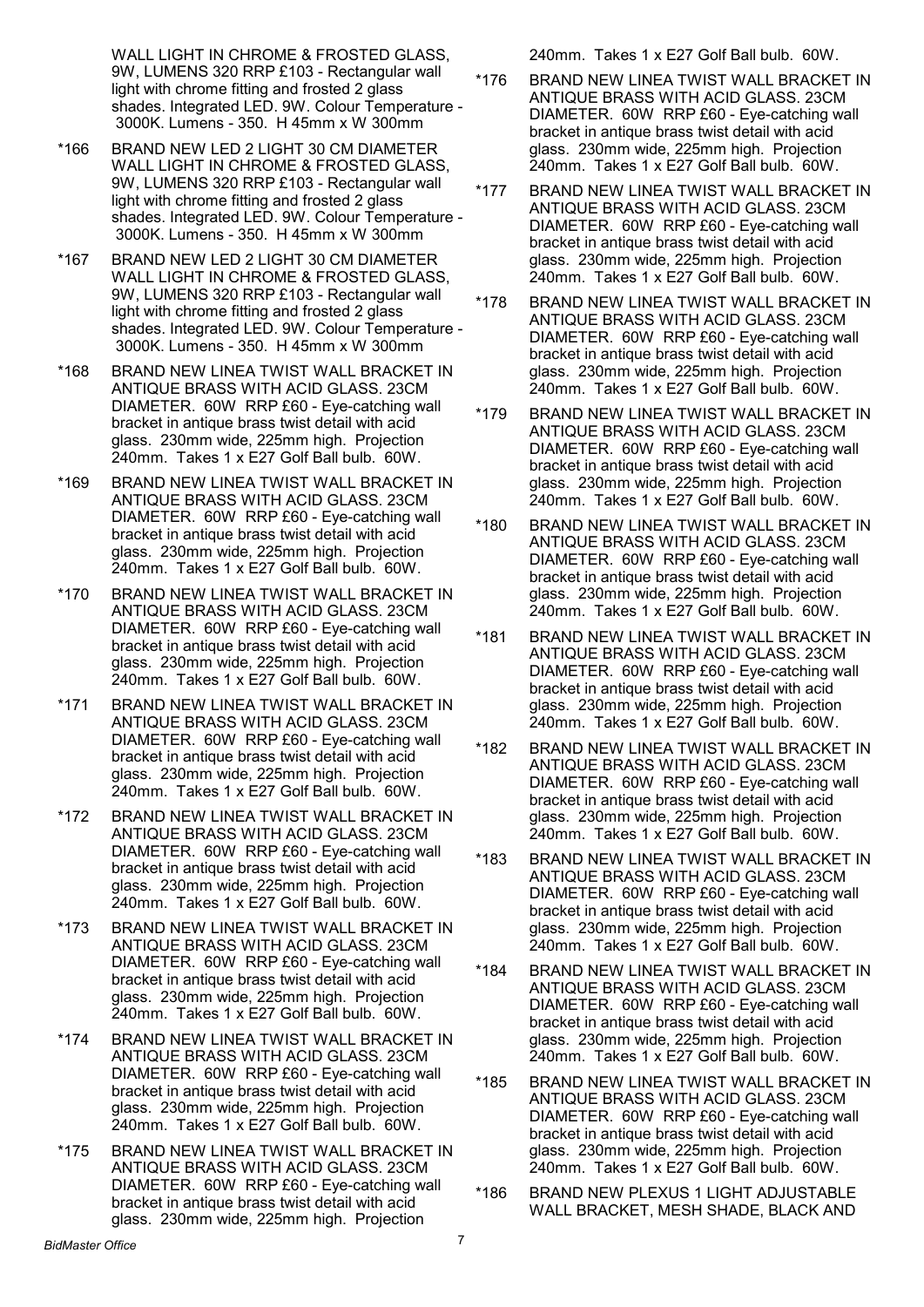CHROME. 38CM DIAMETER. RRP £60 - Contemporary adjustable wall bracket with mesh shade in black metal and chrome. Height 690mm. Width 380mm. Projection 300mm. Takes 1 x E27 bulb 7W.

- \*187 BRAND NEW PLEXUS 1 LIGHT ADJUSTABLE WALL BRACKET, MESH SHADE, BLACK AND CHROME. 38CM DIAMETER. RRP £60 - Contemporary adjustable wall bracket with mesh shade in black metal and chrome. Height 690mm. Width 380mm. Projection 300mm. Takes 1 x E27 bulb 7W.
- \*188 BRAND NEW PLEXUS 1 LIGHT ADJUSTABLE WALL BRACKET, MESH SHADE, BLACK AND CHROME. 38CM DIAMETER. RRP £60 - Contemporary adjustable wall bracket with mesh shade in black metal and chrome. Height 690mm. Width 380mm. Projection 300mm. Takes 1 x E27 bulb 7W.
- \*189 BRAND NEW PLEXUS 1 LIGHT ADJUSTABLE WALL BRACKET, MESH SHADE, BLACK AND CHROME. 38CM DIAMETER. RRP £60 - Contemporary adjustable wall bracket with mesh shade in black metal and chrome. Height 690mm. Width 380mm. Projection 300mm. Takes 1 x E27 bulb 7W.
- \*190 BRAND NEW PLEXUS 1 LIGHT ADJUSTABLE WALL BRACKET, MESH SHADE, BLACK AND CHROME. 38CM DIAMETER. RRP £60 - Contemporary adjustable wall bracket with mesh shade in black metal and chrome. Height 690mm. Width 380mm. Projection 300mm. Takes 1 x E27 bulb 7W.
- \*191 BRAND NEW PLEXUS 1 LIGHT ADJUSTABLE WALL BRACKET, MESH SHADE, BLACK AND CHROME. 38CM DIAMETER. RRP £60 - Contemporary adjustable wall bracket with mesh shade in black metal and chrome. Height 690mm. Width 380mm. Projection 300mm. Takes 1 x E27 bulb 7W.
- \*192 BRAND NEW PLEXUS 1 LIGHT ADJUSTABLE WALL BRACKET, MESH SHADE, BLACK AND CHROME. 38CM DIAMETER. RRP £60 - Contemporary adjustable wall bracket with mesh shade in black metal and chrome. Height 690mm. Width 380mm. Projection 300mm. Takes 1 x E27 bulb 7W.
- \*193 BRAND NEW PLEXUS 1 LIGHT ADJUSTABLE WALL BRACKET, MESH SHADE, BLACK AND CHROME. 38CM DIAMETER. RRP £60 - Contemporary adjustable wall bracket with mesh shade in black metal and chrome. Height 690mm. Width 380mm. Projection 300mm. Takes 1 x E27 bulb 7W.
- \*194 BRAND NEW PLEXUS 1 LIGHT ADJUSTABLE WALL BRACKET, MESH SHADE, BLACK AND CHROME. 38CM DIAMETER. RRP £60 - Contemporary adjustable wall bracket with mesh shade in black metal and chrome. Height 690mm. Width 380mm. Projection 300mm. Takes 1 x E27 bulb 7W.
- \*195 BRAND NEW PLEXUS 1 LIGHT ADJUSTABLE WALL BRACKET, MESH SHADE, BLACK AND CHROME. 38CM DIAMETER. RRP £60 -

Contemporary adjustable wall bracket with mesh shade in black metal and chrome. Height 690mm. Width 380mm. Projection 300mm. Takes 1 x E27 bulb 7W.

- \*196 BRAND NEW PLEXUS 1 LIGHT ADJUSTABLE WALL BRACKET, MESH SHADE, BLACK AND CHROME. 38CM DIAMETER. RRP £60 - Contemporary adjustable wall bracket with mesh shade in black metal and chrome. Height 690mm. Width 380mm. Projection 300mm. Takes 1 x E27 bulb 7W.
- \*197 BRAND NEW PLEXUS 1 LIGHT ADJUSTABLE WALL BRACKET, MESH SHADE, BLACK AND CHROME. 38CM DIAMETER. RRP £60 - Contemporary adjustable wall bracket with mesh shade in black metal and chrome. Height 690mm. Width 380mm. Projection 300mm. Takes 1 x E27 bulb 7W.
- \*198 BRAND NEW PORTER 1 LIGHT LED 30CM HIGH ANTIQUE BRASS TABLE LAMP RRP £48 - Antique brass table lamp with exposed filament bulb. Takes 1 x E27 bulb. 10W. H 300mm x W60mm.
- \*199 BRAND NEW PORTER 1 LIGHT LED 30CM HIGH ANTIQUE BRASS TABLE LAMP RRP £48 - Antique brass table lamp with exposed filament bulb. Takes 1 x E27 bulb. 10W. H 300mm x W60mm.
- \*200 BRAND NEW PORTER 1 LIGHT LED 30CM HIGH ANTIQUE BRASS TABLE LAMP RRP £48 - Antique brass table lamp with exposed filament bulb. Takes 1 x E27 bulb. 10W. H 300mm x W60mm.
- \*201 BRAND NEW PORTER 1 LIGHT LED 30CM HIGH ANTIQUE BRASS TABLE LAMP RRP £48 - Antique brass table lamp with exposed filament bulb. Takes 1 x E27 bulb. 10W. H 300mm x W60mm.
- \*202 BRAND NEW PORTER 1 LIGHT LED 30CM HIGH ANTIQUE BRASS TABLE LAMP RRP £48 - Antique brass table lamp with exposed filament bulb. Takes 1 x E27 bulb. 10W. H 300mm x W60mm.
- \*203 BRAND NEW PORTER 1 LIGHT LED 30CM HIGH ANTIQUE BRASS TABLE LAMP RRP £48 - Antique brass table lamp with exposed filament bulb. Takes 1 x E27 bulb. 10W. H 300mm x W60mm.
- \*204 BRAND NEW PORTER 1 LIGHT LED 30CM HIGH ANTIQUE BRASS TABLE LAMP RRP £48 - Antique brass table lamp with exposed filament bulb. Takes 1 x E27 bulb. 10W. H 300mm x W60mm.
- \*205 BRAND NEW PORTER 1 LIGHT LED 30CM HIGH ANTIQUE BRASS TABLE LAMP RRP £48 - Antique brass table lamp with exposed filament bulb. Takes 1 x E27 bulb. 10W. H 300mm x W60mm.
- \*206 BRAND NEW PORTER 1 LIGHT LED 30CM HIGH ANTIQUE BRASS TABLE LAMP RRP £48 - Antique brass table lamp with exposed filament bulb. Takes 1 x E27 bulb. 10W. H 300mm x W60mm.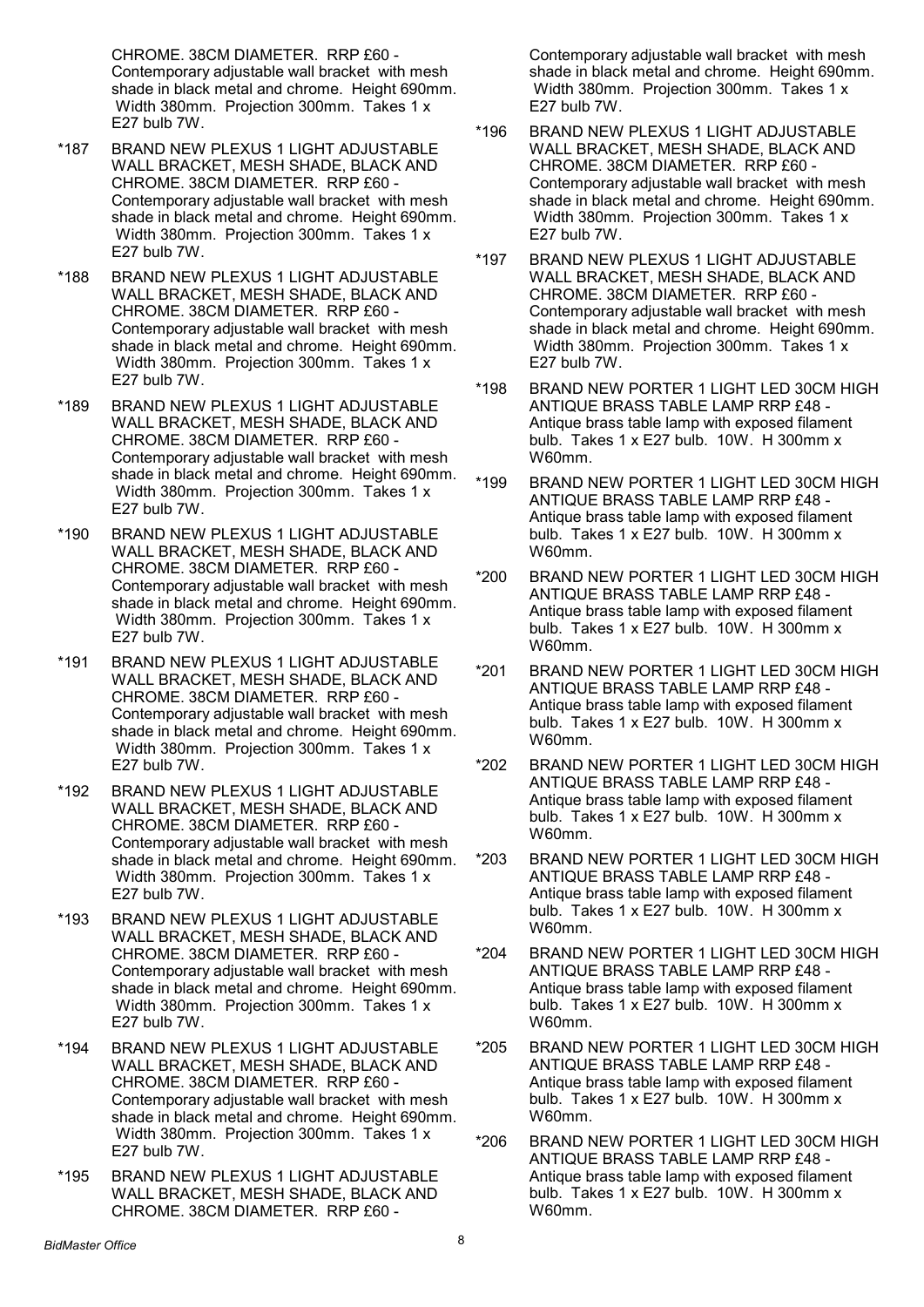- \*207 BRAND NEW PORTER 1 LIGHT LED 30CM HIGH ANTIQUE BRASS TABLE LAMP RRP £48 - Antique brass table lamp with exposed filament bulb. Takes 1 x E27 bulb. 10W. H 300mm x W60mm.
- \*208 BRAND NEW PORTER 1 LIGHT LED 30CM HIGH ANTIQUE BRASS TABLE LAMP RRP £48 - Antique brass table lamp with exposed filament bulb. Takes 1 x E27 bulb. 10W. H 300mm x W60mm.
- \*209 BRAND NEW PORTER 1 LIGHT LED 30CM HIGH ANTIQUE BRASS TABLE LAMP RRP £48 - Antique brass table lamp with exposed filament bulb. Takes 1 x E27 bulb. 10W. H 300mm x W60mm.
- \*210 BRAND NEW PORTER 1 LIGHT LED 30CM HIGH ANTIQUE BRASS TABLE LAMP RRP £48 - Antique brass table lamp with exposed filament bulb. Takes 1 x E27 bulb. 10W. H 300mm x W60mm.
- \*211 BRAND NEW PORTER 1 LIGHT LED 30CM HIGH ANTIQUE BRASS TABLE LAMP RRP £48 - Antique brass table lamp with exposed filament bulb. Takes 1 x E27 bulb. 10W. H 300mm x W60mm.
- \*212 BRAND NEW PORTER 1 LIGHT LED 30CM HIGH ANTIQUE BRASS TABLE LAMP RRP £48 - Antique brass table lamp with exposed filament bulb. Takes  $1 \times$  E27 bulb.  $10W$ . H 300mm  $x$ W60mm.
- \*213 BRAND NEW PORTER 1 LIGHT LED 30CM HIGH ANTIQUE BRASS TABLE LAMP RRP £48 - Antique brass table lamp with exposed filament bulb. Takes 1 x E27 bulb. 10W. H 300mm x W60mm.
- \*214 BRAND NEW PORTER 1 LIGHT LED 30CM HIGH ANTIQUE BRASS TABLE LAMP RRP £48 - Antique brass table lamp with exposed filament bulb. Takes 1 x E27 bulb. 10W. H 300mm x W60mm.
- \*215 BRAND NEW PORTER 1 LIGHT LED 30CM HIGH ANTIQUE BRASS TABLE LAMP RRP £48 - Antique brass table lamp with exposed filament bulb. Takes 1 x E27 bulb. 10W. H 300mm x W60mm.
- \*216 BRAND NEW INDENTED METAL 32CM BALL PENDANT SANDED BLACK RRP £96 - Height adjustable ceiling pendant in origami design in sanded black. Takes 1 x E27 lamp. 60W. H 305mm x W 320mm.
- \*217 BRAND NEW INDENTED METAL 32CM BALL PENDANT SANDED BLACK RRP £96 - Height adjustable ceiling pendant in origami design in sanded black. Takes 1 x E27 lamp. 60W. H 305mm x W 320mm.
- \*218 BRAND NEW INDENTED METAL 32CM BALL PENDANT SANDED BLACK RRP £96 - Height adjustable ceiling pendant in origami design in sanded black. Takes 1 x E27 lamp. 60W. H 305mm x W 320mm.
- \*219 BRAND NEW INDENTED METAL 32CM BALL PENDANT SANDED BLACK RRP £96 - Height adjustable ceiling pendant in origami design in

sanded black. Takes 1 x E27 lamp. 60W. H 305mm x W 320mm.

- \*220 BRAND NEW INDENTED METAL 32CM BALL PENDANT SANDED BLACK RRP £96 - Height adjustable ceiling pendant in origami design in sanded black. Takes 1 x E27 lamp. 60W. H 305mm x W 320mm.
- \*221 BRAND NEW INDENTED METAL 32CM BALL PENDANT SANDED BLACK RRP £96 - Height adjustable ceiling pendant in origami design in sanded black. Takes 1 x E27 lamp. 60W. H 305mm x W 320mm.
- \*222 BRAND NEW INDENTED METAL 32CM BALL PENDANT SANDED BLACK RRP £96 - Height adjustable ceiling pendant in origami design in sanded black. Takes 1 x E27 lamp. 60W. H 305mm x W 320mm.
- \*223 BRAND NEW INDENTED METAL 32CM BALL PENDANT SANDED BLACK RRP £96 - Height adjustable ceiling pendant in origami design in sanded black. Takes 1 x E27 lamp. 60W. H 305mm x W 320mm.
- \*224 BRAND NEW INDENTED METAL 32CM BALL PENDANT SANDED BLACK RRP £96 - Height adjustable ceiling pendant in origami design in sanded black. Takes 1 x E27 lamp. 60W. H 305mm x W 320mm.
- \*225 BRAND NEW INDENTED METAL 32CM BALL PENDANT SANDED BLACK RRP £96 - Height adjustable ceiling pendant in origami design in sanded black. Takes 1 x E27 lamp. 60W. H 305mm x W 320mm.
- \*226 BRAND NEW INDENTED METAL 32CM BALL PENDANT SANDED BLACK RRP £96 - Height adjustable ceiling pendant in origami design in sanded black. Takes 1 x E27 lamp. 60W. H 305mm x W 320mm.
- \*227 BRAND NEW INDENTED METAL 32CM BALL PENDANT SANDED BLACK RRP £96 - Height adjustable ceiling pendant in origami design in sanded black. Takes 1 x E27 lamp. 60W. H 305mm x W 320mm.
- \*228 BRAND NEW INDENTED METAL 32CM BALL PENDANT SANDED BLACK RRP £96 - Height adjustable ceiling pendant in origami design in sanded black. Takes 1 x E27 lamp. 60W. H 305mm x W 320mm.
- \*229 BRAND NEW INDENTED METAL 32CM BALL PENDANT SANDED BLACK RRP £96 - Height adjustable ceiling pendant in origami design in sanded black. Takes 1 x E27 lamp. 60W. H 305mm x W 320mm.
- \*230 BRAND NEW INDENTED METAL 32CM BALL PENDANT SANDED BLACK RRP £96 - Height adjustable ceiling pendant in origami design in sanded black. Takes 1 x E27 lamp. 60W. H 305mm x W 320mm.
- \*231 BRAND NEW INDENTED METAL 32CM BALL PENDANT SANDED BLACK RRP £96 - Height adjustable ceiling pendant in origami design in sanded black. Takes 1 x E27 lamp. 60W. H 305mm x W 320mm.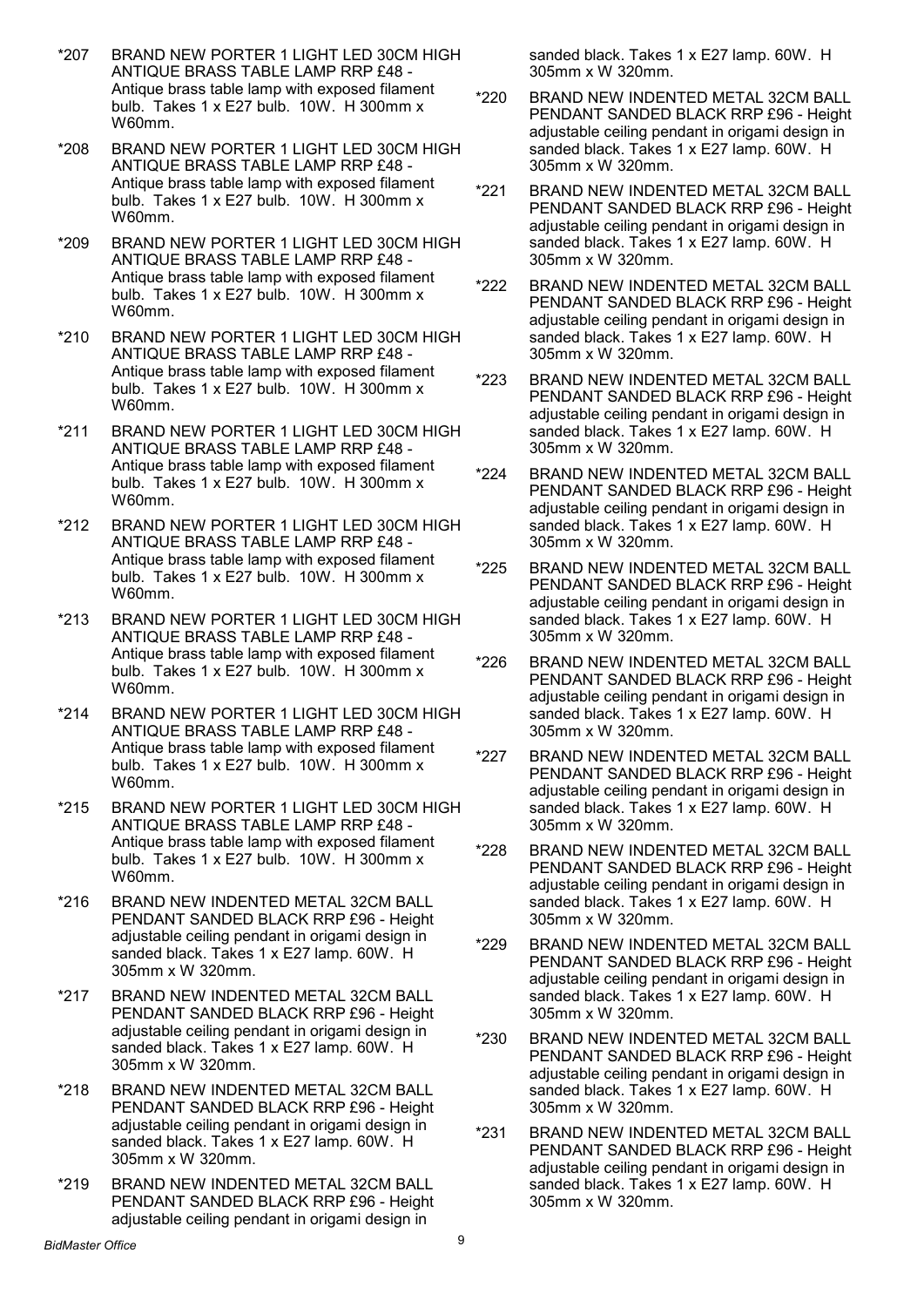- \*232 BRAND NEW INDENTED METAL 32CM BALL PENDANT SANDED BLACK RRP £96 - Height adjustable ceiling pendant in origami design in sanded black. Takes 1 x E27 lamp. 60W. H 305mm x W 320mm.
- \*233 BRAND NEW INDENTED METAL 32CM BALL PENDANT SANDED BLACK RRP £96 - Height adjustable ceiling pendant in origami design in sanded black. Takes 1 x E27 lamp. 60W. H 305mm x W 320mm.
- \*234 BRAND NEW INDENTED METAL 32CM BALL PENDANT SANDED GOLD RRP £96 - Height adjustable ceiling pendant in origami design in sanded gold. Takes 1 x E27 lamp. 60W. H 305mm x W 320mm.
- \*235 BRAND NEW INDENTED METAL 32CM BALL PENDANT SANDED GOLD RRP £96 - Height adjustable ceiling pendant in origami design in sanded gold. Takes 1 x E27 lamp. 60W. H 305mm x W 320mm.
- \*236 BRAND NEW INDENTED METAL 32CM BALL PENDANT SANDED GOLD RRP £96 - Height adjustable ceiling pendant in origami design in sanded gold. Takes 1 x E27 lamp. 60W. H 305mm x W 320mm.
- \*237 BRAND NEW INDENTED METAL 32CM BALL PENDANT SANDED GOLD RRP £96 - Height adjustable ceiling pendant in origami design in sanded gold. Takes 1 x E27 lamp. 60W. H 305mm x W 320mm.
- \*238 BRAND NEW INDENTED METAL 32CM BALL PENDANT SANDED GOLD RRP £96 - Height adjustable ceiling pendant in origami design in sanded gold. Takes 1 x E27 lamp. 60W. H 305mm x W 320mm.
- \*239 BRAND NEW INDENTED METAL 32CM BALL PENDANT SANDED GOLD RRP £96 - Height adjustable ceiling pendant in origami design in sanded gold. Takes 1 x E27 lamp. 60W. H 305mm x W 320mm.
- \*240 BRAND NEW INDENTED METAL 32CM BALL PENDANT SANDED GOLD RRP £96 - Height adjustable ceiling pendant in origami design in sanded gold. Takes 1 x E27 lamp. 60W. H 305mm x W 320mm.
- \*241 BRAND NEW INDENTED METAL 32CM BALL PENDANT SANDED GOLD RRP £96 - Height adjustable ceiling pendant in origami design in sanded gold. Takes 1 x E27 lamp. 60W. H 305mm x W 320mm.
- \*242 BRAND NEW INDENTED METAL 32CM BALL PENDANT SANDED GOLD RRP £96 - Height adjustable ceiling pendant in origami design in sanded gold. Takes 1 x E27 lamp. 60W. H 305mm x W 320mm.
- \*243 BRAND NEW INDENTED METAL 32CM BALL PENDANT SANDED GOLD RRP £96 - Height adjustable ceiling pendant in origami design in sanded gold. Takes 1 x E27 lamp. 60W. H 305mm x W 320mm.
- \*244 BRAND NEW INDENTED METAL 32CM BALL PENDANT SANDED GOLD RRP £96 - Height adjustable ceiling pendant in origami design in

sanded gold. Takes 1 x E27 lamp. 60W. H 305mm x W 320mm.

- \*245 BRAND NEW INDENTED METAL 32CM BALL PENDANT SANDED GOLD RRP £96 - Height adjustable ceiling pendant in origami design in sanded gold. Takes 1 x E27 lamp. 60W. H 305mm x W 320mm.
- \*246 BRAND NEW INDENTED METAL 32CM BALL PENDANT SANDED GOLD RRP £96 - Height adjustable ceiling pendant in origami design in sanded gold. Takes 1 x E27 lamp. 60W. H 305mm x W 320mm.
- \*247 BRAND NEW INDENTED METAL 32CM BALL PENDANT SANDED GOLD RRP £96 - Height adjustable ceiling pendant in origami design in sanded gold. Takes 1 x E27 lamp. 60W. H 305mm x W 320mm.
- \*248 BRAND NEW INDENTED METAL 32CM BALL PENDANT SANDED GOLD RRP £96 - Height adjustable ceiling pendant in origami design in sanded gold. Takes 1 x E27 lamp. 60W. H 305mm x W 320mm.
- \*249 BRAND NEW INDENTED METAL 32CM BALL PENDANT SANDED GOLD RRP £96 - Height adjustable ceiling pendant in origami design in sanded gold. Takes 1 x E27 lamp. 60W. H 305mm x W 320mm.
- \*250 BRAND NEW INDENTED METAL 32CM BALL PENDANT SANDED GOLD RRP £96 - Height adjustable ceiling pendant in origami design in sanded gold. Takes 1 x E27 lamp. 60W. H 305mm x W 320mm.
- \*251 BRAND NEW INDENTED METAL 32CM BALL PENDANT SANDED GOLD RRP £96 - Height adjustable ceiling pendant in origami design in sanded gold. Takes 1 x E27 lamp. 60W. H 305mm x W 320mm.
- \*252 BRAND NEW ADJUSTABLE WALL BRACKET IN MATT BLACK AND OPAL WITH SENSOR, 5W LUMENS 400 RRP £163 - LED adjustable wall bracket in sanded black and chrome. On/off Sensor. LED. 5W. Colour Temperature - 6000K. Lumens - 400. H 130mm x W 90mm.
- \*253 BRAND NEW ADJUSTABLE WALL BRACKET IN MATT BLACK AND OPAL WITH SENSOR, 5W LUMENS 400 RRP £163 - LED adjustable wall bracket in sanded black and chrome. On/off Sensor. LED. 5W. Colour Temperature - 6000K. Lumens - 400. H 130mm x W 90mm.
- \*254 BRAND NEW ADJUSTABLE WALL BRACKET IN MATT BLACK AND OPAL WITH SENSOR, 5W LUMENS 400 RRP £163 - LED adjustable wall bracket in sanded black and chrome. On/off Sensor. LED. 5W. Colour Temperature - 6000K. Lumens - 400. H 130mm x W 90mm.
- \*255 BRAND NEW ADJUSTABLE WALL BRACKET IN MATT BLACK AND OPAL WITH SENSOR, 5W LUMENS 400 RRP £163 - LED adjustable wall bracket in sanded black and chrome. On/off Sensor. LED. 5W. Colour Temperature - 6000K. Lumens - 400. H 130mm x W 90mm.
- \*256 BRAND NEW ADJUSTABLE WALL BRACKET IN MATT BLACK AND OPAL WITH SENSOR, 5W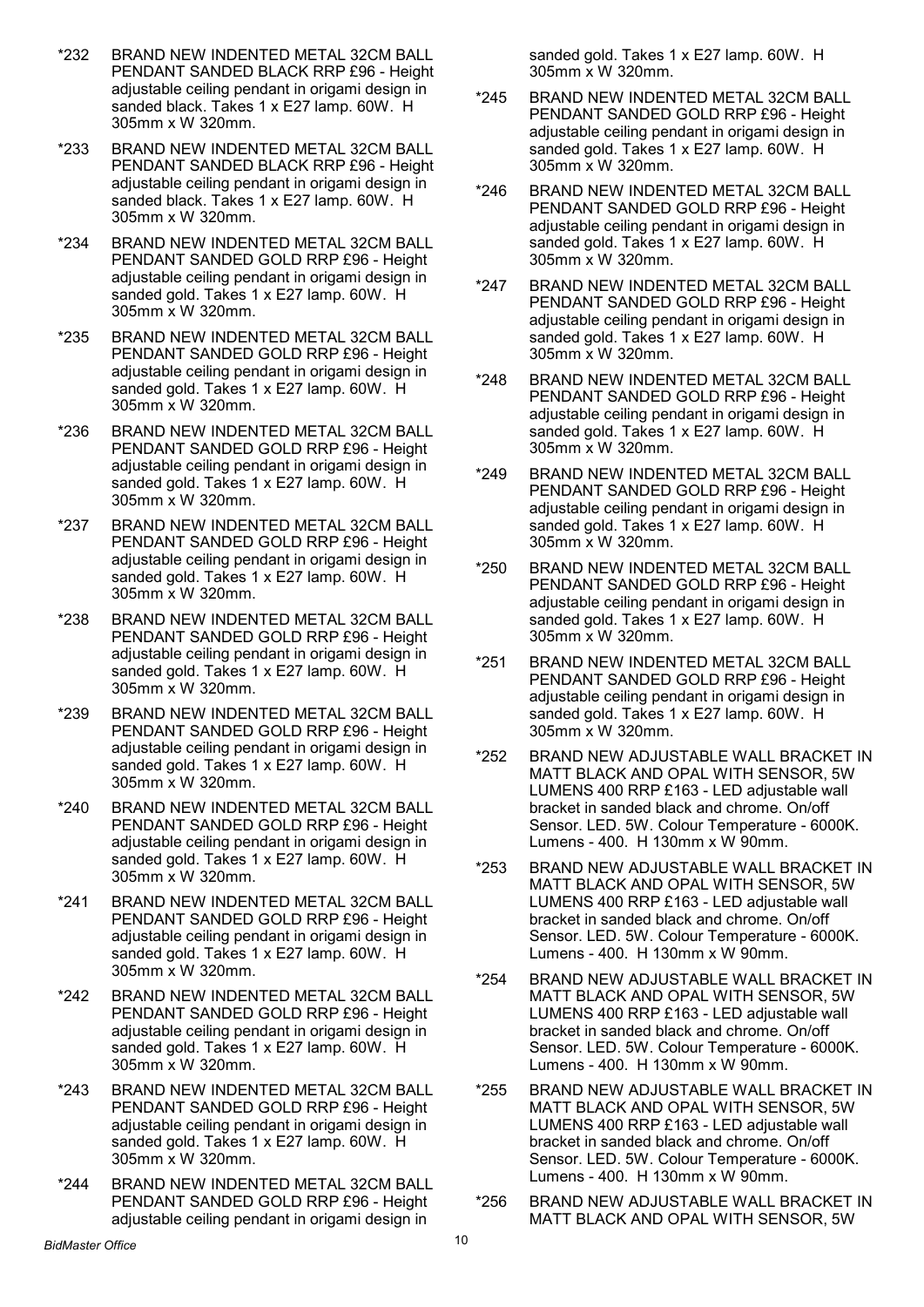LUMENS 400 RRP £163 - LED adjustable wall bracket in sanded black and chrome. On/off Sensor. LED. 5W. Colour Temperature - 6000K. Lumens - 400. H 130mm x W 90mm.

- \*257 BRAND NEW ADJUSTABLE WALL BRACKET IN MATT BLACK AND OPAL WITH SENSOR, 5W LUMENS 400 RRP £163 - LED adjustable wall bracket in sanded black and chrome. On/off Sensor. LED. 5W. Colour Temperature - 6000K. Lumens - 400. H 130mm x W 90mm.
- \*258 BRAND NEW ADJUSTABLE WALL BRACKET IN MATT BLACK AND OPAL WITH SENSOR, 5W LUMENS 400 RRP £163 - LED adjustable wall bracket in sanded black and chrome. On/off Sensor. LED. 5W. Colour Temperature - 6000K. Lumens - 400. H 130mm x W 90mm.
- \*259 BRAND NEW ADJUSTABLE WALL BRACKET IN MATT BLACK AND OPAL WITH SENSOR, 5W LUMENS 400 RRP £163 - LED adjustable wall bracket in sanded black and chrome. On/off Sensor. LED. 5W. Colour Temperature - 6000K. Lumens - 400. H 130mm x W 90mm.
- \*260 BRAND NEW ADJUSTABLE WALL BRACKET IN MATT BLACK AND OPAL WITH SENSOR, 5W LUMENS 400 RRP £163 - LED adjustable wall bracket in sanded black and chrome. On/off Sensor. LED. 5W. Colour Temperature - 6000K. Lumens - 400. H 130mm x W 90mm.
- \*261 BRAND NEW ADJUSTABLE WALL BRACKET IN MATT BLACK AND OPAL WITH SENSOR, 5W LUMENS 400 RRP £163 - LED adjustable wall bracket in sanded black and chrome. On/off Sensor. LED. 5W. Colour Temperature - 6000K. Lumens - 400. H 130mm x W 90mm.
- \*262 BRAND NEW ADJUSTABLE WALL BRACKET IN MATT BLACK AND OPAL WITH SENSOR, 5W LUMENS 400 RRP £163 - LED adjustable wall bracket in sanded black and chrome. On/off Sensor. LED. 5W. Colour Temperature - 6000K. Lumens - 400. H 130mm x W 90mm.
- \*263 BRAND NEW ADJUSTABLE WALL BRACKET IN MATT BLACK AND OPAL WITH SENSOR, 5W LUMENS 400 RRP £163 - LED adjustable wall bracket in sanded black and chrome. On/off Sensor. LED. 5W. Colour Temperature - 6000K. Lumens - 400. H 130mm x W 90mm.
- \*264 BRAND NEW ADJUSTABLE WALL BRACKET IN MATT BLACK AND OPAL WITH SENSOR, 5W LUMENS 400 RRP £163 - LED adjustable wall bracket in sanded black and chrome. On/off Sensor. LED. 5W. Colour Temperature - 6000K. Lumens - 400. H 130mm x W 90mm.
- \*265 BRAND NEW ADJUSTABLE WALL BRACKET IN MATT BLACK AND OPAL WITH SENSOR, 5W LUMENS 400 RRP £163 - LED adjustable wall bracket in sanded black and chrome. On/off Sensor. LED. 5W. Colour Temperature - 6000K. Lumens - 400. H 130mm x W 90mm.
- \*266 BRAND NEW ADJUSTABLE WALL BRACKET IN MATT BLACK AND OPAL WITH SENSOR, 5W LUMENS 400 RRP £163 - LED adjustable wall bracket in sanded black and chrome. On/off Sensor. LED. 5W. Colour Temperature - 6000K. Lumens - 400. H 130mm x W 90mm.
- \*267 BRAND NEW ADJUSTABLE WALL BRACKET IN MATT BLACK AND OPAL WITH SENSOR, 5W LUMENS 400 RRP £163 - LED adjustable wall bracket in sanded black and chrome. On/off Sensor. LED. 5W. Colour Temperature - 6000K. Lumens - 400. H 130mm x W 90mm.
- \*268 BRAND NEW ADJUSTABLE WALL BRACKET IN MATT BLACK AND OPAL WITH SENSOR, 5W LUMENS 400 RRP £163 - LED adjustable wall bracket in sanded black and chrome. On/off Sensor. LED. 5W. Colour Temperature - 6000K. Lumens - 400. H 130mm x W 90mm.
- \*269 BRAND NEW ADJUSTABLE WALL BRACKET IN MATT BLACK AND OPAL WITH SENSOR, 5W LUMENS 400 RRP £163 - LED adjustable wall bracket in sanded black and chrome. On/off Sensor. LED. 5W. Colour Temperature - 6000K. Lumens - 400. H 130mm x W 90mm.
- \*270 BRAND NEW TULLY 1LT SATIN SILVER LED TABLE LAMP 35CM HIGH, INTEGRATED LED 6W RRP £65 - Modern table lamp in satin silver with frosted glass. 350mm high, 120mm wide. Intergrated LED, 6W. 3000K colour temperature. 240 Lumens.
- \*271 BRAND NEW TULLY 1LT SATIN SILVER LED TABLE LAMP 35CM HIGH, INTEGRATED LED 6W RRP £65 - Modern table lamp in satin silver with frosted glass. 350mm high, 120mm wide. Intergrated LED, 6W. 3000K colour temperature. 240 Lumens.
- \*272 BRAND NEW TULLY 1LT SATIN SILVER LED TABLE LAMP 35CM HIGH, INTEGRATED LED 6W RRP £65 - Modern table lamp in satin silver with frosted glass. 350mm high, 120mm wide. Intergrated LED, 6W. 3000K colour temperature. 240 Lumens.
- \*273 BRAND NEW TULLY 1LT SATIN SILVER LED TABLE LAMP 35CM HIGH, INTEGRATED LED 6W RRP £65 - Modern table lamp in satin silver with frosted glass. 350mm high, 120mm wide. Intergrated LED, 6W. 3000K colour temperature. 240 Lumens.
- \*274 BRAND NEW TULLY 1LT SATIN SILVER LED TABLE LAMP 35CM HIGH, INTEGRATED LED 6W RRP £65 - Modern table lamp in satin silver with frosted glass. 350mm high, 120mm wide. Intergrated LED, 6W. 3000K colour temperature. 240 Lumens.
- \*275 BRAND NEW TULLY 1LT SATIN SILVER LED TABLE LAMP 35CM HIGH, INTEGRATED LED 6W RRP £65 - Modern table lamp in satin silver with frosted glass. 350mm high, 120mm wide. Intergrated LED, 6W. 3000K colour temperature. 240 Lumens.
- \*276 BRAND NEW TULLY 1LT SATIN SILVER LED TABLE LAMP 35CM HIGH, INTEGRATED LED 6W RRP £65 - Modern table lamp in satin silver with frosted glass. 350mm high, 120mm wide. Intergrated LED, 6W. 3000K colour temperature. 240 Lumens.
- \*277 BRAND NEW TULLY 1LT SATIN SILVER LED TABLE LAMP 35CM HIGH, INTEGRATED LED 6W RRP £65 - Modern table lamp in satin silver with frosted glass. 350mm high, 120mm wide.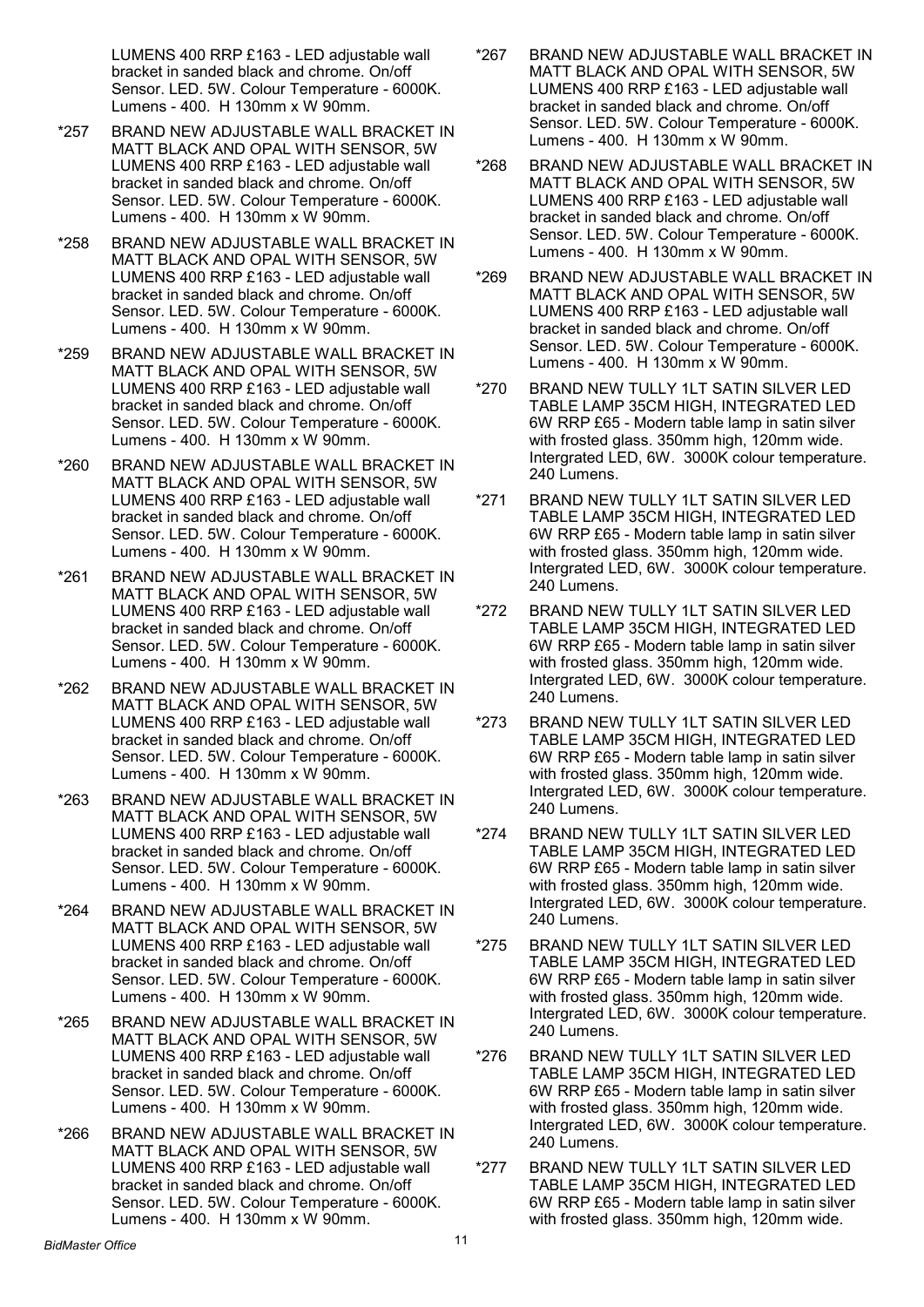Intergrated LED, 6W. 3000K colour temperature. 240 Lumens.

- \*278 BRAND NEW TULLY 1LT SATIN SILVER LED TABLE LAMP 35CM HIGH, INTEGRATED LED 6W RRP £65 - Modern table lamp in satin silver with frosted glass. 350mm high, 120mm wide. Intergrated LED, 6W. 3000K colour temperature. 240 Lumens.
- \*279 BRAND NEW TULLY 1LT SATIN SILVER LED TABLE LAMP 35CM HIGH, INTEGRATED LED 6W RRP £65 - Modern table lamp in satin silver with frosted glass. 350mm high, 120mm wide. Intergrated LED, 6W. 3000K colour temperature. 240 Lumens.
- \*280 BRAND NEW TULLY 1LT SATIN SILVER LED TABLE LAMP 35CM HIGH, INTEGRATED LED 6W RRP £65 - Modern table lamp in satin silver with frosted glass. 350mm high, 120mm wide. Intergrated LED, 6W. 3000K colour temperature. 240 Lumens.
- \*281 BRAND NEW TULLY 1LT SATIN SILVER LED TABLE LAMP 35CM HIGH, INTEGRATED LED 6W RRP £65 - Modern table lamp in satin silver with frosted glass. 350mm high, 120mm wide. Intergrated LED, 6W. 3000K colour temperature. 240 Lumens.
- \*282 BRAND NEW TULLY 1LT SATIN SILVER LED TABLE LAMP 35CM HIGH, INTEGRATED LED 6W RRP £65 - Modern table lamp in satin silver with frosted glass. 350mm high, 120mm wide. Intergrated LED, 6W. 3000K colour temperature. 240 Lumens.
- \*283 BRAND NEW TULLY 1LT SATIN SILVER LED TABLE LAMP 35CM HIGH, INTEGRATED LED 6W RRP £65 - Modern table lamp in satin silver with frosted glass. 350mm high, 120mm wide. Intergrated LED, 6W. 3000K colour temperature. 240 Lumens.
- \*284 BRAND NEW TULLY 1LT SATIN SILVER LED TABLE LAMP 35CM HIGH, INTEGRATED LED 6W RRP £65 - Modern table lamp in satin silver with frosted glass. 350mm high, 120mm wide. Intergrated LED, 6W. 3000K colour temperature. 240 Lumens.
- \*285 BRAND NEW TULLY 1LT SATIN SILVER LED TABLE LAMP 35CM HIGH, INTEGRATED LED 6W RRP £65 - Modern table lamp in satin silver with frosted glass. 350mm high, 120mm wide. Intergrated LED, 6W. 3000K colour temperature. 240 Lumens.
- \*286 BRAND NEW TULLY 1LT SATIN SILVER LED TABLE LAMP 35CM HIGH, INTEGRATED LED 6W RRP £65 - Modern table lamp in satin silver with frosted glass. 350mm high, 120mm wide. Intergrated LED, 6W. 3000K colour temperature. 240 Lumens.
- \*287 BRAND NEW TULLY 1LT SATIN SILVER LED TABLE LAMP 35CM HIGH, INTEGRATED LED 6W RRP £65 - Modern table lamp in satin silver with frosted glass. 350mm high, 120mm wide. Intergrated LED, 6W. 3000K colour temperature. 240 Lumens.
- \*288 BRAND NEW 170CM FULLY ADJUSTABLE

LARGE ANGLE FLOOR LAMP IN GREY AND CHROME RRP £240 - Fully adjustable floor lamp in the style of a desk/task lamp. Grey and chrome colourway. Takes 1 x E27 bulb. 60W. H 1700mm x W 300mm.

- \*289 BRAND NEW 170CM FULLY ADJUSTABLE LARGE ANGLE FLOOR LAMP IN GREY AND CHROME RRP £240 - Fully adjustable floor lamp in the style of a desk/task lamp. Grey and chrome colourway. Takes 1 x E27 bulb. 60W. H 1700mm x W 300mm.
- \*290 BRAND NEW 170CM FULLY ADJUSTABLE LARGE ANGLE FLOOR LAMP IN GREY AND CHROME RRP £240 - Fully adjustable floor lamp in the style of a desk/task lamp. Grey and chrome colourway. Takes 1 x E27 bulb. 60W. H 1700mm x W 300mm.
- \*291 BRAND NEW 170CM FULLY ADJUSTABLE LARGE ANGLE FLOOR LAMP IN GREY AND CHROME RRP £240 - Fully adjustable floor lamp in the style of a desk/task lamp. Grey and chrome colourway. Takes 1 x E27 bulb. 60W. H 1700mm x W 300mm.
- \*292 BRAND NEW 170CM FULLY ADJUSTABLE LARGE ANGLE FLOOR LAMP IN GREY AND CHROME RRP £240 - Fully adjustable floor lamp in the style of a desk/task lamp. Grey and chrome colourway. Takes 1 x E27 bulb. 60W. H 1700mm x W 300mm.
- \*293 BRAND NEW 170CM FULLY ADJUSTABLE LARGE ANGLE FLOOR LAMP IN GREY AND CHROME RRP £240 - Fully adjustable floor lamp in the style of a desk/task lamp. Grey and chrome colourway. Takes 1 x E27 bulb. 60W. H 1700mm x W 300mm.
- \*294 BRAND NEW 170CM FULLY ADJUSTABLE LARGE ANGLE FLOOR LAMP IN GREY AND CHROME RRP £240 - Fully adjustable floor lamp in the style of a desk/task lamp. Grey and chrome colourway. Takes 1 x E27 bulb. 60W. H 1700mm x W 300mm.
- \*295 BRAND NEW 170CM FULLY ADJUSTABLE LARGE ANGLE FLOOR LAMP IN GREY AND CHROME RRP £240 - Fully adjustable floor lamp in the style of a desk/task lamp. Grey and chrome colourway. Takes 1 x E27 bulb. 60W. H 1700mm x W 300mm.
- \*296 BRAND NEW 170CM FULLY ADJUSTABLE LARGE ANGLE FLOOR LAMP IN GREY AND CHROME RRP £240 - Fully adjustable floor lamp in the style of a desk/task lamp. Grey and chrome colourway. Takes 1 x E27 bulb. 60W. H 1700mm x W 300mm.
- \*297 BRAND NEW 170CM FULLY ADJUSTABLE LARGE ANGLE FLOOR LAMP IN GREY AND CHROME RRP £240 - Fully adjustable floor lamp in the style of a desk/task lamp. Grey and chrome colourway. Takes 1 x E27 bulb. 60W. H 1700mm x W 300mm.
- \*298 BRAND NEW 170CM FULLY ADJUSTABLE LARGE ANGLE FLOOR LAMP IN GREY AND CHROME RRP £240 - Fully adjustable floor lamp in the style of a desk/task lamp. Grey and chrome colourway. Takes 1 x E27 bulb. 60W. H 1700mm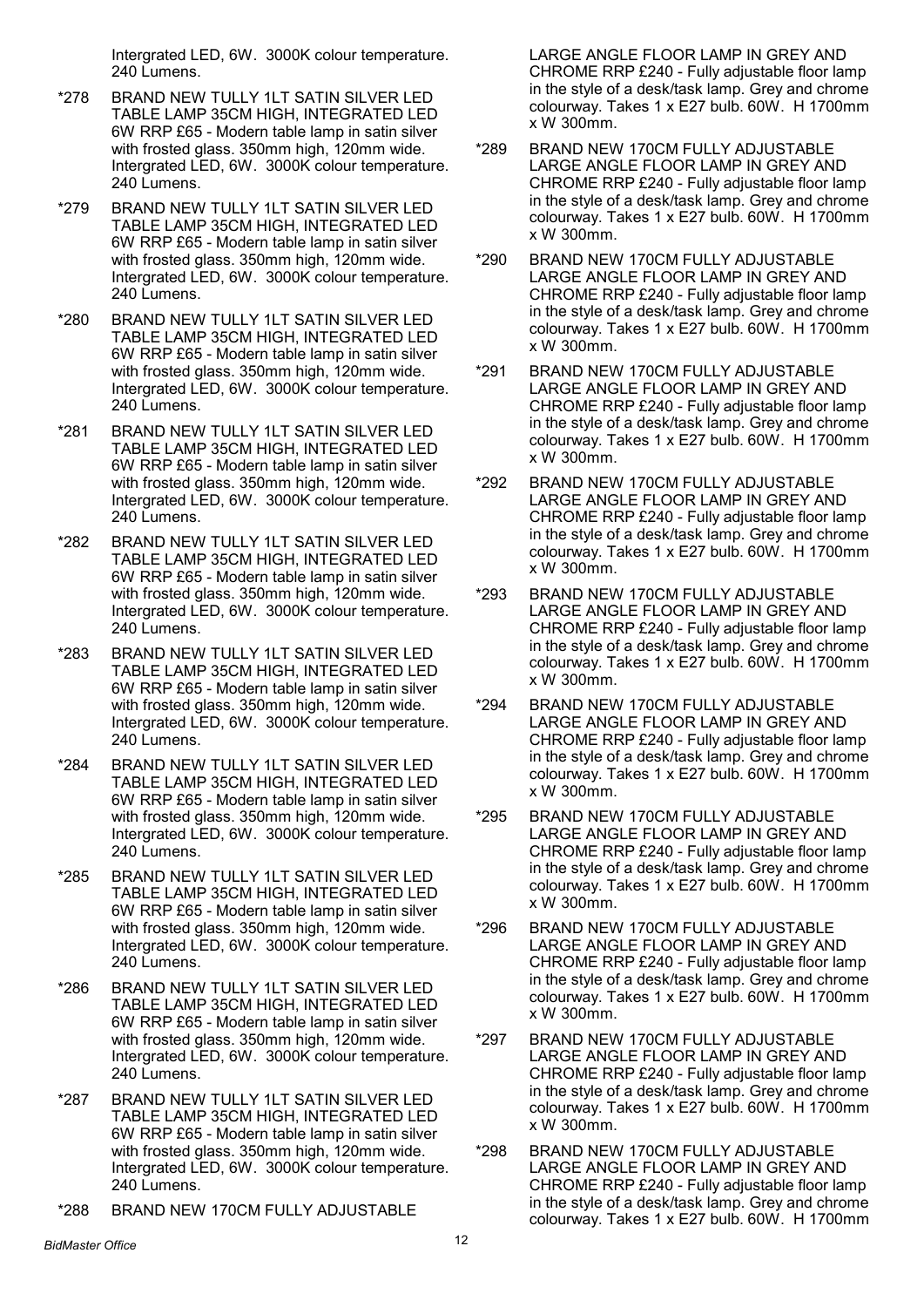x W 300mm.

- \*299 BRAND NEW 170CM FULLY ADJUSTABLE LARGE ANGLE FLOOR LAMP IN GREY AND CHROME RRP £240 - Fully adjustable floor lamp in the style of a desk/task lamp. Grey and chrome colourway. Takes 1 x E27 bulb. 60W. H 1700mm x W 300mm.
- \*300 BRAND NEW 170CM FULLY ADJUSTABLE LARGE ANGLE FLOOR LAMP IN GREY AND CHROME RRP £240 - Fully adjustable floor lamp in the style of a desk/task lamp. Grey and chrome colourway. Takes 1 x E27 bulb. 60W. H 1700mm x W 300mm.
- \*301 BRAND NEW 170CM FULLY ADJUSTABLE LARGE ANGLE FLOOR LAMP IN GREY AND CHROME RRP £240 - Fully adjustable floor lamp in the style of a desk/task lamp. Grey and chrome colourway. Takes 1 x E27 bulb. 60W. H 1700mm x W 300mm.
- \*302 BRAND NEW 170CM FULLY ADJUSTABLE LARGE ANGLE FLOOR LAMP IN GREY AND CHROME RRP £240 - Fully adjustable floor lamp in the style of a desk/task lamp. Grey and chrome colourway. Takes 1 x E27 bulb. 60W. H 1700mm x W 300mm.
- \*303 BRAND NEW 170CM FULLY ADJUSTABLE LARGE ANGLE FLOOR LAMP IN GREY AND CHROME RRP £240 - Fully adjustable floor lamp in the style of a desk/task lamp. Grey and chrome colourway. Takes 1 x E27 bulb. 60W. H 1700mm x W 300mm.
- \*304 BRAND NEW 170CM FULLY ADJUSTABLE LARGE ANGLE FLOOR LAMP IN GREY AND CHROME RRP £240 - Fully adjustable floor lamp in the style of a desk/task lamp. Grey and chrome colourway. Takes 1 x E27 bulb. 60W. H 1700mm x W 300mm.
- \*305 BRAND NEW 170CM FULLY ADJUSTABLE LARGE ANGLE FLOOR LAMP IN GREY AND CHROME RRP £240 - Fully adjustable floor lamp in the style of a desk/task lamp. Grey and chrome colourway. Takes 1 x E27 bulb. 60W. H 1700mm x W 300mm.
- \*306 BRAND NEW 170CM FULLY ADJUSTABLE LARGE ANGLE FLOOR LAMP IN SATIN SILVER RRP £240 - Fully adjustable floor lamp in the style of a desk/task lamp. Grey and chrome colourway. Takes 1 x E27 bulb. 60W. H 1700mm x W 300mm.
- \*307 BRAND NEW 170CM FULLY ADJUSTABLE LARGE ANGLE FLOOR LAMP IN SATIN SILVER RRP £240 - Fully adjustable floor lamp in the style of a desk/task lamp. Grey and chrome colourway. Takes 1 x E27 bulb. 60W. H 1700mm x W 300mm.
- \*308 BRAND NEW 170CM FULLY ADJUSTABLE LARGE ANGLE FLOOR LAMP IN SATIN SILVER RRP £240 - Fully adjustable floor lamp in the style of a desk/task lamp. Grey and chrome colourway. Takes 1 x E27 bulb. 60W. H 1700mm x W 300mm.
- \*309 BRAND NEW 170CM FULLY ADJUSTABLE LARGE ANGLE FLOOR LAMP IN SATIN SILVER

RRP £240 - Fully adjustable floor lamp in the style of a desk/task lamp. Grey and chrome colourway. Takes 1 x E27 bulb. 60W. H 1700mm x W 300mm.

- \*310 BRAND NEW 170CM FULLY ADJUSTABLE LARGE ANGLE FLOOR LAMP IN SATIN SILVER RRP £240 - Fully adjustable floor lamp in the style of a desk/task lamp. Grey and chrome colourway. Takes 1 x E27 bulb. 60W. H 1700mm x W 300mm.
- \*311 BRAND NEW 170CM FULLY ADJUSTABLE LARGE ANGLE FLOOR LAMP IN SATIN SILVER RRP £240 - Fully adjustable floor lamp in the style of a desk/task lamp. Grey and chrome colourway. Takes 1 x E27 bulb. 60W. H 1700mm x W 300mm.
- \*312 BRAND NEW 170CM FULLY ADJUSTABLE LARGE ANGLE FLOOR LAMP IN SATIN SILVER RRP £240 - Fully adjustable floor lamp in the style of a desk/task lamp. Grey and chrome colourway. Takes 1 x E27 bulb. 60W. H 1700mm x W 300mm.
- \*313 BRAND NEW 170CM FULLY ADJUSTABLE LARGE ANGLE FLOOR LAMP IN SATIN SILVER RRP £240 - Fully adjustable floor lamp in the style of a desk/task lamp. Grey and chrome colourway. Takes 1 x E27 bulb. 60W. H 1700mm x W 300mm.
- \*314 BRAND NEW 170CM FULLY ADJUSTABLE LARGE ANGLE FLOOR LAMP IN SATIN SILVER RRP £240 - Fully adjustable floor lamp in the style of a desk/task lamp. Grey and chrome colourway. Takes 1 x E27 bulb. 60W. H 1700mm x W 300mm.
- \*315 BRAND NEW 170CM FULLY ADJUSTABLE LARGE ANGLE FLOOR LAMP IN SATIN SILVER RRP £240 - Fully adjustable floor lamp in the style of a desk/task lamp. Grey and chrome colourway. Takes 1 x E27 bulb. 60W. H 1700mm x W 300mm.
- \*316 BRAND NEW 170CM FULLY ADJUSTABLE LARGE ANGLE FLOOR LAMP IN SATIN SILVER RRP £240 - Fully adjustable floor lamp in the style of a desk/task lamp. Grey and chrome colourway. Takes 1 x E27 bulb. 60W. H 1700mm x W 300mm.
- \*317 BRAND NEW 170CM FULLY ADJUSTABLE LARGE ANGLE FLOOR LAMP IN SATIN SILVER RRP £240 - Fully adjustable floor lamp in the style of a desk/task lamp. Grey and chrome colourway. Takes 1 x E27 bulb. 60W. H 1700mm x W 300mm.
- \*318 BRAND NEW 170CM FULLY ADJUSTABLE LARGE ANGLE FLOOR LAMP IN SATIN SILVER RRP £240 - Fully adjustable floor lamp in the style of a desk/task lamp. Grey and chrome colourway. Takes 1 x E27 bulb. 60W. H 1700mm x W 300mm.
- \*319 BRAND NEW 170CM FULLY ADJUSTABLE LARGE ANGLE FLOOR LAMP IN SATIN SILVER RRP £240 - Fully adjustable floor lamp in the style of a desk/task lamp. Grey and chrome colourway. Takes 1 x E27 bulb. 60W. H 1700mm x W 300mm.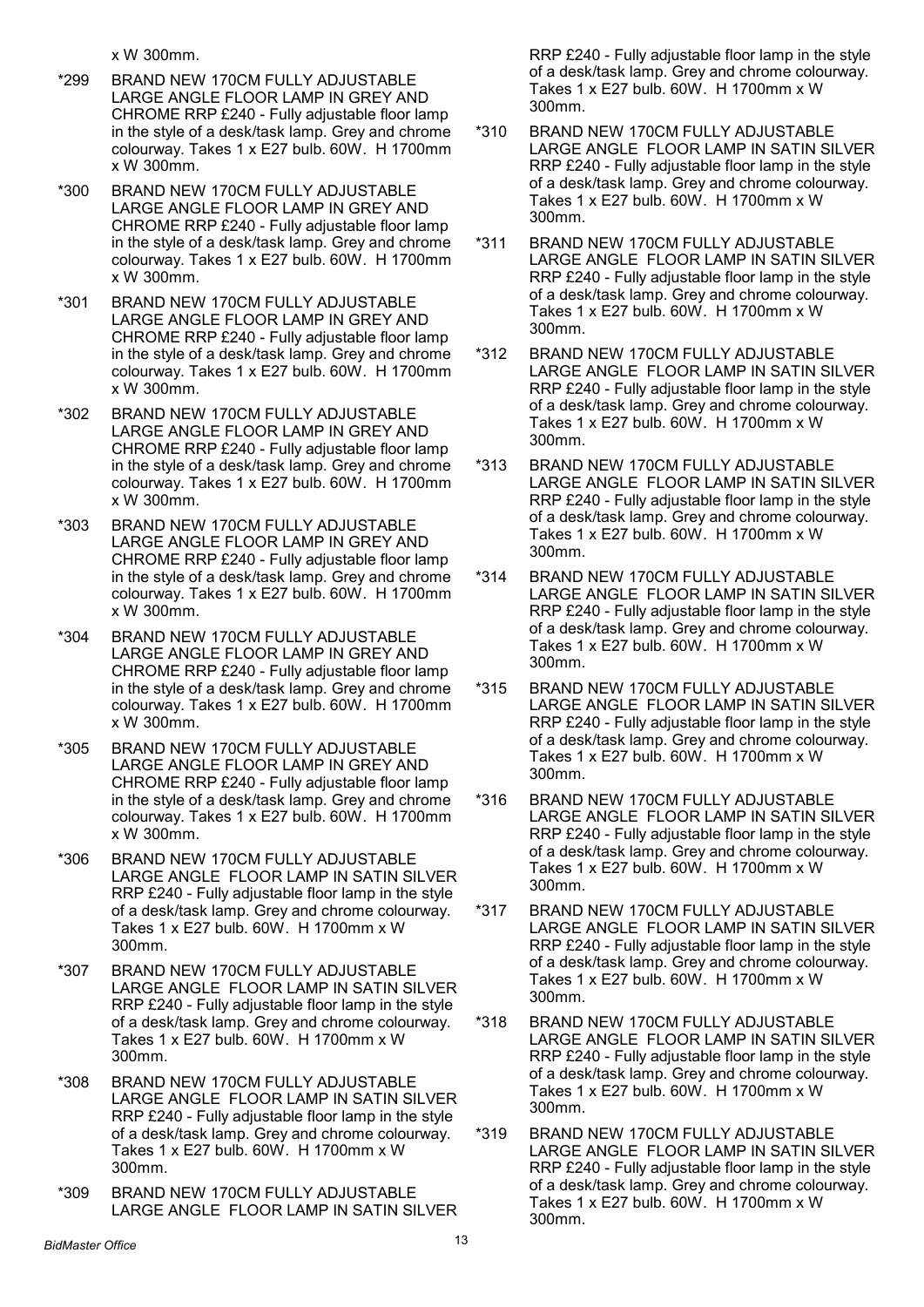- \*320 BRAND NEW 170CM FULLY ADJUSTABLE LARGE ANGLE FLOOR LAMP IN SATIN SILVER RRP £240 - Fully adjustable floor lamp in the style of a desk/task lamp. Grey and chrome colourway. Takes 1 x E27 bulb. 60W. H 1700mm x W 300mm.
- \*321 BRAND NEW 170CM FULLY ADJUSTABLE LARGE ANGLE FLOOR LAMP IN SATIN SILVER RRP £240 - Fully adjustable floor lamp in the style of a desk/task lamp. Grey and chrome colourway. Takes 1 x E27 bulb. 60W. H 1700mm x W 300mm.
- \*322 BRAND NEW 170CM FULLY ADJUSTABLE LARGE ANGLE FLOOR LAMP IN SATIN SILVER RRP £240 - Fully adjustable floor lamp in the style of a desk/task lamp. Grey and chrome colourway. Takes 1 x E27 bulb. 60W. H 1700mm x W 300mm.
- \*323 BRAND NEW 170CM FULLY ADJUSTABLE LARGE ANGLE FLOOR LAMP IN SATIN SILVER RRP £240 - Fully adjustable floor lamp in the style of a desk/task lamp. Grey and chrome colourway. Takes 1 x E27 bulb. 60W. H 1700mm x W 300mm.
- \*324 BRAND NEW APPLE GREEN METAL PENDANT HEIGHT 76CM RRP £48 - Apple green ceiling light with duel bracket suspension. Ideal for a children's bedroom. Takes 1 x E27 lamp. 60W.
- \*325 BRAND NEW APPLE GREEN METAL PENDANT HEIGHT 76CM RRP £48 - Apple green ceiling light with duel bracket suspension. Ideal for a children's bedroom. Takes 1 x E27 lamp. 60W.
- \*326 BRAND NEW APPLE GREEN METAL PENDANT HEIGHT 76CM RRP £48 - Apple green ceiling light with duel bracket suspension. Ideal for a children's bedroom. Takes 1 x E27 lamp. 60W.
- \*327 BRAND NEW APPLE GREEN METAL PENDANT HEIGHT 76CM RRP £48 - Apple green ceiling light with duel bracket suspension. Ideal for a children's bedroom. Takes 1 x E27 lamp. 60W.
- \*328 BRAND NEW APPLE GREEN METAL PENDANT HEIGHT 76CM RRP £48 - Apple green ceiling light with duel bracket suspension. Ideal for a children's bedroom. Takes 1 x E27 lamp. 60W.
- \*329 BRAND NEW APPLE GREEN METAL PENDANT HEIGHT 76CM RRP £48 - Apple green ceiling light with duel bracket suspension. Ideal for a children's bedroom. Takes 1 x E27 lamp. 60W.
- \*330 BRAND NEW APPLE GREEN METAL PENDANT HEIGHT 76CM RRP £48 - Apple green ceiling light with duel bracket suspension. Ideal for a children's bedroom. Takes 1 x E27 lamp. 60W.
- \*331 BRAND NEW APPLE GREEN METAL PENDANT HEIGHT 76CM RRP £48 - Apple green ceiling light with duel bracket suspension. Ideal for a children's bedroom. Takes 1 x E27 lamp. 60W.
- \*332 BRAND NEW APPLE GREEN METAL PENDANT HEIGHT 76CM RRP £48 - Apple green ceiling light with duel bracket suspension. Ideal for a children's bedroom. Takes 1 x E27 lamp. 60W.
- \*333 BRAND NEW APPLE GREEN METAL PENDANT HEIGHT 76CM RRP £48 - Apple green ceiling light

with duel bracket suspension. Ideal for a children's bedroom. Takes 1 x E27 lamp. 60W.

- \*334 BRAND NEW APPLE GREEN METAL PENDANT HEIGHT 76CM RRP £48 - Apple green ceiling light with duel bracket suspension. Ideal for a children's bedroom. Takes 1 x E27 lamp. 60W.
- \*335 BRAND NEW APPLE GREEN METAL PENDANT HEIGHT 76CM RRP £48 - Apple green ceiling light with duel bracket suspension. Ideal for a children's bedroom. Takes 1 x E27 lamp. 60W.
- \*336 BRAND NEW APPLE GREEN METAL PENDANT HEIGHT 76CM RRP £48 - Apple green ceiling light with duel bracket suspension. Ideal for a children's bedroom. Takes 1 x E27 lamp. 60W.
- \*337 BRAND NEW APPLE GREEN METAL PENDANT HEIGHT 76CM RRP £48 - Apple green ceiling light with duel bracket suspension. Ideal for a children's bedroom. Takes 1 x E27 lamp. 60W.
- \*338 BRAND NEW APPLE GREEN METAL PENDANT HEIGHT 76CM RRP £48 - Apple green ceiling light with duel bracket suspension. Ideal for a children's bedroom. Takes 1 x E27 lamp. 60W.
- \*339 BRAND NEW APPLE GREEN METAL PENDANT HEIGHT 76CM RRP £48 - Apple green ceiling light with duel bracket suspension. Ideal for a children's bedroom. Takes 1 x E27 lamp. 60W.
- \*340 BRAND NEW APPLE GREEN METAL PENDANT HEIGHT 76CM RRP £48 - Apple green ceiling light with duel bracket suspension. Ideal for a children's bedroom. Takes 1 x E27 lamp. 60W.
- \*341 BRAND NEW APPLE GREEN METAL PENDANT HEIGHT 76CM RRP £48 - Apple green ceiling light with duel bracket suspension. Ideal for a children's bedroom. Takes 1 x E27 lamp. 60W.
- \*342 BRAND NEW PALE PINK METAL PENDANT HEIGHT 76CM RRP £48 - Pale pink ceiling light with duel bracket suspension. Ideal for a children's bedroom. Takes 1 x E27 lamp. 60W.
- \*343 BRAND NEW PALE PINK METAL PENDANT HEIGHT 76CM RRP £48 - Pale pink ceiling light with duel bracket suspension. Ideal for a children's bedroom. Takes 1 x E27 lamp. 60W.
- \*344 BRAND NEW PALE PINK METAL PENDANT HEIGHT 76CM RRP £48 - Pale pink ceiling light with duel bracket suspension. Ideal for a children's bedroom. Takes 1 x E27 lamp. 60W.
- \*345 BRAND NEW PALE PINK METAL PENDANT HEIGHT 76CM RRP £48 - Pale pink ceiling light with duel bracket suspension. Ideal for a children's bedroom. Takes 1 x E27 lamp. 60W.
- \*346 BRAND NEW PALE PINK METAL PENDANT HEIGHT 76CM RRP £48 - Pale pink ceiling light with duel bracket suspension. Ideal for a children's bedroom. Takes 1 x E27 lamp. 60W.
- \*347 BRAND NEW PALE PINK METAL PENDANT HEIGHT 76CM RRP £48 - Pale pink ceiling light with duel bracket suspension. Ideal for a children's bedroom. Takes 1 x E27 lamp. 60W.
- \*348 BRAND NEW PALE PINK METAL PENDANT HEIGHT 76CM RRP £48 - Pale pink ceiling light with duel bracket suspension. Ideal for a children's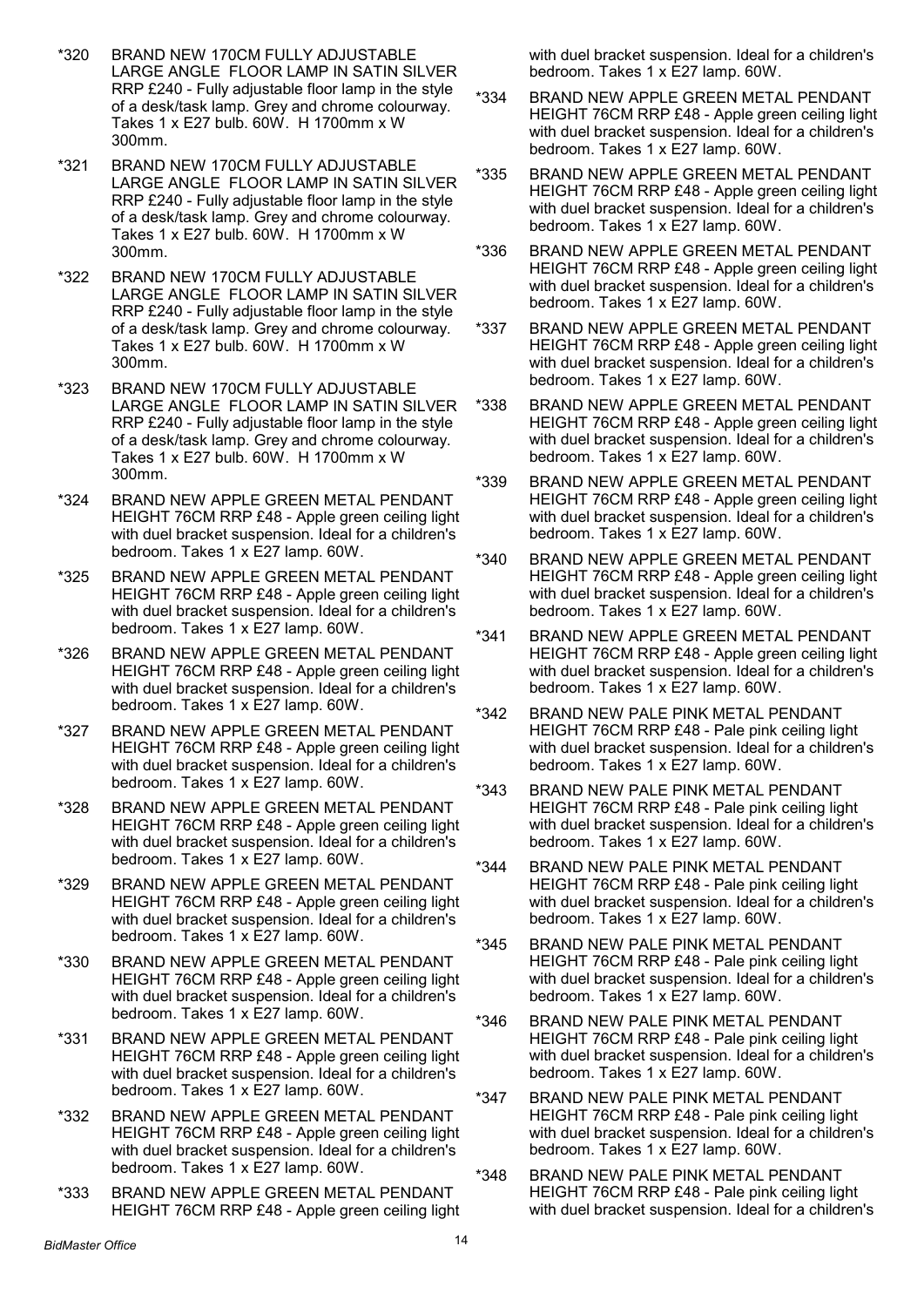bedroom. Takes 1 x E27 lamp. 60W.

- \*349 BRAND NEW PALE PINK METAL PENDANT HEIGHT 76CM RRP £48 - Pale pink ceiling light with duel bracket suspension. Ideal for a children's bedroom. Takes 1 x E27 lamp. 60W.
- \*350 BRAND NEW PALE PINK METAL PENDANT HEIGHT 76CM RRP £48 - Pale pink ceiling light with duel bracket suspension. Ideal for a children's bedroom. Takes 1 x E27 lamp. 60W.
- \*351 BRAND NEW PALE PINK METAL PENDANT HEIGHT 76CM RRP £48 - Pale pink ceiling light with duel bracket suspension. Ideal for a children's bedroom. Takes 1 x E27 lamp. 60W.
- \*352 BRAND NEW PALE PINK METAL PENDANT HEIGHT 76CM RRP £48 - Pale pink ceiling light with duel bracket suspension. Ideal for a children's bedroom. Takes 1 x E27 lamp. 60W.
- \*353 BRAND NEW PALE PINK METAL PENDANT HEIGHT 76CM RRP £48 - Pale pink ceiling light with duel bracket suspension. Ideal for a children's bedroom. Takes 1 x E27 lamp. 60W.
- \*354 BRAND NEW PALE PINK METAL PENDANT HEIGHT 76CM RRP £48 - Pale pink ceiling light with duel bracket suspension. Ideal for a children's bedroom. Takes 1 x E27 lamp. 60W.
- \*355 BRAND NEW PALE PINK METAL PENDANT HEIGHT 76CM RRP £48 - Pale pink ceiling light with duel bracket suspension. Ideal for a children's bedroom. Takes 1 x E27 lamp. 60W.
- \*356 BRAND NEW PALE PINK METAL PENDANT HEIGHT 76CM RRP £48 - Pale pink ceiling light with duel bracket suspension. Ideal for a children's bedroom. Takes 1 x E27 lamp. 60W.
- \*357 BRAND NEW PALE PINK METAL PENDANT HEIGHT 76CM RRP £48 - Pale pink ceiling light with duel bracket suspension. Ideal for a children's bedroom. Takes 1 x E27 lamp. 60W.
- \*358 BRAND NEW PALE PINK METAL PENDANT HEIGHT 76CM RRP £48 - Pale pink ceiling light with duel bracket suspension. Ideal for a children's bedroom. Takes 1 x E27 lamp. 60W.
- \*359 BRAND NEW PALE PINK METAL PENDANT HEIGHT 76CM RRP £48 - Pale pink ceiling light with duel bracket suspension. Ideal for a children's bedroom. Takes 1 x E27 lamp. 60W.
- \*360 BRAND NEW RUST PROOF 30CM HIGH OUTDOOR BOLLARD WITH ACRYLIC DIFFUSER IN RUSTY BROWN FINISH RRP £40 - Outdoor floor light in rust brown finish. Height 300mm. Width 175mm. Takes 1 x E27 bulb.
- \*361 BRAND NEW RUST PROOF 30CM HIGH OUTDOOR BOLLARD WITH ACRYLIC DIFFUSER IN RUSTY BROWN FINISH RRP £40 - Outdoor floor light in rust brown finish. Height 300mm. Width 175mm. Takes 1 x E27 bulb.
- \*362 BRAND NEW RUST PROOF 30CM HIGH OUTDOOR BOLLARD WITH ACRYLIC DIFFUSER IN RUSTY BROWN FINISH RRP £40 - Outdoor floor light in rust brown finish. Height 300mm. Width 175mm. Takes 1 x E27 bulb.
- \*363 BRAND NEW RUST PROOF 30CM HIGH

OUTDOOR BOLLARD WITH ACRYLIC DIFFUSER IN RUSTY BROWN FINISH RRP £40 - Outdoor floor light in rust brown finish. Height 300mm. Width 175mm. Takes 1 x E27 bulb.

- \*364 BRAND NEW RUST PROOF 30CM HIGH OUTDOOR BOLLARD WITH ACRYLIC DIFFUSER IN RUSTY BROWN FINISH RRP £40 - Outdoor floor light in rust brown finish. Height 300mm. Width 175mm. Takes 1 x E27 bulb.
- \*365 BRAND NEW RUST PROOF 30CM HIGH OUTDOOR BOLLARD WITH ACRYLIC DIFFUSER IN RUSTY BROWN FINISH RRP £40 - Outdoor floor light in rust brown finish. Height 300mm. Width 175mm. Takes 1 x E27 bulb.
- \*366 BRAND NEW RUST PROOF 30CM HIGH OUTDOOR BOLLARD WITH ACRYLIC DIFFUSER IN RUSTY BROWN FINISH RRP £40 - Outdoor floor light in rust brown finish. Height 300mm. Width 175mm. Takes 1 x E27 bulb.
- \*367 BRAND NEW RUST PROOF 30CM HIGH OUTDOOR BOLLARD WITH ACRYLIC DIFFUSER IN RUSTY BROWN FINISH RRP £40 - Outdoor floor light in rust brown finish. Height 300mm. Width 175mm. Takes 1 x E27 bulb.
- \*368 BRAND NEW RUST PROOF 30CM HIGH OUTDOOR BOLLARD WITH ACRYLIC DIFFUSER IN RUSTY BROWN FINISH RRP £40 - Outdoor floor light in rust brown finish. Height 300mm. Width 175mm. Takes 1 x E27 bulb.
- \*369 BRAND NEW RUST PROOF 30CM HIGH OUTDOOR BOLLARD WITH ACRYLIC DIFFUSER IN RUSTY BROWN FINISH RRP £40 - Outdoor floor light in rust brown finish. Height 300mm. Width 175mm. Takes 1 x E27 bulb.
- \*370 BRAND NEW RUST PROOF 30CM HIGH OUTDOOR BOLLARD WITH ACRYLIC DIFFUSER IN RUSTY BROWN FINISH RRP £40 - Outdoor floor light in rust brown finish. Height 300mm. Width 175mm. Takes 1 x E27 bulb.
- \*371 BRAND NEW RUST PROOF 30CM HIGH OUTDOOR BOLLARD WITH ACRYLIC DIFFUSER IN RUSTY BROWN FINISH RRP £40 - Outdoor floor light in rust brown finish. Height 300mm. Width 175mm. Takes 1 x E27 bulb.
- \*372 BRAND NEW RUST PROOF 30CM HIGH OUTDOOR BOLLARD WITH ACRYLIC DIFFUSER IN RUSTY BROWN FINISH RRP £40 - Outdoor floor light in rust brown finish. Height 300mm. Width 175mm. Takes 1 x E27 bulb.
- \*373 BRAND NEW RUST PROOF 30CM HIGH OUTDOOR BOLLARD WITH ACRYLIC DIFFUSER IN RUSTY BROWN FINISH RRP £40 - Outdoor floor light in rust brown finish. Height 300mm. Width 175mm. Takes 1 x E27 bulb.
- \*374 BRAND NEW RUST PROOF 30CM HIGH OUTDOOR BOLLARD WITH ACRYLIC DIFFUSER IN RUSTY BROWN FINISH RRP £40 - Outdoor floor light in rust brown finish. Height 300mm. Width 175mm. Takes 1 x E27 bulb.
- \*375 BRAND NEW RUST PROOF 30CM HIGH OUTDOOR BOLLARD WITH ACRYLIC DIFFUSER IN RUSTY BROWN FINISH RRP £40 - Outdoor floor light in rust brown finish. Height 300mm.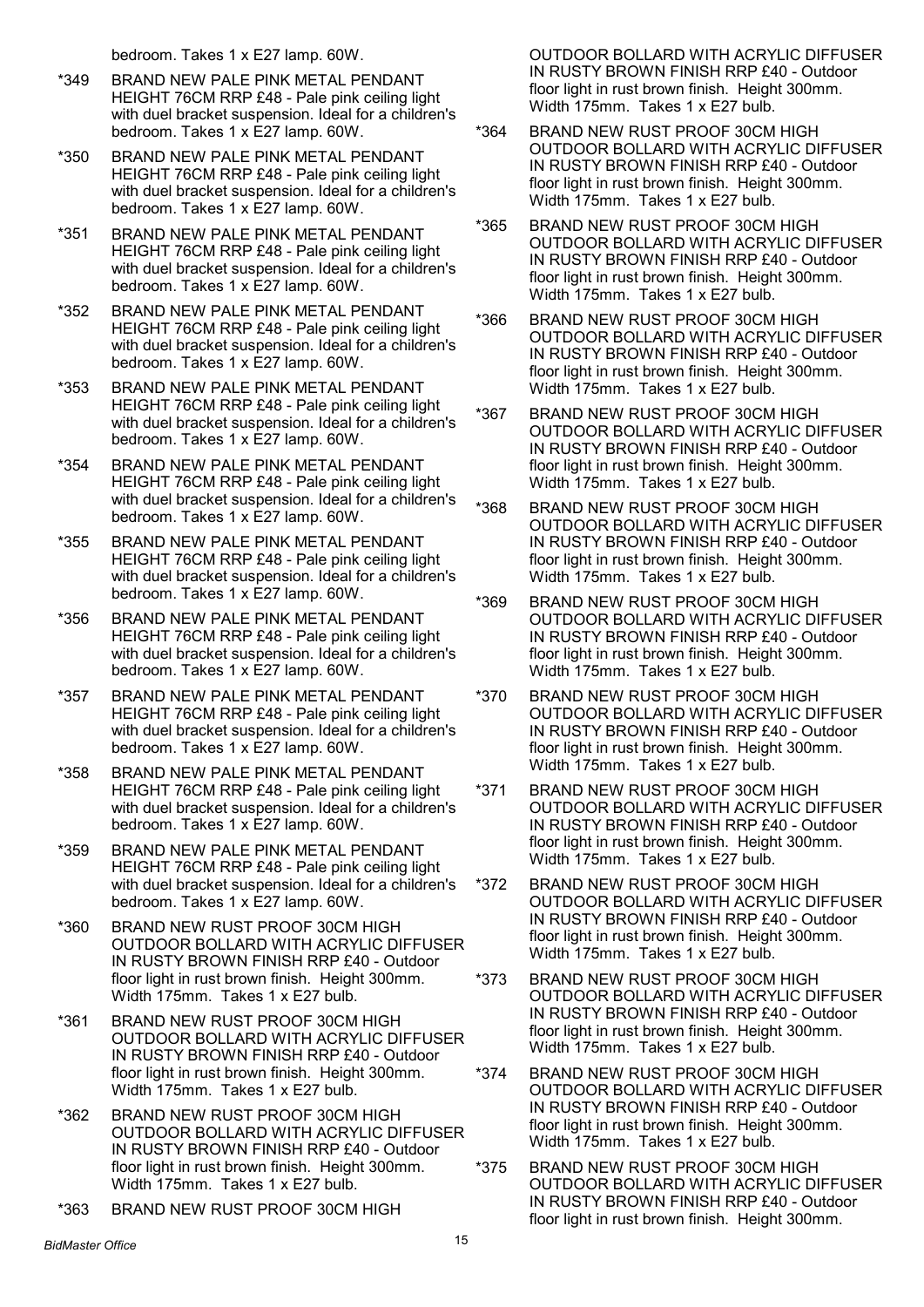Width 175mm. Takes 1 x E27 bulb.

- \*376 BRAND NEW RUST PROOF 30CM HIGH OUTDOOR BOLLARD WITH ACRYLIC DIFFUSER IN RUSTY BROWN FINISH RRP £40 - Outdoor floor light in rust brown finish. Height 300mm. Width 175mm. Takes 1 x E27 bulb.
- \*377 BRAND NEW RUST PROOF 30CM HIGH OUTDOOR BOLLARD WITH ACRYLIC DIFFUSER IN RUSTY BROWN FINISH RRP £40 - Outdoor floor light in rust brown finish. Height 300mm. Width 175mm. Takes 1 x E27 bulb.
- \*378 BRAND NEW 97CM TALL RUST PROOF OUTDOOR POST WITH ACRYLIC DIFFUSER IN RUSTY BROWN FINISH RRP £72 - Outdoor post in rusty brown finish. Height 970mm. Width 175mm. Takes 1 x E27 bulb.
- \*379 BRAND NEW 97CM TALL RUST PROOF OUTDOOR POST WITH ACRYLIC DIFFUSER IN RUSTY BROWN FINISH RRP £72 - Outdoor post in rusty brown finish. Height 970mm. Width 175mm. Takes 1 x E27 bulb.
- \*380 BRAND NEW 97CM TALL RUST PROOF OUTDOOR POST WITH ACRYLIC DIFFUSER IN RUSTY BROWN FINISH RRP £72 - Outdoor post in rusty brown finish. Height 970mm. Width 175mm. Takes 1 x E27 bulb.
- \*381 BRAND NEW 97CM TALL RUST PROOF OUTDOOR POST WITH ACRYLIC DIFFUSER IN RUSTY BROWN FINISH RRP £72 - Outdoor post in rusty brown finish. Height 970mm. Width 175mm. Takes 1 x E27 bulb.
- \*382 BRAND NEW 97CM TALL RUST PROOF OUTDOOR POST WITH ACRYLIC DIFFUSER IN RUSTY BROWN FINISH RRP £72 - Outdoor post in rusty brown finish. Height 970mm. Width 175mm. Takes 1 x E27 bulb.
- \*383 BRAND NEW 97CM TALL RUST PROOF OUTDOOR POST WITH ACRYLIC DIFFUSER IN RUSTY BROWN FINISH RRP £72 - Outdoor post in rusty brown finish. Height 970mm. Width 175mm. Takes 1 x E27 bulb.
- \*384 BRAND NEW 97CM TALL RUST PROOF OUTDOOR POST WITH ACRYLIC DIFFUSER IN RUSTY BROWN FINISH RRP £72 - Outdoor post in rusty brown finish. Height 970mm. Width 175mm. Takes 1 x E27 bulb.
- \*385 BRAND NEW 97CM TALL RUST PROOF OUTDOOR POST WITH ACRYLIC DIFFUSER IN RUSTY BROWN FINISH RRP £72 - Outdoor post in rusty brown finish. Height 970mm. Width 175mm. Takes 1 x E27 bulb.
- \*386 BRAND NEW 97CM TALL RUST PROOF OUTDOOR POST WITH ACRYLIC DIFFUSER IN RUSTY BROWN FINISH RRP £72 - Outdoor post in rusty brown finish. Height 970mm. Width 175mm. Takes 1 x E27 bulb.
- \*387 BRAND NEW 97CM TALL RUST PROOF OUTDOOR POST WITH ACRYLIC DIFFUSER IN RUSTY BROWN FINISH RRP £72 - Outdoor post in rusty brown finish. Height 970mm. Width 175mm. Takes 1 x E27 bulb.
- \*388 BRAND NEW 97CM TALL RUST PROOF

OUTDOOR POST WITH ACRYLIC DIFFUSER IN RUSTY BROWN FINISH RRP £72 - Outdoor post in rusty brown finish. Height 970mm. Width 175mm. Takes 1 x E27 bulb.

- \*389 BRAND NEW 97CM TALL RUST PROOF OUTDOOR POST WITH ACRYLIC DIFFUSER IN RUSTY BROWN FINISH RRP £72 - Outdoor post in rusty brown finish. Height 970mm. Width 175mm. Takes 1 x E27 bulb.
- \*390 BRAND NEW 97CM TALL RUST PROOF OUTDOOR POST WITH ACRYLIC DIFFUSER IN RUSTY BROWN FINISH RRP £72 - Outdoor post in rusty brown finish. Height 970mm. Width 175mm. Takes 1 x E27 bulb.
- \*391 BRAND NEW 97CM TALL RUST PROOF OUTDOOR POST WITH ACRYLIC DIFFUSER IN RUSTY BROWN FINISH RRP £72 - Outdoor post in rusty brown finish. Height 970mm. Width 175mm. Takes 1 x E27 bulb.
- \*392 BRAND NEW 97CM TALL RUST PROOF OUTDOOR POST WITH ACRYLIC DIFFUSER IN RUSTY BROWN FINISH RRP £72 - Outdoor post in rusty brown finish. Height 970mm. Width 175mm. Takes 1 x E27 bulb.
- \*393 BRAND NEW 97CM TALL RUST PROOF OUTDOOR POST WITH ACRYLIC DIFFUSER IN RUSTY BROWN FINISH RRP £72 - Outdoor post in rusty brown finish. Height 970mm. Width 175mm. Takes 1 x E27 bulb.
- \*394 BRAND NEW 97CM TALL RUST PROOF OUTDOOR POST WITH ACRYLIC DIFFUSER IN RUSTY BROWN FINISH RRP £72 - Outdoor post in rusty brown finish. Height 970mm. Width 175mm. Takes 1 x E27 bulb.
- \*395 BRAND NEW 97CM TALL RUST PROOF OUTDOOR POST WITH ACRYLIC DIFFUSER IN RUSTY BROWN FINISH RRP £72 - Outdoor post in rusty brown finish. Height 970mm. Width 175mm. Takes 1 x E27 bulb.
- \*396 BRAND NEW PACK OF 9 SILVER SPOTLIGHTS 10CM DIAMETER RRP £52 - Pack of 9 silver spotlights. Ideal for under kitchen cabinets. Integrated LED 4W. Lumens - 380.
- \*397 BRAND NEW PACK OF 9 SILVER SPOTLIGHTS 10CM DIAMETER RRP £52 - Pack of 9 silver spotlights. Ideal for under kitchen cabinets. Integrated LED 4W. Lumens - 380.
- \*398 BRAND NEW PACK OF 9 SILVER SPOTLIGHTS 10CM DIAMETER RRP £52 - Pack of 9 silver spotlights. Ideal for under kitchen cabinets. Integrated LED 4W. Lumens - 380.
- \*399 BRAND NEW PACK OF 9 SILVER SPOTLIGHTS 10CM DIAMETER RRP £52 - Pack of 9 silver spotlights. Ideal for under kitchen cabinets. Integrated LED 4W. Lumens - 380.
- \*400 BRAND NEW PACK OF 9 SILVER SPOTLIGHTS 10CM DIAMETER RRP £52 - Pack of 9 silver spotlights. Ideal for under kitchen cabinets. Integrated LED 4W. Lumens - 380.
- \*401 BRAND NEW PACK OF 9 SILVER SPOTLIGHTS 10CM DIAMETER RRP £52 - Pack of 9 silver spotlights. Ideal for under kitchen cabinets.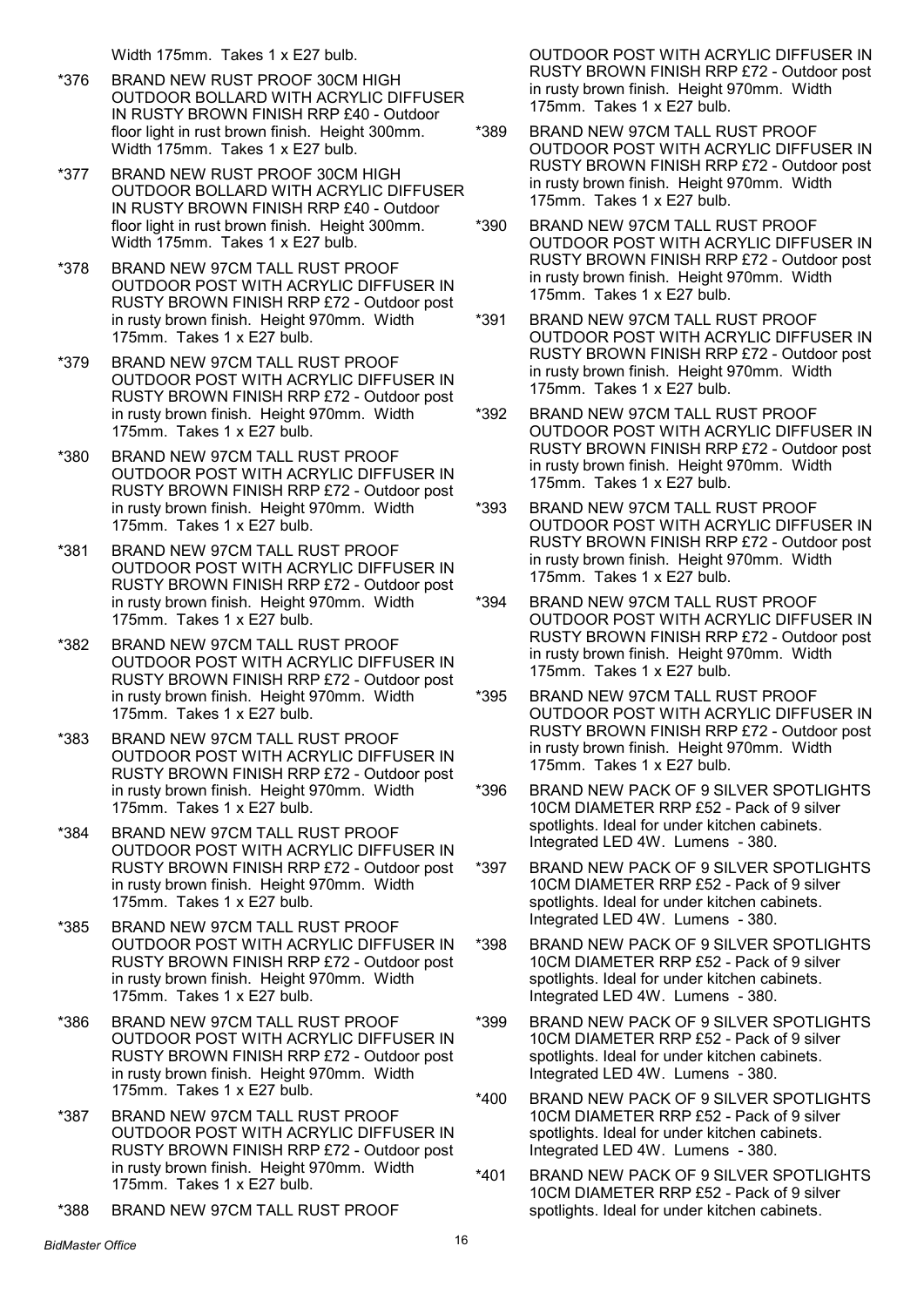Integrated LED 4W. Lumens - 380.

- \*402 BRAND NEW PACK OF 9 SILVER SPOTLIGHTS 10CM DIAMETER RRP £52 - Pack of 9 silver spotlights. Ideal for under kitchen cabinets. Integrated LED 4W. Lumens - 380.
- \*403 BRAND NEW PACK OF 9 SILVER SPOTLIGHTS 10CM DIAMETER RRP £52 - Pack of 9 silver spotlights. Ideal for under kitchen cabinets. Integrated LED 4W. Lumens - 380.
- \*404 BRAND NEW PACK OF 9 SILVER SPOTLIGHTS 10CM DIAMETER RRP £52 - Pack of 9 silver spotlights. Ideal for under kitchen cabinets. Integrated LED 4W. Lumens - 380.
- \*405 BRAND NEW PACK OF 9 SILVER SPOTLIGHTS 10CM DIAMETER RRP £52 - Pack of 9 silver spotlights. Ideal for under kitchen cabinets. Integrated LED 4W. Lumens - 380.
- \*406 BRAND NEW PACK OF 9 SILVER SPOTLIGHTS 10CM DIAMETER RRP £52 - Pack of 9 silver spotlights. Ideal for under kitchen cabinets. Integrated LED 4W. Lumens - 380.
- \*407 BRAND NEW PACK OF 9 SILVER SPOTLIGHTS 10CM DIAMETER RRP £52 - Pack of 9 silver spotlights. Ideal for under kitchen cabinets. Integrated LED 4W. Lumens - 380.
- \*408 BRAND NEW PACK OF 9 SILVER SPOTLIGHTS 10CM DIAMETER RRP £52 - Pack of 9 silver spotlights. Ideal for under kitchen cabinets. Integrated LED 4W. Lumens - 380.
- \*409 BRAND NEW PACK OF 9 SILVER SPOTLIGHTS 10CM DIAMETER RRP £52 - Pack of 9 silver spotlights. Ideal for under kitchen cabinets. Integrated LED 4W. Lumens - 380.
- \*410 BRAND NEW PACK OF 9 SILVER SPOTLIGHTS 10CM DIAMETER RRP £52 - Pack of 9 silver spotlights. Ideal for under kitchen cabinets. Integrated LED 4W. Lumens - 380.
- \*411 BRAND NEW PACK OF 9 SILVER SPOTLIGHTS 10CM DIAMETER RRP £52 - Pack of 9 silver spotlights. Ideal for under kitchen cabinets. Integrated LED 4W. Lumens - 380.
- \*412 BRAND NEW PACK OF 9 SILVER SPOTLIGHTS 10CM DIAMETER RRP £52 - Pack of 9 silver spotlights. Ideal for under kitchen cabinets. Integrated LED 4W. Lumens - 380.
- \*413 BRAND NEW PACK OF 9 SILVER SPOTLIGHTS 10CM DIAMETER RRP £52 - Pack of 9 silver spotlights. Ideal for under kitchen cabinets. Integrated LED 4W. Lumens - 380.
- \*414 BRAND NEW PACK OF 9 SILVER SPOTLIGHTS 10CM DIAMETER RRP £52 - Pack of 9 silver spotlights. Ideal for under kitchen cabinets. Integrated LED 4W. Lumens - 380.
- \*415 BRAND NEW PACK OF 9 SILVER SPOTLIGHTS 10CM DIAMETER RRP £52 - Pack of 9 silver spotlights. Ideal for under kitchen cabinets. Integrated LED 4W. Lumens - 380.
- \*416 BRAND NEW PACK OF 9 SILVER SPOTLIGHTS 10CM DIAMETER RRP £52 - Pack of 9 silver spotlights. Ideal for under kitchen cabinets. Integrated LED 4W. Lumens - 380.
- \*417 BRAND NEW PACK OF 9 SILVER SPOTLIGHTS 10CM DIAMETER RRP £52 - Pack of 9 silver spotlights. Ideal for under kitchen cabinets. Integrated LED 4W. Lumens - 380.
- \*418 BRAND NEW PACK OF 9 SILVER SPOTLIGHTS 10CM DIAMETER RRP £52 - Pack of 9 silver spotlights. Ideal for under kitchen cabinets. Integrated LED 4W. Lumens - 380.
- \*419 BRAND NEW PACK OF 9 SILVER SPOTLIGHTS 10CM DIAMETER RRP £52 - Pack of 9 silver spotlights. Ideal for under kitchen cabinets. Integrated LED 4W. Lumens - 380.
- \*420 BRAND NEW PACK OF 9 SILVER SPOTLIGHTS 10CM DIAMETER RRP £52 - Pack of 9 silver spotlights. Ideal for under kitchen cabinets. Integrated LED 4W. Lumens - 380.
- \*421 BRAND NEW PACK OF 9 SILVER SPOTLIGHTS 10CM DIAMETER RRP £52 - Pack of 9 silver spotlights. Ideal for under kitchen cabinets. Integrated LED 4W. Lumens - 380.
- \*422 BRAND NEW PACK OF 9 SILVER SPOTLIGHTS 10CM DIAMETER RRP £52 - Pack of 9 silver spotlights. Ideal for under kitchen cabinets. Integrated LED 4W. Lumens - 380.
- \*423 BRAND NEW PACK OF 9 SILVER SPOTLIGHTS 10CM DIAMETER RRP £52 - Pack of 9 silver spotlights. Ideal for under kitchen cabinets. Integrated LED 4W. Lumens - 380.
- \*424 BRAND NEW PACK OF 9 SILVER SPOTLIGHTS 10CM DIAMETER RRP £52 - Pack of 9 silver spotlights. Ideal for under kitchen cabinets. Integrated LED 4W. Lumens - 380.
- \*425 BRAND NEW PACK OF 9 SILVER SPOTLIGHTS 10CM DIAMETER RRP £52 - Pack of 9 silver spotlights. Ideal for under kitchen cabinets. Integrated LED 4W. Lumens - 380.
- \*426 BRAND NEW PACK OF 9 SILVER SPOTLIGHTS 10CM DIAMETER RRP £52 - Pack of 9 silver spotlights. Ideal for under kitchen cabinets. Integrated LED 4W. Lumens - 380.
- \*427 BRAND NEW PACK OF 9 SILVER SPOTLIGHTS 10CM DIAMETER RRP £52 - Pack of 9 silver spotlights. Ideal for under kitchen cabinets. Integrated LED 4W. Lumens - 380.
- \*428 BRAND NEW PACK OF 9 SILVER SPOTLIGHTS 10CM DIAMETER RRP £52 - Pack of 9 silver spotlights. Ideal for under kitchen cabinets. Integrated LED 4W. Lumens - 380.
- \*429 BRAND NEW PACK OF 9 SILVER SPOTLIGHTS 10CM DIAMETER RRP £52 - Pack of 9 silver spotlights. Ideal for under kitchen cabinets. Integrated LED 4W. Lumens - 380.
- \*430 BRAND NEW PACK OF 9 SILVER SPOTLIGHTS 10CM DIAMETER RRP £52 - Pack of 9 silver spotlights. Ideal for under kitchen cabinets. Integrated LED 4W. Lumens - 380.
- \*431 BRAND NEW PACK OF 9 SILVER SPOTLIGHTS 10CM DIAMETER RRP £52 - Pack of 9 silver spotlights. Ideal for under kitchen cabinets. Integrated LED 4W. Lumens - 380.
- \*432 BRAND NEW PACK OF 9 SILVER SPOTLIGHTS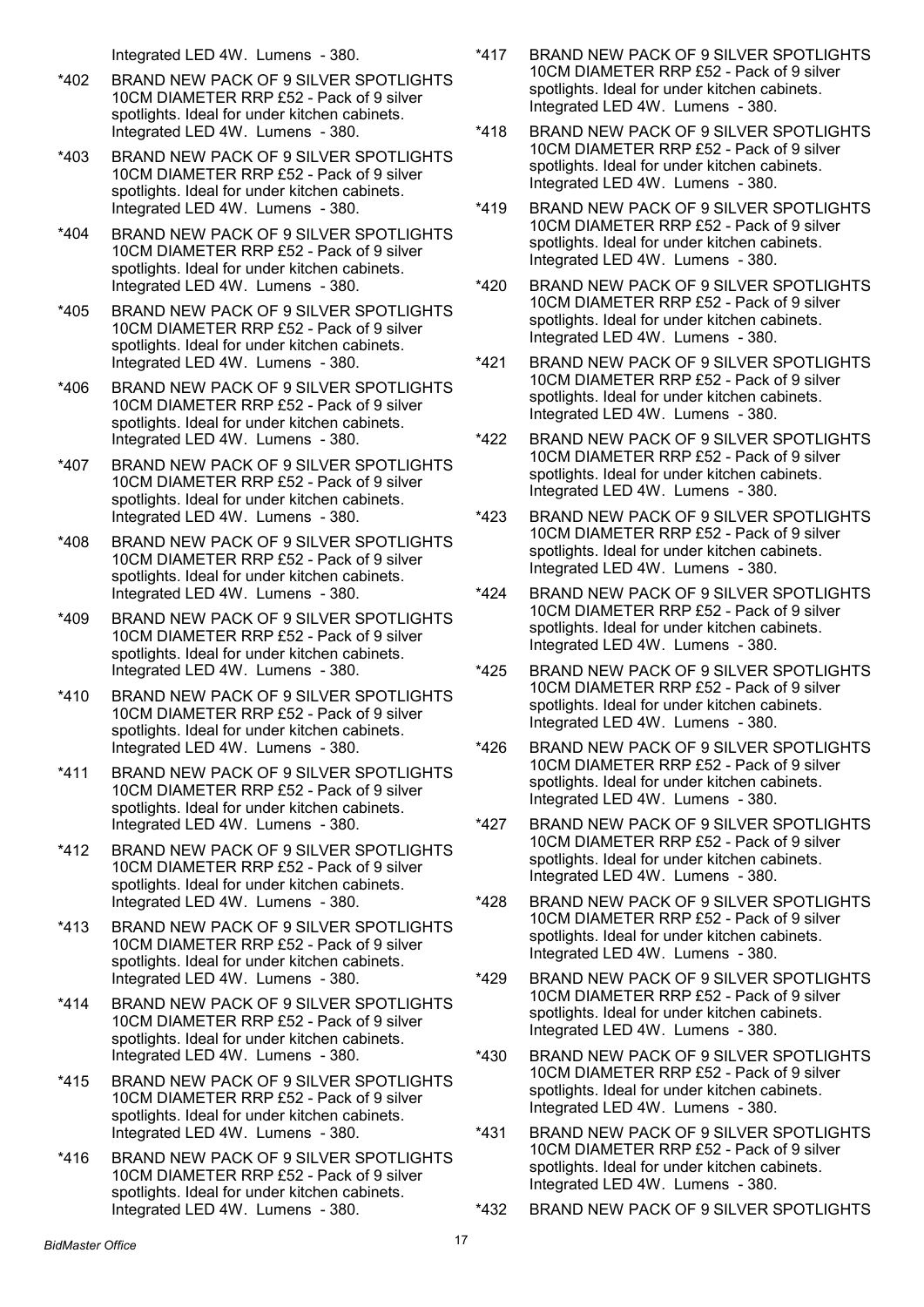10CM DIAMETER RRP £52 - Pack of 9 silver spotlights. Ideal for under kitchen cabinets. Integrated LED 4W. Lumens - 380.

- \*433 BRAND NEW PACK OF 9 SILVER SPOTLIGHTS 10CM DIAMETER RRP £52 - Pack of 9 silver spotlights. Ideal for under kitchen cabinets. Integrated LED 4W. Lumens - 380.
- \*434 BRAND NEW PACK OF 9 SILVER SPOTLIGHTS 10CM DIAMETER RRP £52 - Pack of 9 silver spotlights. Ideal for under kitchen cabinets. Integrated LED 4W. Lumens - 380.
- \*435 BRAND NEW PACK OF 9 SILVER SPOTLIGHTS 10CM DIAMETER RRP £52 - Pack of 9 silver spotlights. Ideal for under kitchen cabinets. Integrated LED 4W. Lumens - 380.
- \*436 BRAND NEW PACK OF 9 SILVER SPOTLIGHTS 10CM DIAMETER RRP £52 - Pack of 9 silver spotlights. Ideal for under kitchen cabinets. Integrated LED 4W. Lumens - 380.
- \*437 BRAND NEW PACK OF 9 SILVER SPOTLIGHTS 10CM DIAMETER RRP £52 - Pack of 9 silver spotlights. Ideal for under kitchen cabinets. Integrated LED 4W. Lumens - 380.
- \*438 BRAND NEW PACK OF 9 SILVER SPOTLIGHTS 10CM DIAMETER RRP £52 - Pack of 9 silver spotlights. Ideal for under kitchen cabinets. Integrated LED 4W. Lumens - 380.
- \*439 BRAND NEW PACK OF 9 SILVER SPOTLIGHTS 10CM DIAMETER RRP £52 - Pack of 9 silver spotlights. Ideal for under kitchen cabinets. Integrated LED 4W. Lumens - 380.
- \*440 BRAND NEW PACK OF 9 SILVER SPOTLIGHTS 10CM DIAMETER RRP £52 - Pack of 9 silver spotlights. Ideal for under kitchen cabinets. Integrated LED 4W. Lumens - 380.
- \*441 BRAND NEW PACK OF 9 SILVER SPOTLIGHTS 10CM DIAMETER RRP £52 - Pack of 9 silver spotlights. Ideal for under kitchen cabinets. Integrated LED 4W. Lumens - 380.
- \*442 BRAND NEW PACK OF 9 SILVER SPOTLIGHTS 10CM DIAMETER RRP £52 - Pack of 9 silver spotlights. Ideal for under kitchen cabinets. Integrated LED 4W. Lumens - 380.
- \*443 BRAND NEW PACK OF 9 SILVER SPOTLIGHTS 10CM DIAMETER RRP £52 - Pack of 9 silver spotlights. Ideal for under kitchen cabinets. Integrated LED 4W. Lumens - 380.
- \*444 BRAND NEW PACK OF 9 SILVER SPOTLIGHTS 10CM DIAMETER RRP £52 - Pack of 9 silver spotlights. Ideal for under kitchen cabinets. Integrated LED 4W. Lumens - 380.
- \*445 BRAND NEW PACK OF 9 SILVER SPOTLIGHTS 10CM DIAMETER RRP £52 - Pack of 9 silver spotlights. Ideal for under kitchen cabinets. Integrated LED 4W. Lumens - 380.
- \*446 BRAND NEW PACK OF 9 SILVER SPOTLIGHTS 10CM DIAMETER RRP £52 - Pack of 9 silver spotlights. Ideal for under kitchen cabinets. Integrated LED 4W. Lumens - 380.
- \*447 BRAND NEW PACK OF 9 SILVER SPOTLIGHTS 10CM DIAMETER RRP £52 - Pack of 9 silver

spotlights. Ideal for under kitchen cabinets. Integrated LED 4W. Lumens - 380.

- \*448 BRAND NEW PACK OF 9 SILVER SPOTLIGHTS 10CM DIAMETER RRP £52 - Pack of 9 silver spotlights. Ideal for under kitchen cabinets. Integrated LED 4W. Lumens - 380.
- \*449 BRAND NEW PACK OF 9 SILVER SPOTLIGHTS 10CM DIAMETER RRP £52 - Pack of 9 silver spotlights. Ideal for under kitchen cabinets. Integrated LED 4W. Lumens - 380.
- \*450 BRAND NEW PACK OF 9 SILVER SPOTLIGHTS 10CM DIAMETER RRP £52 - Pack of 9 silver spotlights. Ideal for under kitchen cabinets. Integrated LED 4W. Lumens - 380.
- \*451 BRAND NEW PACK OF 9 SILVER SPOTLIGHTS 10CM DIAMETER RRP £52 - Pack of 9 silver spotlights. Ideal for under kitchen cabinets. Integrated LED 4W. Lumens - 380.
- \*452 BRAND NEW PACK OF 9 SILVER SPOTLIGHTS 10CM DIAMETER RRP £52 - Pack of 9 silver spotlights. Ideal for under kitchen cabinets. Integrated LED 4W. Lumens - 380.
- \*453 BRAND NEW PACK OF 9 SILVER SPOTLIGHTS 10CM DIAMETER RRP £52 - Pack of 9 silver spotlights. Ideal for under kitchen cabinets. Integrated LED 4W. Lumens - 380.
- \*454 BRAND NEW PACK OF 9 SILVER SPOTLIGHTS 10CM DIAMETER RRP £52 - Pack of 9 silver spotlights. Ideal for under kitchen cabinets. Integrated LED 4W. Lumens - 380.
- \*455 BRAND NEW PACK OF 9 SILVER SPOTLIGHTS 10CM DIAMETER RRP £52 - Pack of 9 silver spotlights. Ideal for under kitchen cabinets. Integrated LED 4W. Lumens - 380.
- \*456 BRAND NEW PACK OF 9 SILVER SPOTLIGHTS 10CM DIAMETER RRP £52 - Pack of 9 silver spotlights. Ideal for under kitchen cabinets. Integrated LED 4W. Lumens - 380.
- \*457 BRAND NEW PACK OF 9 SILVER SPOTLIGHTS 10CM DIAMETER RRP £52 - Pack of 9 silver spotlights. Ideal for under kitchen cabinets. Integrated LED 4W. Lumens - 380.
- \*458 BRAND NEW PACK OF 9 SILVER SPOTLIGHTS 10CM DIAMETER RRP £52 - Pack of 9 silver spotlights. Ideal for under kitchen cabinets. Integrated LED 4W. Lumens - 380.
- \*459 BRAND NEW PACK OF 9 SILVER SPOTLIGHTS 10CM DIAMETER RRP £52 - Pack of 9 silver spotlights. Ideal for under kitchen cabinets. Integrated LED 4W. Lumens - 380.
- \*460 BRAND NEW PACK OF 9 SILVER SPOTLIGHTS 10CM DIAMETER RRP £52 - Pack of 9 silver spotlights. Ideal for under kitchen cabinets. Integrated LED 4W. Lumens - 380.
- \*461 BRAND NEW PACK OF 9 SILVER SPOTLIGHTS 10CM DIAMETER RRP £52 - Pack of 9 silver spotlights. Ideal for under kitchen cabinets. Integrated LED 4W. Lumens - 380.
- \*462 BRAND NEW PACK OF 9 SILVER SPOTLIGHTS 10CM DIAMETER RRP £52 - Pack of 9 silver spotlights. Ideal for under kitchen cabinets.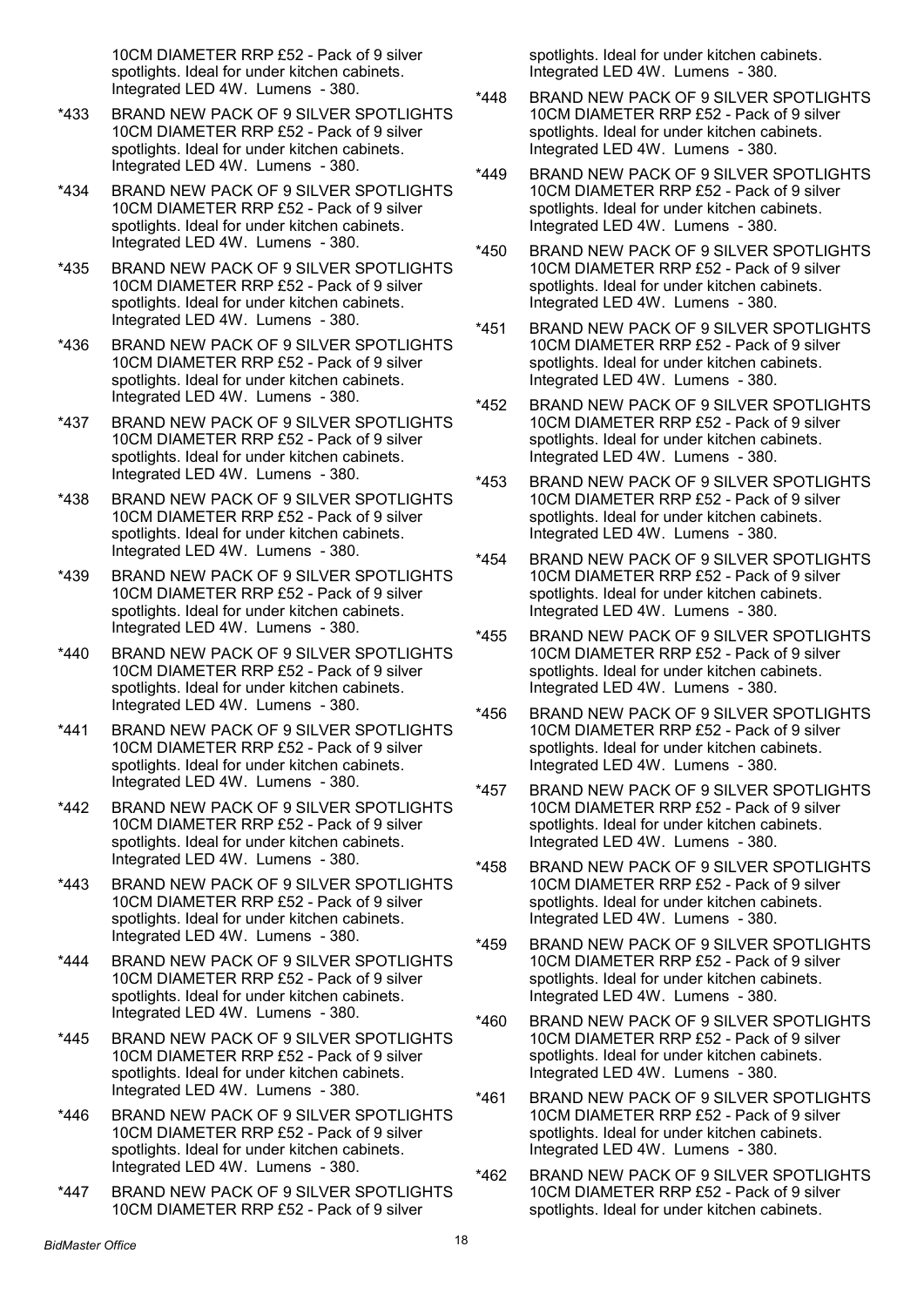Integrated LED 4W. Lumens - 380.

- \*463 BRAND NEW PACK OF 9 SILVER SPOTLIGHTS 10CM DIAMETER RRP £52 - Pack of 9 silver spotlights. Ideal for under kitchen cabinets. Integrated LED 4W. Lumens - 380.
- \*464 BRAND NEW PACK OF 9 SILVER SPOTLIGHTS 10CM DIAMETER RRP £52 - Pack of 9 silver spotlights. Ideal for under kitchen cabinets. Integrated LED 4W. Lumens - 380.
- \*465 BRAND NEW PACK OF 9 SILVER SPOTLIGHTS 10CM DIAMETER RRP £52 - Pack of 9 silver spotlights. Ideal for under kitchen cabinets. Integrated LED 4W. Lumens - 380.
- \*466 BRAND NEW PACK OF 9 SILVER SPOTLIGHTS 10CM DIAMETER RRP £52 - Pack of 9 silver spotlights. Ideal for under kitchen cabinets. Integrated LED 4W. Lumens - 380.
- \*467 BRAND NEW PACK OF 9 SILVER SPOTLIGHTS 10CM DIAMETER RRP £52 - Pack of 9 silver spotlights. Ideal for under kitchen cabinets. Integrated LED 4W. Lumens - 380.
- \*468 BRAND NEW PACK OF 9 SILVER SPOTLIGHTS 10CM DIAMETER RRP £52 - Pack of 9 silver spotlights. Ideal for under kitchen cabinets. Integrated LED 4W. Lumens - 380.
- \*469 BRAND NEW PACK OF 9 SILVER SPOTLIGHTS 10CM DIAMETER RRP £52 - Pack of 9 silver spotlights. Ideal for under kitchen cabinets. Integrated LED 4W. Lumens - 380.
- \*470 BRAND NEW PACK OF 9 SILVER SPOTLIGHTS 10CM DIAMETER RRP £52 - Pack of 9 silver spotlights. Ideal for under kitchen cabinets. Integrated LED 4W. Lumens - 380.
- \*471 BRAND NEW PACK OF 9 SILVER SPOTLIGHTS 10CM DIAMETER RRP £52 - Pack of 9 silver spotlights. Ideal for under kitchen cabinets. Integrated LED 4W. Lumens - 380.
- \*472 BRAND NEW PACK OF 9 SILVER SPOTLIGHTS 10CM DIAMETER RRP £52 - Pack of 9 silver spotlights. Ideal for under kitchen cabinets. Integrated LED 4W. Lumens - 380.
- \*473 BRAND NEW PACK OF 9 SILVER SPOTLIGHTS 10CM DIAMETER RRP £52 - Pack of 9 silver spotlights. Ideal for under kitchen cabinets. Integrated LED 4W. Lumens - 380.
- \*474 BRAND NEW PACK OF 9 SILVER SPOTLIGHTS 10CM DIAMETER RRP £52 - Pack of 9 silver spotlights. Ideal for under kitchen cabinets. Integrated LED 4W. Lumens - 380.
- \*475 BRAND NEW PACK OF 9 SILVER SPOTLIGHTS 10CM DIAMETER RRP £52 - Pack of 9 silver spotlights. Ideal for under kitchen cabinets. Integrated LED 4W. Lumens - 380.
- \*476 BRAND NEW PACK OF 9 SILVER SPOTLIGHTS 10CM DIAMETER RRP £52 - Pack of 9 silver spotlights. Ideal for under kitchen cabinets. Integrated LED 4W. Lumens - 380.
- \*477 BRAND NEW PACK OF 9 SILVER SPOTLIGHTS 10CM DIAMETER RRP £52 - Pack of 9 silver spotlights. Ideal for under kitchen cabinets. Integrated LED 4W. Lumens - 380.
- \*478 BRAND NEW PACK OF 9 SILVER SPOTLIGHTS 10CM DIAMETER RRP £52 - Pack of 9 silver spotlights. Ideal for under kitchen cabinets. Integrated LED 4W. Lumens - 380.
- \*479 BRAND NEW PACK OF 9 SILVER SPOTLIGHTS 10CM DIAMETER RRP £52 - Pack of 9 silver spotlights. Ideal for under kitchen cabinets. Integrated LED 4W. Lumens - 380.
- \*480 BRAND NEW PACK OF 9 SILVER SPOTLIGHTS 10CM DIAMETER RRP £52 - Pack of 9 silver spotlights. Ideal for under kitchen cabinets. Integrated LED 4W. Lumens - 380.
- \*481 BRAND NEW PACK OF 9 SILVER SPOTLIGHTS 10CM DIAMETER RRP £52 - Pack of 9 silver spotlights. Ideal for under kitchen cabinets. Integrated LED 4W. Lumens - 380.
- \*482 BRAND NEW PACK OF 9 SILVER SPOTLIGHTS 10CM DIAMETER RRP £52 - Pack of 9 silver spotlights. Ideal for under kitchen cabinets. Integrated LED 4W. Lumens - 380.
- \*483 BRAND NEW PACK OF 9 SILVER SPOTLIGHTS 10CM DIAMETER RRP £52 - Pack of 9 silver spotlights. Ideal for under kitchen cabinets. Integrated LED 4W. Lumens - 380.
- \*484 BRAND NEW PACK OF 9 SILVER SPOTLIGHTS 10CM DIAMETER RRP £52 - Pack of 9 silver spotlights. Ideal for under kitchen cabinets. Integrated LED 4W. Lumens - 380.
- \*485 BRAND NEW PACK OF 9 SILVER SPOTLIGHTS 10CM DIAMETER RRP £52 - Pack of 9 silver spotlights. Ideal for under kitchen cabinets. Integrated LED 4W. Lumens - 380.
- \*486 BRAND NEW PACK OF 9 SILVER SPOTLIGHTS 10CM DIAMETER RRP £52 - Pack of 9 silver spotlights. Ideal for under kitchen cabinets. Integrated LED 4W. Lumens - 380.
- \*487 BRAND NEW PACK OF 9 SILVER SPOTLIGHTS 10CM DIAMETER RRP £52 - Pack of 9 silver spotlights. Ideal for under kitchen cabinets. Integrated LED 4W. Lumens - 380.
- \*488 BRAND NEW PACK OF 9 SILVER SPOTLIGHTS 10CM DIAMETER RRP £52 - Pack of 9 silver spotlights. Ideal for under kitchen cabinets. Integrated LED 4W. Lumens - 380.
- \*489 BRAND NEW PACK OF 9 SILVER SPOTLIGHTS 10CM DIAMETER RRP £52 - Pack of 9 silver spotlights. Ideal for under kitchen cabinets. Integrated LED 4W. Lumens - 380.
- \*490 BRAND NEW PACK OF 9 SILVER SPOTLIGHTS 10CM DIAMETER RRP £52 - Pack of 9 silver spotlights. Ideal for under kitchen cabinets. Integrated LED 4W. Lumens - 380.
- \*491 BRAND NEW PACK OF 9 SILVER SPOTLIGHTS 10CM DIAMETER RRP £52 - Pack of 9 silver spotlights. Ideal for under kitchen cabinets. Integrated LED 4W. Lumens - 380.
- \*492 BRAND NEW PACK OF 9 SILVER SPOTLIGHTS 10CM DIAMETER RRP £52 - Pack of 9 silver spotlights. Ideal for under kitchen cabinets. Integrated LED 4W. Lumens - 380.
- \*493 BRAND NEW PACK OF 9 SILVER SPOTLIGHTS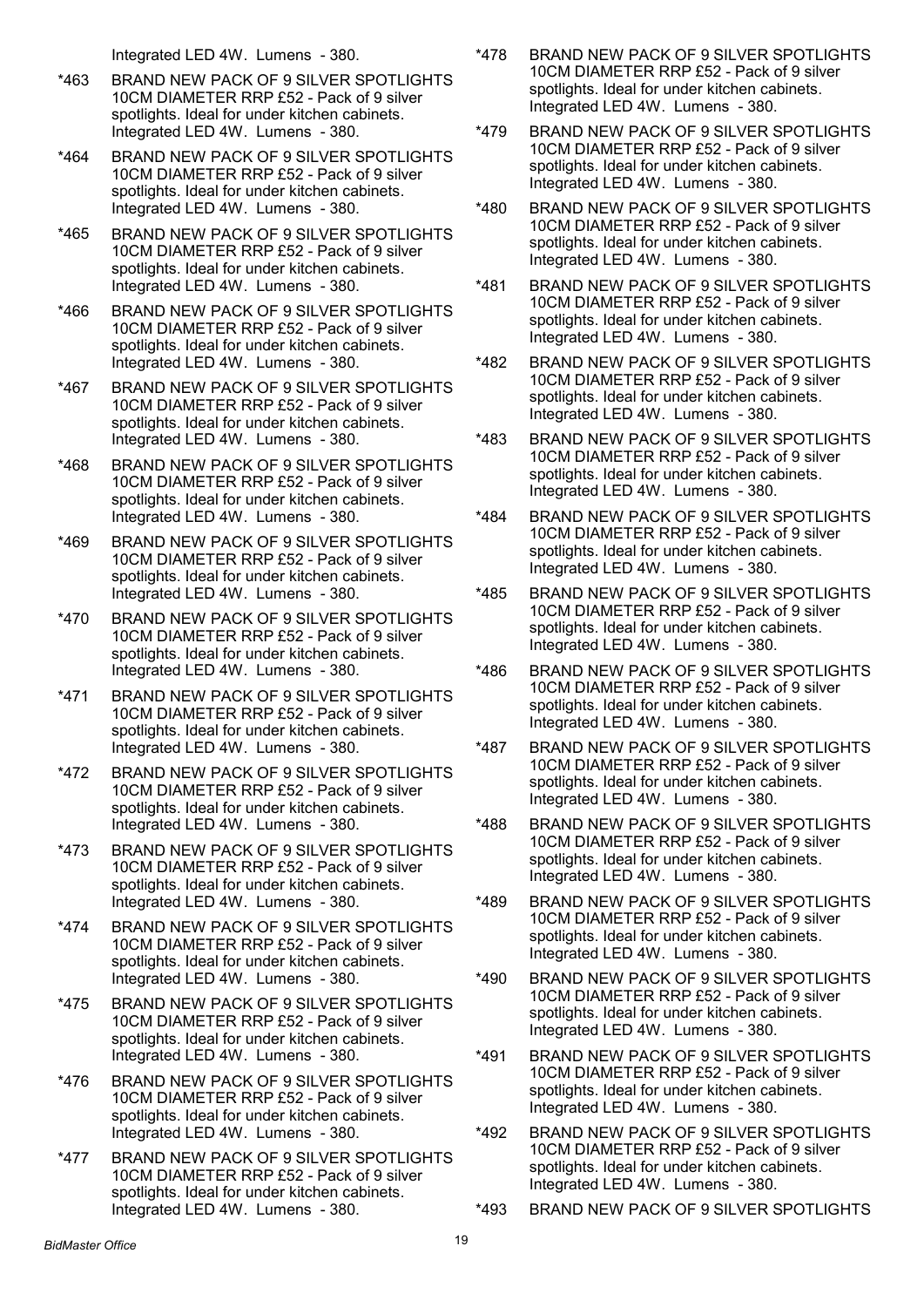10CM DIAMETER RRP £52 - Pack of 9 silver spotlights. Ideal for under kitchen cabinets. Integrated LED 4W. Lumens - 380.

- \*494 BRAND NEW PACK OF 9 SILVER SPOTLIGHTS 10CM DIAMETER RRP £52 - Pack of 9 silver spotlights. Ideal for under kitchen cabinets. Integrated LED 4W. Lumens - 380.
- \*495 BRAND NEW PACK OF 9 SILVER SPOTLIGHTS 10CM DIAMETER RRP £52 - Pack of 9 silver spotlights. Ideal for under kitchen cabinets. Integrated LED 4W. Lumens - 380.
- \*496 BRAND NEW PINK METAL ARC FLOOR LAMP 146CM HIGH, 10W RRP £72 - Arc floor lamp in pastel pink colourway. Takes 1 x E27 bulb. 10W. H 1460mm x W 230mm
- \*497 BRAND NEW PINK METAL ARC FLOOR LAMP 146CM HIGH, 10W RRP £72 - Arc floor lamp in pastel pink colourway. Takes 1 x E27 bulb. 10W. H 1460mm x W 230mm
- \*498 BRAND NEW PINK METAL ARC FLOOR LAMP 146CM HIGH, 10W RRP £72 - Arc floor lamp in pastel pink colourway. Takes 1 x E27 bulb. 10W. H 1460mm x W 230mm
- \*499 BRAND NEW PINK METAL ARC FLOOR LAMP 146CM HIGH, 10W RRP £72 - Arc floor lamp in pastel pink colourway. Takes 1 x E27 bulb. 10W. H 1460mm x W 230mm
- \*500 BRAND NEW PINK METAL ARC FLOOR LAMP 146CM HIGH, 10W RRP £72 - Arc floor lamp in pastel pink colourway. Takes 1 x E27 bulb. 10W. H 1460mm x W 230mm
- \*501 BRAND NEW PINK METAL ARC FLOOR LAMP 146CM HIGH, 10W RRP £72 - Arc floor lamp in pastel pink colourway. Takes 1 x E27 bulb. 10W. H 1460mm x W 230mm
- \*502 BRAND NEW PINK METAL ARC FLOOR LAMP 146CM HIGH, 10W RRP £72 - Arc floor lamp in pastel pink colourway. Takes 1 x E27 bulb. 10W. H 1460mm x W 230mm
- \*503 BRAND NEW PINK METAL ARC FLOOR LAMP 146CM HIGH, 10W RRP £72 - Arc floor lamp in pastel pink colourway. Takes 1 x E27 bulb. 10W. H 1460mm x W 230mm
- \*504 BRAND NEW PINK METAL ARC FLOOR LAMP 146CM HIGH, 10W RRP £72 - Arc floor lamp in pastel pink colourway. Takes 1 x E27 bulb. 10W. H 1460mm x W 230mm
- \*505 BRAND NEW PINK METAL ARC FLOOR LAMP 146CM HIGH, 10W RRP £72 - Arc floor lamp in pastel pink colourway. Takes 1 x E27 bulb. 10W. H 1460mm x W 230mm
- \*506 BRAND NEW PINK METAL ARC FLOOR LAMP 146CM HIGH, 10W RRP £72 - Arc floor lamp in pastel pink colourway. Takes 1 x E27 bulb. 10W. H 1460mm x W 230mm
- \*507 BRAND NEW PINK METAL ARC FLOOR LAMP 146CM HIGH, 10W RRP £72 - Arc floor lamp in pastel pink colourway. Takes 1 x E27 bulb. 10W. H 1460mm x W 230mm
- \*508 BRAND NEW PINK METAL ARC FLOOR LAMP 146CM HIGH, 10W RRP £72 - Arc floor lamp in

pastel pink colourway. Takes 1 x E27 bulb. 10W. H 1460mm x W 230mm

- \*509 BRAND NEW PINK METAL ARC FLOOR LAMP 146CM HIGH, 10W RRP £72 - Arc floor lamp in pastel pink colourway. Takes 1 x E27 bulb. 10W. H 1460mm x W 230mm
- \*510 BRAND NEW PINK METAL ARC FLOOR LAMP 146CM HIGH, 10W RRP £72 - Arc floor lamp in pastel pink colourway. Takes 1 x E27 bulb. 10W. H 1460mm x W 230mm
- \*511 BRAND NEW PINK METAL ARC FLOOR LAMP 146CM HIGH, 10W RRP £72 - Arc floor lamp in pastel pink colourway. Takes 1 x E27 bulb. 10W. H 1460mm x W 230mm
- \*512 BRAND NEW PINK METAL ARC FLOOR LAMP 146CM HIGH, 10W RRP £72 - Arc floor lamp in pastel pink colourway. Takes 1 x E27 bulb. 10W. H 1460mm x W 230mm
- \*513 BRAND NEW PINK METAL ARC FLOOR LAMP 146CM HIGH, 10W RRP £72 - Arc floor lamp in pastel pink colourway. Takes 1 x E27 bulb. 10W. H 1460mm x W 230mm
- \*514 BRAND NEW GREY METAL ARC FLOOR LAMP 146CM HIGH, 10W. RRP £72 - Arc floor lamp in pale grey colourway. Takes 1 x E27 bulb. 10W. H 1460mm x W 230mm
- \*515 BRAND NEW GREY METAL ARC FLOOR LAMP 146CM HIGH, 10W. RRP £72 - Arc floor lamp in pale grey colourway. Takes 1 x E27 bulb. 10W. H 1460mm x W 230mm
- \*516 BRAND NEW GREY METAL ARC FLOOR LAMP 146CM HIGH, 10W. RRP £72 - Arc floor lamp in pale grey colourway. Takes 1 x E27 bulb. 10W. H 1460mm x W 230mm
- \*517 BRAND NEW GREY METAL ARC FLOOR LAMP 146CM HIGH, 10W. RRP £72 - Arc floor lamp in pale grey colourway. Takes 1 x E27 bulb. 10W. H 1460mm x W 230mm
- \*518 BRAND NEW GREY METAL ARC FLOOR LAMP 146CM HIGH, 10W. RRP £72 - Arc floor lamp in pale grey colourway. Takes 1 x E27 bulb. 10W. H 1460mm x W 230mm
- \*519 BRAND NEW GREY METAL ARC FLOOR LAMP 146CM HIGH, 10W. RRP £72 - Arc floor lamp in pale grey colourway. Takes 1 x E27 bulb. 10W. H 1460mm x W 230mm
- \*520 BRAND NEW GREY METAL ARC FLOOR LAMP 146CM HIGH, 10W. RRP £72 - Arc floor lamp in pale grey colourway. Takes 1 x E27 bulb. 10W. H 1460mm x W 230mm
- \*521 BRAND NEW GREY METAL ARC FLOOR LAMP 146CM HIGH, 10W. RRP £72 - Arc floor lamp in pale grey colourway. Takes 1 x E27 bulb. 10W. H 1460mm x W 230mm
- \*522 BRAND NEW GREY METAL ARC FLOOR LAMP 146CM HIGH, 10W. RRP £72 - Arc floor lamp in pale grey colourway. Takes 1 x E27 bulb. 10W. H 1460mm x W 230mm
- \*523 BRAND NEW GREY METAL ARC FLOOR LAMP 146CM HIGH, 10W. RRP £72 - Arc floor lamp in pale grey colourway. Takes 1 x E27 bulb. 10W.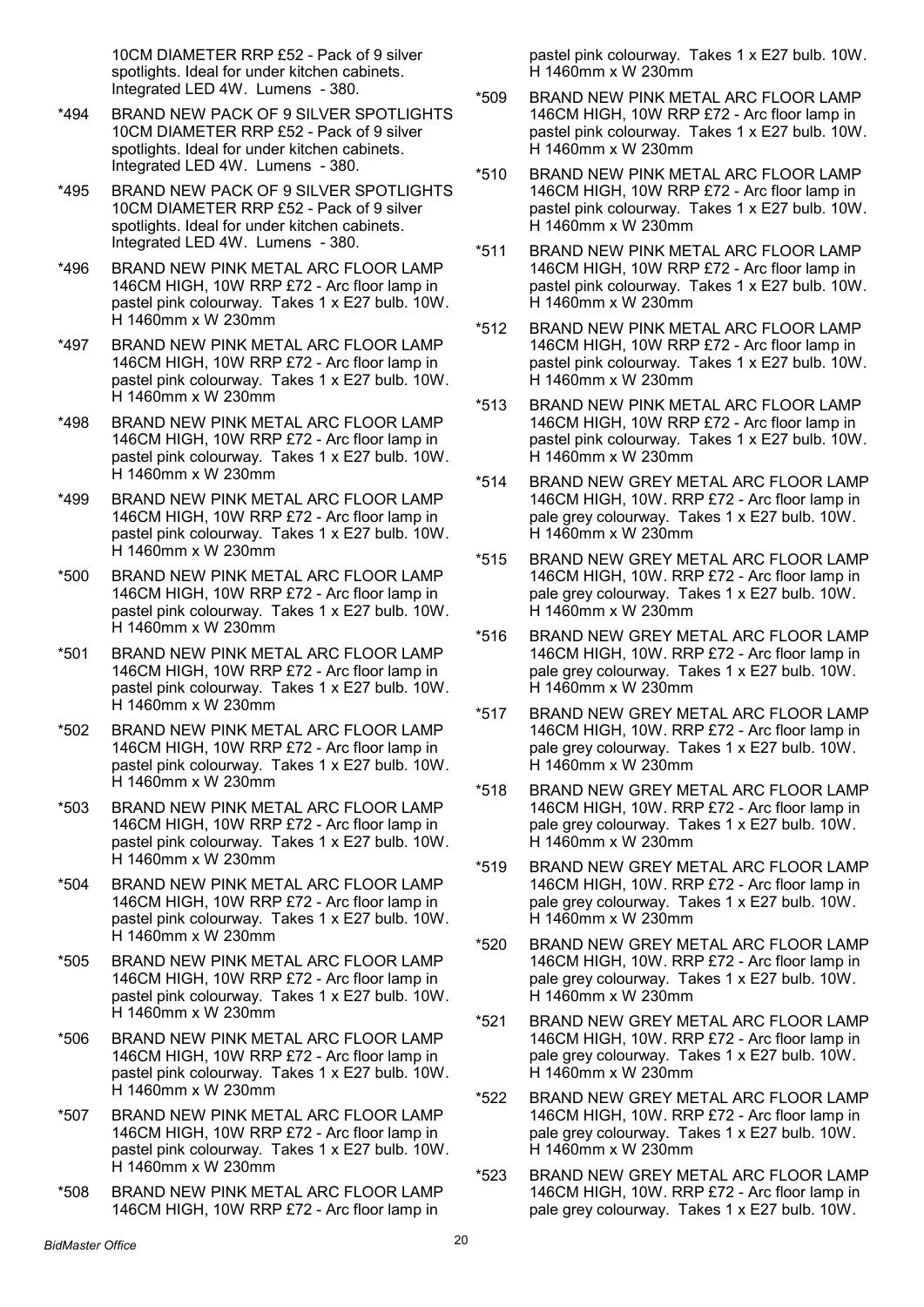- \*524 BRAND NEW GREY METAL ARC FLOOR LAMP 146CM HIGH, 10W. RRP £72 - Arc floor lamp in pale grey colourway. Takes 1 x E27 bulb. 10W. H 1460mm x W 230mm
- \*525 BRAND NEW GREY METAL ARC FLOOR LAMP 146CM HIGH, 10W. RRP £72 - Arc floor lamp in pale grey colourway. Takes 1 x E27 bulb. 10W. H 1460mm x W 230mm
- \*526 BRAND NEW GREY METAL ARC FLOOR LAMP 146CM HIGH, 10W. RRP £72 - Arc floor lamp in pale grey colourway. Takes 1 x E27 bulb. 10W. H 1460mm x W 230mm
- \*527 BRAND NEW GREY METAL ARC FLOOR LAMP 146CM HIGH, 10W. RRP £72 - Arc floor lamp in pale grey colourway. Takes 1 x E27 bulb. 10W. H 1460mm x W 230mm
- \*528 BRAND NEW GREY METAL ARC FLOOR LAMP 146CM HIGH, 10W. RRP £72 - Arc floor lamp in pale grey colourway. Takes 1 x E27 bulb. 10W. H 1460mm x W 230mm
- \*529 BRAND NEW GREY METAL ARC FLOOR LAMP 146CM HIGH, 10W. RRP £72 - Arc floor lamp in pale grey colourway. Takes 1 x E27 bulb. 10W. H 1460mm x W 230mm
- \*530 BRAND NEW GREY METAL ARC FLOOR LAMP 146CM HIGH, 10W. RRP £72 - Arc floor lamp in pale grey colourway. Takes 1 x E27 bulb. 10W. H 1460mm x W 230mm
- \*531 BRAND NEW GREY METAL ARC FLOOR LAMP 146CM HIGH, 10W. RRP £72 - Arc floor lamp in pale grey colourway. Takes 1 x E27 bulb. 10W. H 1460mm x W 230mm
- \*532 BRAND NEW PACK OF 6 LED RECESSED CEILING LIGHTS SILVER AND BLACK GU10 10W RRP £96 - 6 recessed ceiling lights in silver and matt black. GU10 lamp. Dimensions: H 100mm X W 270mm
- \*533 BRAND NEW PACK OF 6 LED RECESSED CEILING LIGHTS SILVER AND BLACK GU10 10W RRP £96 - 6 recessed ceiling lights in silver and matt black. GU10 lamp. Dimensions: H 100mm X W 270mm
- \*534 BRAND NEW PACK OF 6 LED RECESSED CEILING LIGHTS SILVER AND BLACK GU10 10W RRP £96 - 6 recessed ceiling lights in silver and matt black. GU10 lamp. Dimensions: H 100mm X W 270mm
- \*535 BRAND NEW PACK OF 6 LED RECESSED CEILING LIGHTS SILVER AND BLACK GU10 10W RRP £96 - 6 recessed ceiling lights in silver and matt black. GU10 lamp. Dimensions: H 100mm X W 270mm
- \*536 BRAND NEW PACK OF 6 LED RECESSED CEILING LIGHTS SILVER AND BLACK GU10 10W RRP £96 - 6 recessed ceiling lights in silver and matt black. GU10 lamp. Dimensions: H 100mm X W 270mm
- \*537 BRAND NEW PACK OF 6 LED RECESSED CEILING LIGHTS SILVER AND BLACK GU10 10W RRP £96 - 6 recessed ceiling lights in silver and matt black. GU10 lamp. Dimensions: H

100mm X W 270mm

- \*538 BRAND NEW PACK OF 6 LED RECESSED CEILING LIGHTS SILVER AND BLACK GU10 10W RRP £96 - 6 recessed ceiling lights in silver and matt black. GU10 lamp. Dimensions: H 100mm X W 270mm
- \*539 BRAND NEW PACK OF 6 LED RECESSED CEILING LIGHTS SILVER AND BLACK GU10 10W RRP £96 - 6 recessed ceiling lights in silver and matt black. GU10 lamp. Dimensions: H 100mm X W 270mm
- \*540 BRAND NEW PACK OF 6 LED RECESSED CEILING LIGHTS SILVER AND BLACK GU10 10W RRP £96 - 6 recessed ceiling lights in silver and matt black. GU10 lamp. Dimensions: H 100mm X W 270mm
- \*541 BRAND NEW PACK OF 6 LED RECESSED CEILING LIGHTS SILVER AND BLACK GU10 10W RRP £96 - 6 recessed ceiling lights in silver and matt black. GU10 lamp. Dimensions: H 100mm X W 270mm
- \*542 BRAND NEW PACK OF 6 LED RECESSED CEILING LIGHTS SILVER AND BLACK GU10 10W RRP £96 - 6 recessed ceiling lights in silver and matt black. GU10 lamp. Dimensions: H 100mm X W 270mm
- \*543 BRAND NEW PACK OF 6 LED RECESSED CEILING LIGHTS SILVER AND BLACK GU10 10W RRP £96 - 6 recessed ceiling lights in silver and matt black. GU10 lamp. Dimensions: H 100mm X W 270mm
- \*544 BRAND NEW PACK OF 6 LED RECESSED CEILING LIGHTS SILVER AND BLACK GU10 10W RRP £96 - 6 recessed ceiling lights in silver and matt black. GU10 lamp. Dimensions: H 100mm X W 270mm
- \*545 BRAND NEW PACK OF 6 LED RECESSED CEILING LIGHTS SILVER AND BLACK GU10 10W RRP £96 - 6 recessed ceiling lights in silver and matt black. GU10 lamp. Dimensions: H 100mm X W 270mm
- \*546 BRAND NEW PACK OF 6 LED RECESSED CEILING LIGHTS SILVER AND BLACK GU10 10W RRP £96 - 6 recessed ceiling lights in silver and matt black. GU10 lamp. Dimensions: H 100mm X W 270mm
- \*547 BRAND NEW PACK OF 6 LED RECESSED CEILING LIGHTS SILVER AND BLACK GU10 10W RRP £96 - 6 recessed ceiling lights in silver and matt black. GU10 lamp. Dimensions: H 100mm X W 270mm
- \*548 BRAND NEW PACK OF 6 LED RECESSED CEILING LIGHTS SILVER AND BLACK GU10 10W RRP £96 - 6 recessed ceiling lights in silver and matt black. GU10 lamp. Dimensions: H 100mm X W 270mm
- \*549 BRAND NEW PACK OF 6 LED RECESSED CEILING LIGHTS SILVER AND BLACK GU10 10W RRP £96 - 6 recessed ceiling lights in silver and matt black. GU10 lamp. Dimensions: H 100mm X W 270mm
- \*550 BRAND NEW PACK OF 6 LED RECESSED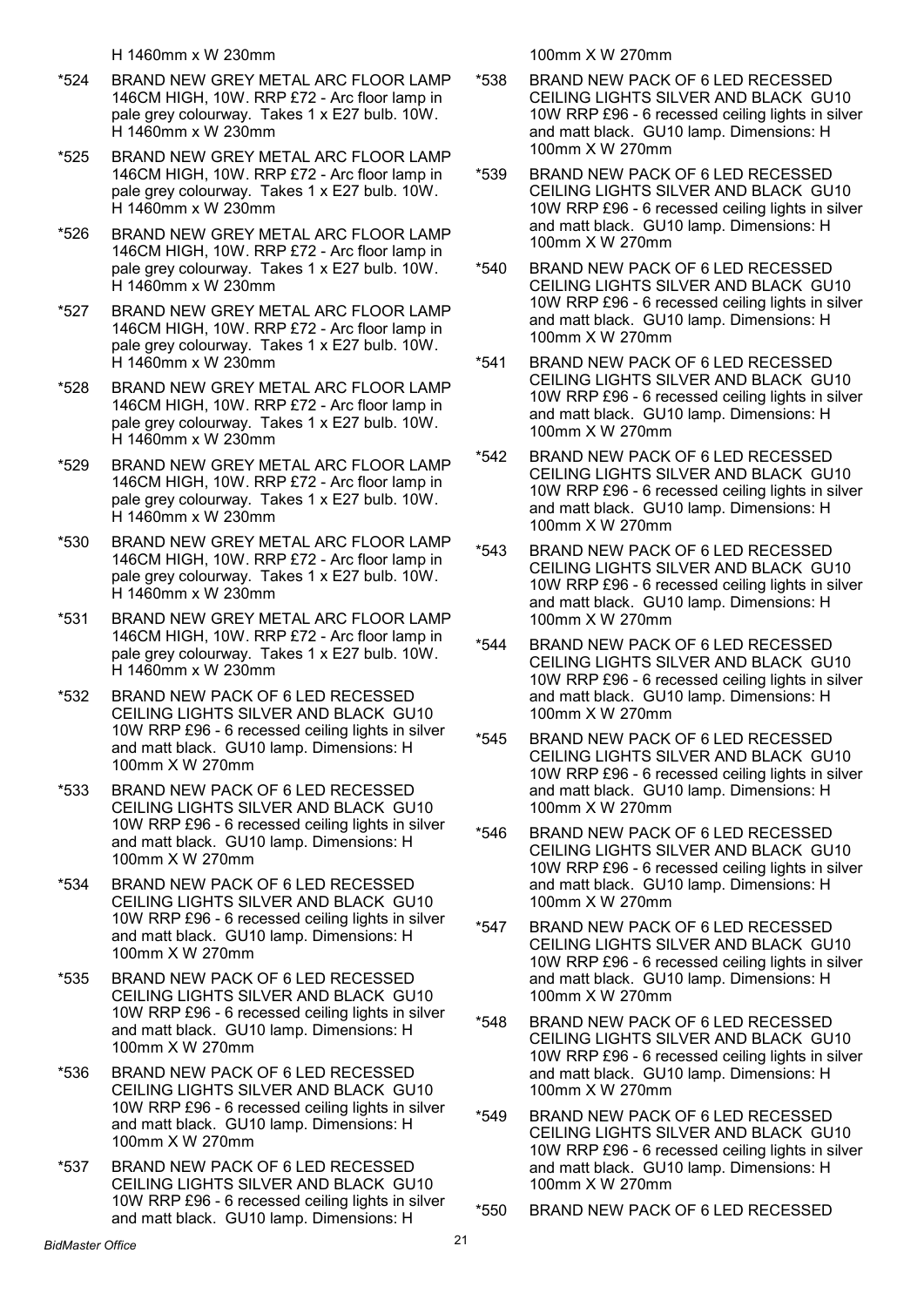CEILING LIGHTS SILVER AND BLACK GU10 10W RRP £96 - 6 recessed ceiling lights in silver and matt black. GU10 lamp. Dimensions: H 100mm X W 270mm

- \*551 BRAND NEW PACK OF 6 LED RECESSED CEILING LIGHTS SILVER AND BLACK GU10 10W RRP £96 - 6 recessed ceiling lights in silver and matt black. GU10 lamp. Dimensions: H 100mm X W 270mm
- \*552 BRAND NEW PACK OF 6 LED RECESSED CEILING LIGHTS SILVER AND BLACK GU10 10W RRP £96 - 6 recessed ceiling lights in silver and matt black. GU10 lamp. Dimensions: H 100mm X W 270mm
- \*553 BRAND NEW PACK OF 6 LED RECESSED CEILING LIGHTS SILVER AND BLACK GU10 10W RRP £96 - 6 recessed ceiling lights in silver and matt black. GU10 lamp. Dimensions: H 100mm X W 270mm
- \*554 BRAND NEW PACK OF 6 LED RECESSED CEILING LIGHTS SILVER AND BLACK GU10 10W RRP £96 - 6 recessed ceiling lights in silver and matt black. GU10 lamp. Dimensions: H 100mm X W 270mm
- \*555 BRAND NEW PACK OF 6 LED RECESSED CEILING LIGHTS SILVER AND BLACK GU10 10W RRP £96 - 6 recessed ceiling lights in silver and matt black. GU10 lamp. Dimensions: H 100mm X W 270mm
- \*556 BRAND NEW PACK OF 6 LED RECESSED CEILING LIGHTS SILVER AND BLACK GU10 10W RRP £96 - 6 recessed ceiling lights in silver and matt black. GU10 lamp. Dimensions: H 100mm X W 270mm
- \*557 BRAND NEW PACK OF 6 LED RECESSED CEILING LIGHTS SILVER AND BLACK GU10 10W RRP £96 - 6 recessed ceiling lights in silver and matt black. GU10 lamp. Dimensions: H 100mm X W 270mm
- \*558 BRAND NEW PACK OF 6 LED RECESSED CEILING LIGHTS SILVER AND BLACK GU10 10W RRP £96 - 6 recessed ceiling lights in silver and matt black. GU10 lamp. Dimensions: H 100mm X W 270mm
- \*559 BRAND NEW PACK OF 6 LED RECESSED CEILING LIGHTS SILVER AND BLACK GU10 10W RRP £96 - 6 recessed ceiling lights in silver and matt black. GU10 lamp. Dimensions: H 100mm X W 270mm
- \*560 BRAND NEW PACK OF 6 LED RECESSED CEILING LIGHTS SILVER AND BLACK GU10 10W RRP £96 - 6 recessed ceiling lights in silver and matt black. GU10 lamp. Dimensions: H 100mm X W 270mm
- \*561 BRAND NEW PACK OF 6 LED RECESSED CEILING LIGHTS SILVER AND BLACK GU10 10W RRP £96 - 6 recessed ceiling lights in silver and matt black. GU10 lamp. Dimensions: H 100mm X W 270mm
- \*562 BRAND NEW PACK OF 6 LED RECESSED CEILING LIGHTS SILVER AND BLACK GU10 10W RRP £96 - 6 recessed ceiling lights in silver and matt black. GU10 lamp. Dimensions: H

100mm X W 270mm

- \*563 BRAND NEW PACK OF 6 LED RECESSED CEILING LIGHTS SILVER AND BLACK GU10 10W RRP £96 - 6 recessed ceiling lights in silver and matt black. GU10 lamp. Dimensions: H 100mm X W 270mm
- \*564 BRAND NEW PACK OF 6 LED RECESSED CEILING LIGHTS SILVER AND BLACK GU10 10W RRP £96 - 6 recessed ceiling lights in silver and matt black. GU10 lamp. Dimensions: H 100mm X W 270mm
- \*565 BRAND NEW PACK OF 6 LED RECESSED CEILING LIGHTS SILVER AND BLACK GU10 10W RRP £96 - 6 recessed ceiling lights in silver and matt black. GU10 lamp. Dimensions: H 100mm X W 270mm
- \*566 BRAND NEW PACK OF 6 LED RECESSED CEILING LIGHTS SILVER AND BLACK GU10 10W RRP £96 - 6 recessed ceiling lights in silver and matt black. GU10 lamp. Dimensions: H 100mm X W 270mm
- \*567 BRAND NEW PACK OF 6 LED RECESSED CEILING LIGHTS SILVER AND BLACK GU10 10W RRP £96 - 6 recessed ceiling lights in silver and matt black. GU10 lamp. Dimensions: H 100mm X W 270mm
- \*568 BRAND NEW PACK OF 6 LED RECESSED CEILING LIGHTS SILVER AND BLACK GU10 10W RRP £96 - 6 recessed ceiling lights in silver and matt black. GU10 lamp. Dimensions: H 100mm X W 270mm
- \*569 BRAND NEW PACK OF 6 LED RECESSED CEILING LIGHTS SILVER AND BLACK GU10 10W RRP £96 - 6 recessed ceiling lights in silver and matt black. GU10 lamp. Dimensions: H 100mm X W 270mm
- \*570 BRAND NEW PACK OF 6 LED RECESSED CEILING LIGHTS SILVER AND BLACK GU10 10W RRP £96 - 6 recessed ceiling lights in silver and matt black. GU10 lamp. Dimensions: H 100mm X W 270mm
- \*571 BRAND NEW PACK OF 6 LED RECESSED CEILING LIGHTS SILVER AND BLACK GU10 10W RRP £96 - 6 recessed ceiling lights in silver and matt black. GU10 lamp. Dimensions: H 100mm X W 270mm
- \*572 BRAND NEW PACK OF 6 LED RECESSED CEILING LIGHTS SILVER AND BLACK GU10 10W RRP £96 - 6 recessed ceiling lights in silver and matt black. GU10 lamp. Dimensions: H 100mm X W 270mm
- \*573 BRAND NEW PACK OF 6 LED RECESSED CEILING LIGHTS SILVER AND BLACK GU10 10W RRP £96 - 6 recessed ceiling lights in silver and matt black. GU10 lamp. Dimensions: H 100mm X W 270mm
- \*574 BRAND NEW PACK OF 6 LED RECESSED CEILING LIGHTS SILVER AND BLACK GU10 10W RRP £96 - 6 recessed ceiling lights in silver and matt black. GU10 lamp. Dimensions: H 100mm X W 270mm
- \*575 BRAND NEW PACK OF 6 LED RECESSED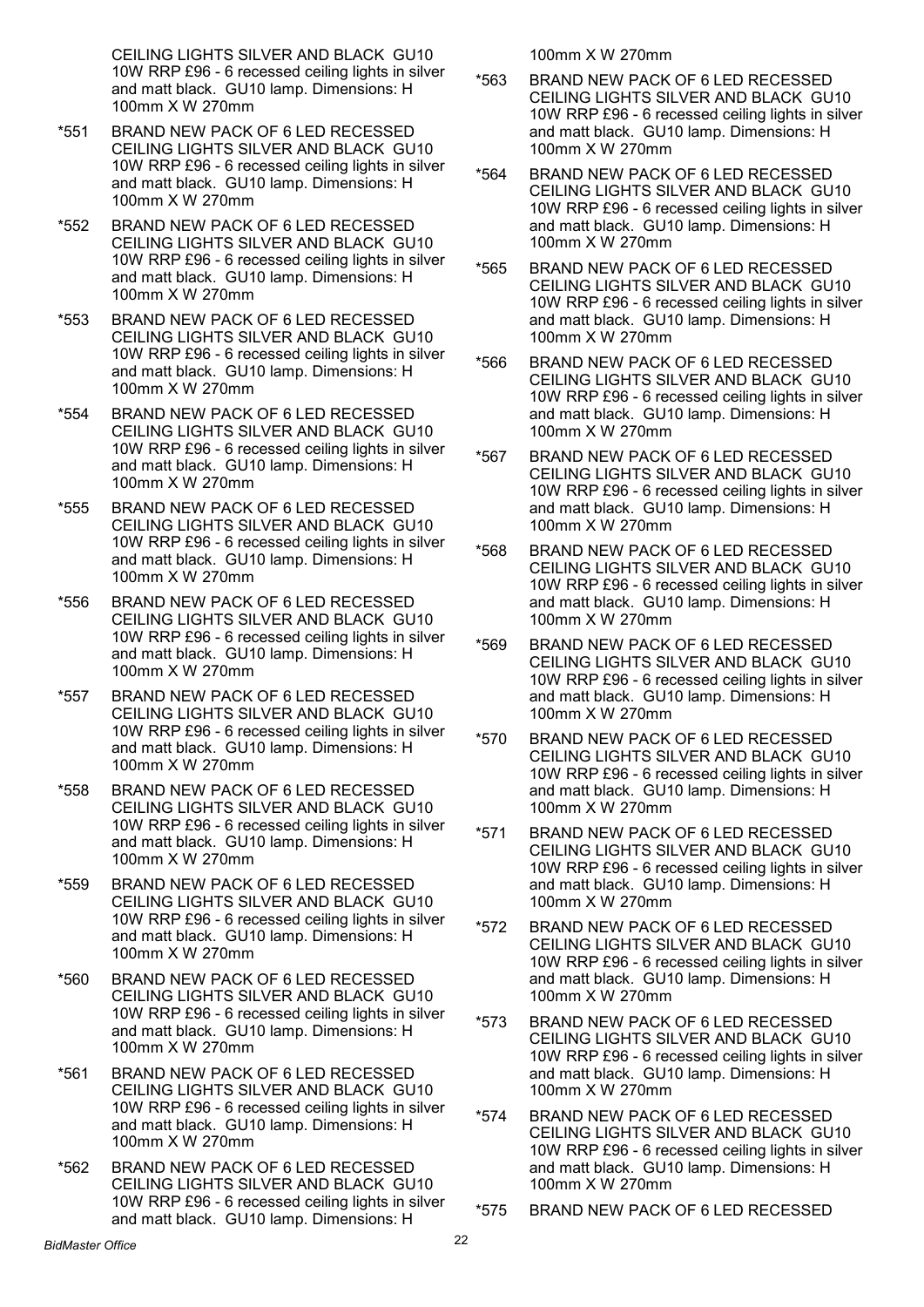CEILING LIGHTS SILVER AND BLACK GU10 10W RRP £96 - 6 recessed ceiling lights in silver and matt black. GU10 lamp. Dimensions: H 100mm X W 270mm

- \*576 BRAND NEW PACK OF 6 LED RECESSED CEILING LIGHTS SILVER AND BLACK GU10 10W RRP £96 - 6 recessed ceiling lights in silver and matt black. GU10 lamp. Dimensions: H 100mm X W 270mm
- \*577 BRAND NEW PACK OF 6 LED RECESSED CEILING LIGHTS SILVER AND BLACK GU10 10W RRP £96 - 6 recessed ceiling lights in silver and matt black. GU10 lamp. Dimensions: H 100mm X W 270mm
- \*578 BRAND NEW PACK OF 6 LED RECESSED CEILING LIGHTS SILVER AND BLACK GU10 10W RRP £96 - 6 recessed ceiling lights in silver and matt black. GU10 lamp. Dimensions: H 100mm X W 270mm
- \*579 BRAND NEW PACK OF 6 LED RECESSED CEILING LIGHTS SILVER AND BLACK GU10 10W RRP £96 - 6 recessed ceiling lights in silver and matt black. GU10 lamp. Dimensions: H 100mm X W 270mm
- \*580 BRAND NEW PACK OF 6 LED RECESSED CEILING LIGHTS SILVER AND BLACK GU10 10W RRP £96 - 6 recessed ceiling lights in silver and matt black. GU10 lamp. Dimensions: H 100mm X W 270mm
- \*581 BRAND NEW PACK OF 6 LED RECESSED CEILING LIGHTS SILVER AND BLACK GU10 10W RRP £96 - 6 recessed ceiling lights in silver and matt black. GU10 lamp. Dimensions: H 100mm X W 270mm
- \*582 BRAND NEW PACK OF 6 LED RECESSED ROUND PANEL LIGHTS IN WHITE 8W RRP £120 - 6 LED recessed panel lights in white. 8W. LED. Lumens 3000k.
- \*583 BRAND NEW PACK OF 6 LED RECESSED ROUND PANEL LIGHTS IN WHITE 8W RRP £120 - 6 LED recessed panel lights in white. 8W. LED. Lumens 3000k.
- \*584 BRAND NEW PACK OF 6 LED RECESSED ROUND PANEL LIGHTS IN WHITE 8W RRP £120 - 6 LED recessed panel lights in white. 8W. LED. Lumens 3000k.
- \*585 BRAND NEW PACK OF 6 LED RECESSED ROUND PANEL LIGHTS IN WHITE 8W RRP £120 - 6 LED recessed panel lights in white. 8W. LED. Lumens 3000k.
- \*586 BRAND NEW PACK OF 6 LED RECESSED ROUND PANEL LIGHTS IN WHITE 8W RRP £120 - 6 LED recessed panel lights in white. 8W. LED. Lumens 3000k.
- \*587 BRAND NEW PACK OF 6 LED RECESSED ROUND PANEL LIGHTS IN WHITE 8W RRP £120 - 6 LED recessed panel lights in white. 8W. LED. Lumens 3000k.
- \*588 BRAND NEW PACK OF 6 LED RECESSED ROUND PANEL LIGHTS IN WHITE 8W RRP £120 - 6 LED recessed panel lights in white. 8W. LED. Lumens 3000k.
- \*589 BRAND NEW PACK OF 6 LED RECESSED ROUND PANEL LIGHTS IN WHITE 8W RRP £120 - 6 LED recessed panel lights in white. 8W. LED. Lumens 3000k.
- \*590 BRAND NEW WESTON TRIPOS TABLE LAMP, CHROME WITH MUSTARD SHADE. 42CM HIGH. 7W. RRP £48 - Contemporary table lamp with chrome tripod base and eve-catching mustard shade. 420mm high, 240mm wide. Takes 1 x E14 Candle bulb, 7W.
- \*591 BRAND NEW WESTON TRIPOS TABLE LAMP, CHROME WITH MUSTARD SHADE. 42CM HIGH. 7W. RRP £48 - Contemporary table lamp with chrome tripod base and eye-catching mustard shade. 420mm high, 240mm wide. Takes 1 x E14 Candle bulb, 7W.
- \*592 BRAND NEW WESTON TRIPOS TABLE LAMP, CHROME WITH MUSTARD SHADE. 42CM HIGH. 7W. RRP £48 - Contemporary table lamp with chrome tripod base and eve-catching mustard shade. 420mm high, 240mm wide. Takes 1 x E14 Candle bulb, 7W.
- \*593 BRAND NEW WESTON TRIPOS TABLE LAMP, CHROME WITH MUSTARD SHADE. 42CM HIGH. 7W. RRP £48 - Contemporary table lamp with chrome tripod base and eye-catching mustard shade. 420mm high, 240mm wide. Takes 1 x E14 Candle bulb, 7W.
- \*594 BRAND NEW WESTON TRIPOS TABLE LAMP, CHROME WITH MUSTARD SHADE. 42CM HIGH. 7W. RRP £48 - Contemporary table lamp with chrome tripod base and eye-catching mustard shade. 420mm high, 240mm wide. Takes 1 x E14 Candle bulb, 7W.
- \*595 BRAND NEW WESTON TRIPOS TABLE LAMP, CHROME WITH MUSTARD SHADE. 42CM HIGH. 7W. RRP £48 - Contemporary table lamp with chrome tripod base and eve-catching mustard shade. 420mm high, 240mm wide. Takes 1 x E14 Candle bulb, 7W.
- \*596 BRAND NEW WESTON TRIPOS TABLE LAMP, CHROME WITH MUSTARD SHADE. 42CM HIGH. 7W. RRP £48 - Contemporary table lamp with chrome tripod base and eye-catching mustard shade. 420mm high, 240mm wide. Takes 1 x E14 Candle bulb, 7W.
- \*597 BRAND NEW WESTON TRIPOS TABLE LAMP, CHROME WITH MUSTARD SHADE. 42CM HIGH. 7W. RRP £48 - Contemporary table lamp with chrome tripod base and eve-catching mustard shade. 420mm high, 240mm wide. Takes 1 x E14 Candle bulb, 7W.
	- BRAND NEW WESTON TRIPOS TABLE LAMP, CHROME WITH MUSTARD SHADE. 42CM HIGH. 7W. RRP £48 - Contemporary table lamp with chrome tripod base and eye-catching mustard shade. 420mm high, 240mm wide. Takes 1 x E14 Candle bulb, 7W.
- \*599 BRAND NEW WESTON TRIPOS TABLE LAMP, CHROME WITH MUSTARD SHADE. 42CM HIGH. 7W. RRP £48 - Contemporary table lamp with chrome tripod base and eye-catching mustard shade. 420mm high, 240mm wide. Takes 1 x E14 Candle bulb, 7W.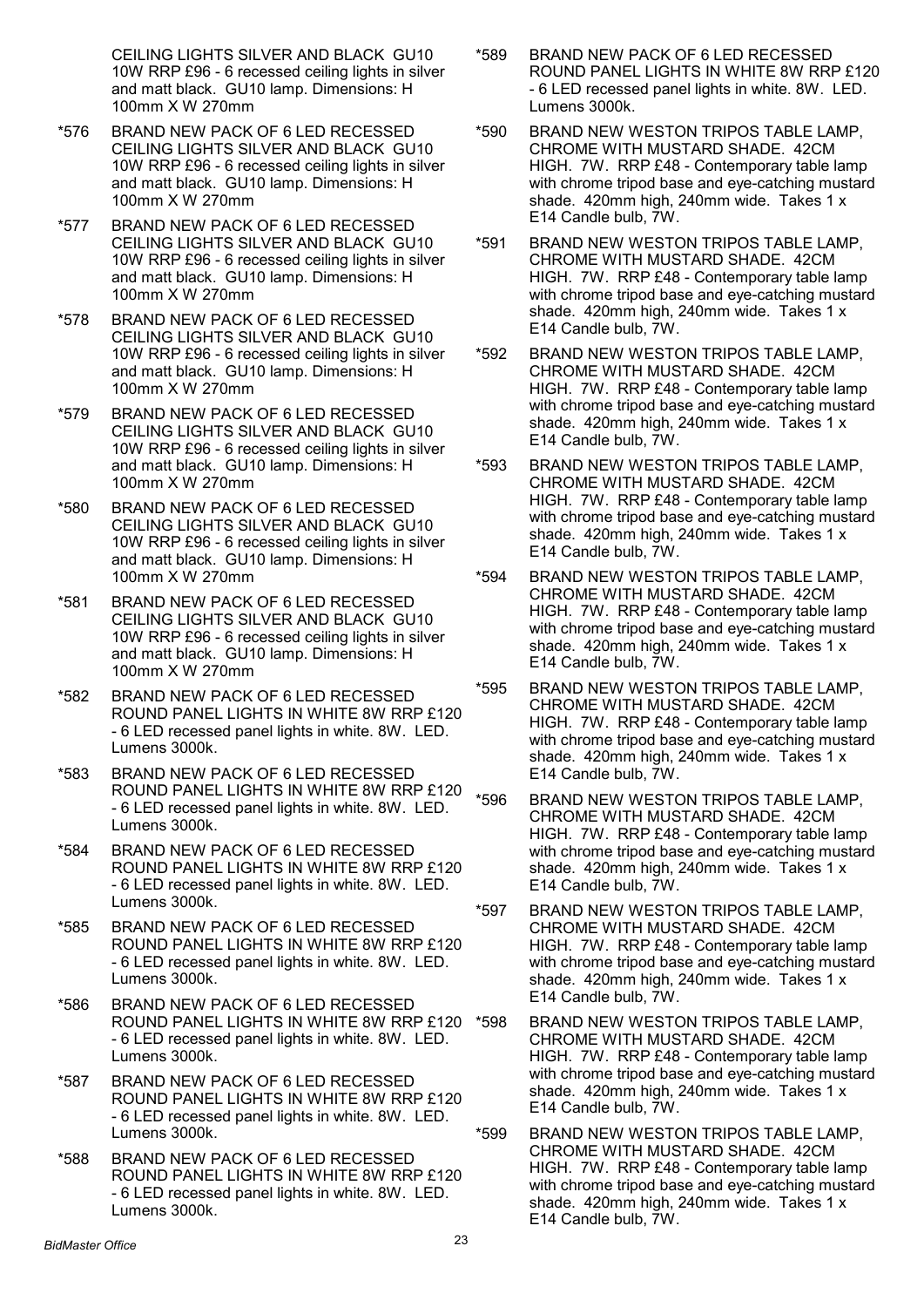- \*600 BRAND NEW WESTON TRIPOS TABLE LAMP, CHROME WITH MUSTARD SHADE. 42CM HIGH. 7W. RRP £48 - Contemporary table lamp with chrome tripod base and eye-catching mustard shade. 420mm high, 240mm wide. Takes 1 x E14 Candle bulb, 7W.
- \*601 BRAND NEW WESTON TRIPOS TABLE LAMP, CHROME WITH MUSTARD SHADE. 42CM HIGH. 7W. RRP £48 - Contemporary table lamp with chrome tripod base and eye-catching mustard shade. 420mm high, 240mm wide. Takes 1 x E14 Candle bulb, 7W.
- \*602 BRAND NEW WESTON TRIPOS TABLE LAMP, CHROME WITH MUSTARD SHADE. 42CM HIGH. 7W. RRP £48 - Contemporary table lamp with chrome tripod base and eye-catching mustard shade. 420mm high, 240mm wide. Takes 1 x E14 Candle bulb, 7W.
- \*603 BRAND NEW WESTON TRIPOS TABLE LAMP, CHROME WITH MUSTARD SHADE. 42CM HIGH. 7W. RRP £48 - Contemporary table lamp with chrome tripod base and eye-catching mustard shade. 420mm high, 240mm wide. Takes 1 x E14 Candle bulb, 7W.
- \*604 BRAND NEW WESTON TRIPOS TABLE LAMP, CHROME WITH MUSTARD SHADE. 42CM HIGH. 7W. RRP £48 - Contemporary table lamp with chrome tripod base and eye-catching mustard shade. 420mm high, 240mm wide. Takes 1 x E14 Candle bulb, 7W.
- \*605 BRAND NEW WESTON TRIPOS TABLE LAMP, CHROME WITH MUSTARD SHADE. 42CM HIGH. 7W. RRP £48 - Contemporary table lamp with chrome tripod base and eye-catching mustard shade. 420mm high, 240mm wide. Takes 1 x E14 Candle bulb, 7W.
- \*606 BRAND NEW WESTON TRIPOS TABLE LAMP, CHROME WITH MUSTARD SHADE. 42CM HIGH. 7W. RRP £48 - Contemporary table lamp with chrome tripod base and eye-catching mustard shade. 420mm high, 240mm wide. Takes 1 x E14 Candle bulb, 7W.
- \*607 BRAND NEW WESTON TRIPOS TABLE LAMP, CHROME WITH MUSTARD SHADE. 42CM HIGH. 7W. RRP £48 - Contemporary table lamp with chrome tripod base and eye-catching mustard shade. 420mm high, 240mm wide. Takes 1 x E14 Candle bulb, 7W.
- \*608 BRAND NEW BROOKLYN SATIN SILVER SHADE. 30CM DIAMETER, 60W RRP £35 - Hight adjustable ceiling shade in shiny chrome finish. 300mm wide, 200mm high.
- \*609 BRAND NEW BROOKLYN SATIN SILVER SHADE. 30CM DIAMETER, 60W RRP £35 - Hight adjustable ceiling shade in shiny chrome finish. 300mm wide, 200mm high.
- \*610 BRAND NEW BROOKLYN SATIN SILVER SHADE. 30CM DIAMETER, 60W RRP £35 - Hight adjustable ceiling shade in shiny chrome finish. 300mm wide, 200mm high.
- \*611 BRAND NEW BROOKLYN SATIN SILVER SHADE. 30CM DIAMETER, 60W RRP £35 - Hight adjustable ceiling shade in shiny chrome

finish. 300mm wide, 200mm high.

- \*612 BRAND NEW BROOKLYN SATIN SILVER SHADE. 30CM DIAMETER, 60W RRP £35 -Hight adjustable ceiling shade in shiny chrome finish. 300mm wide, 200mm high.
- \*613 BRAND NEW BROOKLYN SATIN SILVER SHADE. 30CM DIAMETER, 60W RRP £35 - Hight adjustable ceiling shade in shiny chrome finish. 300mm wide, 200mm high.
- \*614 BRAND NEW BROOKLYN SATIN SILVER SHADE. 30CM DIAMETER, 60W RRP £35 - Hight adjustable ceiling shade in shiny chrome finish. 300mm wide, 200mm high.
- \*615 BRAND NEW BROOKLYN SATIN SILVER SHADE. 30CM DIAMETER, 60W RRP £35 - Hight adjustable ceiling shade in shiny chrome finish. 300mm wide, 200mm high.
- \*616 BRAND NEW BROOKLYN SATIN SILVER SHADE. 30CM DIAMETER, 60W RRP £35 - Hight adjustable ceiling shade in shiny chrome finish. 300mm wide, 200mm high.
- \*617 BRAND NEW BROOKLYN SATIN SILVER SHADE. 30CM DIAMETER, 60W RRP £35 - Hight adjustable ceiling shade in shiny chrome finish. 300mm wide, 200mm high.
- \*618 BRAND NEW BROOKLYN SATIN SILVER SHADE. 30CM DIAMETER, 60W RRP £35 - Hight adjustable ceiling shade in shiny chrome finish. 300mm wide, 200mm high.
- \*619 BRAND NEW BROOKLYN SATIN SILVER SHADE. 30CM DIAMETER, 60W RRP £35 - Hight adjustable ceiling shade in shiny chrome finish. 300mm wide, 200mm high.
- \*620 BRAND NEW BROOKLYN SATIN SILVER SHADE. 30CM DIAMETER, 60W RRP £35 - Hight adjustable ceiling shade in shiny chrome finish. 300mm wide, 200mm high.
- \*621 BRAND NEW BROOKLYN SATIN SILVER SHADE. 30CM DIAMETER, 60W RRP £35 - Hight adjustable ceiling shade in shiny chrome finish. 300mm wide, 200mm high.
- \*622 BRAND NEW BROOKLYN SATIN SILVER SHADE. 30CM DIAMETER, 60W RRP £35 - Hight adjustable ceiling shade in shiny chrome finish. 300mm wide, 200mm high.
- \*623 BRAND NEW BROOKLYN SATIN SILVER SHADE. 30CM DIAMETER, 60W RRP £35 - Hight adjustable ceiling shade in shiny chrome finish. 300mm wide, 200mm high.
- \*624 BRAND NEW BROOKLYN SATIN SILVER SHADE. 30CM DIAMETER, 60W RRP £35 - Hight adjustable ceiling shade in shiny chrome finish. 300mm wide, 200mm high.
- \*625 BRAND NEW BROOKLYN SATIN SILVER SHADE. 30CM DIAMETER, 60W RRP £35 - Hight adjustable ceiling shade in shiny chrome finish. 300mm wide, 200mm high.
- \*626 BRAND NEW ADJUSTABLE SATIN SILVER 4 LT BAR SPOTLIGHT 90CM LONG, 4 X 35W RRP £80- Contemporary 4 light bar spotlight, ideal for kitchens. 900MM LONG, 190MM WIDE, 120MM